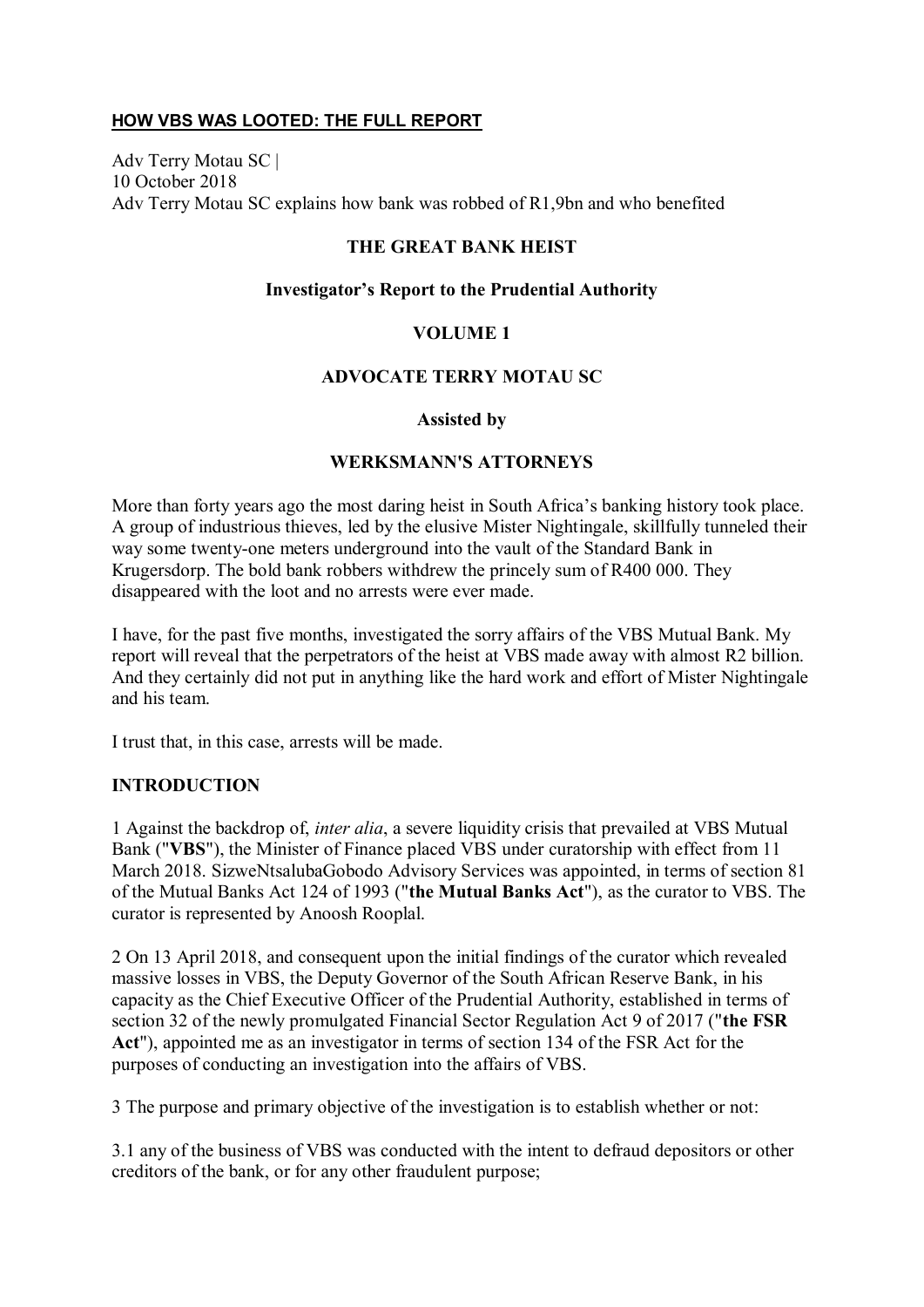3.2 VBS' business conduct involved questionable and/or reckless business practices or material non-disclosure, with or without the intent to defraud depositors and other creditors; and

3.3 there had been any irregular conduct by VBS shareholders, directors, executive management, staff, stakeholders and/or related parties.

4 On 13 April 2018 the Prudential Authority also appointed Werksmans Attorneys, represented by Bernard Hotz, in terms of section 134 of the FSR Act, to assist me in the investigation of VBS. Advocates Ross Hutton SC, Christelle van Castricum and Itumeleng Tshoma were subsequently formally appointed by the Prudential Authority to assist me in the investigation. They have provided advice to me throughout the course of the investigation and they have also acted as evidence leaders during the formal interviews that took place over a period of some four and a half months.

5 Werksmans appointed several service providers to provide specialised support to the investigation. They have played essential roles in the investigation. They are:

5.1 Basileus Consilium Professional Services (Pty) Ltd ("**BCPS**"), who are forensic investigation specialists. BCPS has played a crucial role in the gathering, securing and analysis of evidence that has been presented in the interviews that have taken place in terms of section 136 of the FSR Act.

5.2 FACTS Consulting (Pty) Ltd ("**FACTS**"), who are cyber-forensic and data specialists. FACTS took control, under a regime which properly secured the chain of evidence, of enormous numbers of documents. These documents were all scanned and converted to electronic format. FACTS also took control of and mirror imaged the data stored on the computers and cellular telephones of numerous persons of interest to the investigation. This vast repository of evidence has been collated in electronically searchable form, which has proved an invaluable resource to the investigation.

5.3 Crowe Forensics SA (Pty) Ltd ("**Crowe**"), who are specialist chartered accountants and forensic financial analysts. Crowe has conducted a detailed analysis of numerous transactions and banking accounts that are implicated in the frauds and thefts that have taken place at VBS. Crowe has provided me and my assistants with invaluable assistance in tracing cash flows and has greatly assisted us in our understanding of the sometimes complex technical issues that arose in the enquiry into the role played by VBS' auditors.

6 In the course of the investigation I requested the forensic accountants to undertake a detailed analysis of:

6.1 flow of funds between VBS and the various municipalities which deposited monies with VBS; and

6.2 the flow of funds through VBS' banking system, named EMID, in respect of certain persons that were identified as being of interest to the investigation.

7 They have delivered a report to me, which is contained in Appendix A to this report. I shall, in due course, make reference to various aspects of their report.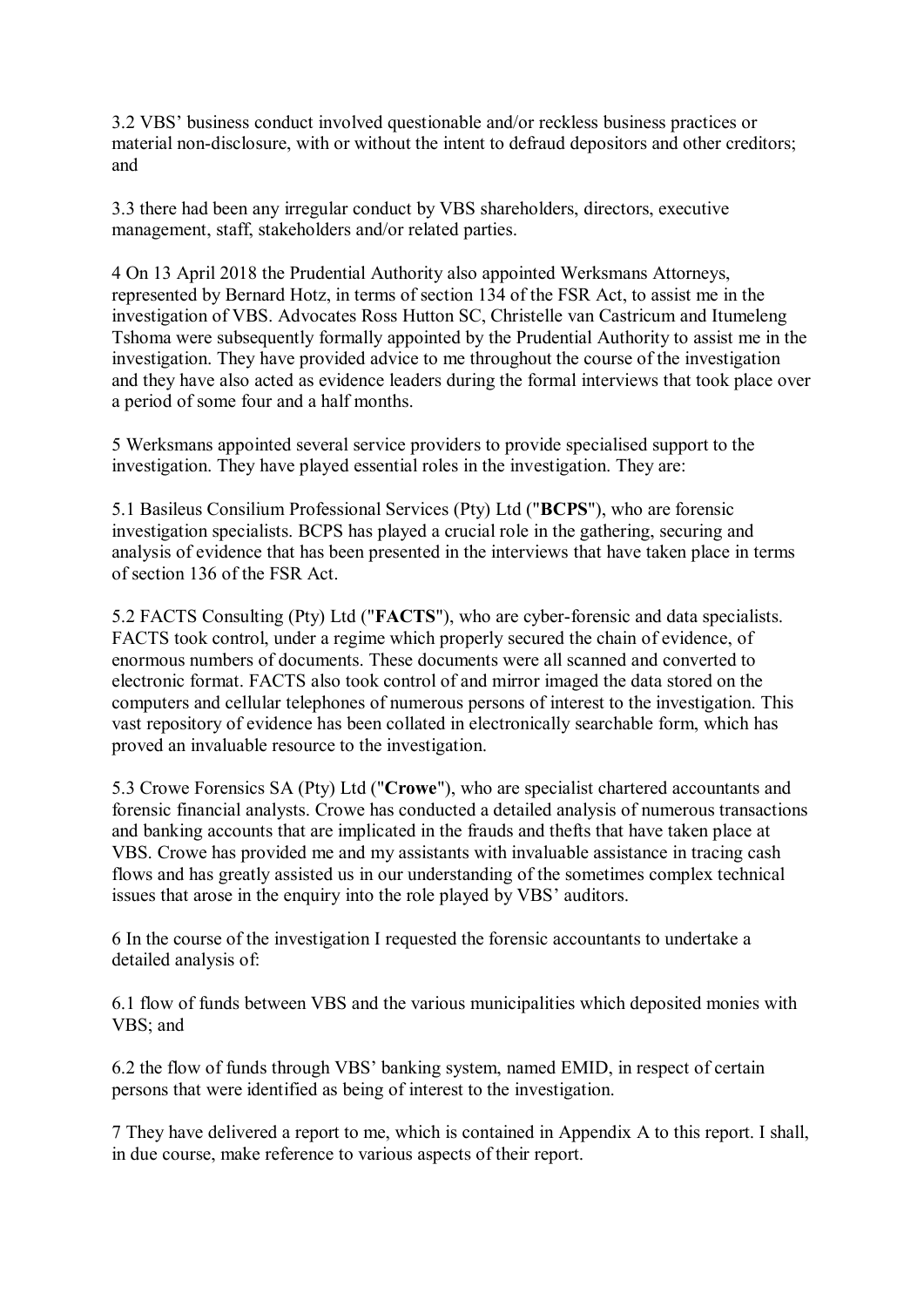# **PROTECTION AFFORDED TO PERSONS QUESTIONED**

8 The investigation has been conducted in accordance with the provisions of the FSR Act. Certain protections are afforded to a person who is questioned or required to produce documents or other information in the course of the investigation.

9 Section 140 of the FSR Act provides as follows:

"(1) (a) A person who is questioned, or required to produce a document or information, during a supervisory on-site inspection contemplated in section 132, or by an investigator in terms of Part 4 of this Chapter, whether in response to a notice contemplated in section 136, or when an investigator is exercising the powers contemplated in section 137 (6) (a)

(iii) to (v), may object to answering the question or to producing the document or the information on the grounds that the answer, the contents of the document or the information may tend to incriminate the person.

(b) On such an objection, the official of the financial sector regulator conducting the supervisory on-site inspection or the investigator may require the question to be answered or the document or information to be produced, in which case the person must answer the question or produce the document.

(c) An incriminating answer given, and an incriminating document or information produced, as required in terms of paragraph (b), is not admissible in evidence against the person in any criminal proceedings, except in criminal proceedings for perjury or in which that person is tried for a contravention of section 273 based on the false or misleading nature of the answer.

(2) An official of the financial sector regulator conducting a supervisory on-site inspection or an investigator must inform the person of the right to object in terms of this section at the commencement of the supervisory on-site inspection or the investigation."

10 Many of the persons that were interviewed invoked the immunity provided by section 140(1) of the FSR Act, which constitutes a use immunity. As such, the immunity serves only to render self-incriminating answers, documents and other information ("**the protected evidence**") inadmissible in evidence in subsequent criminal proceedings against a person who has obtained the immunity in the manner prescribed by section 140(1). It does not prevent the protected evidence from being used against that person in any other proceedings, including civil proceedings and disciplinary proceedings. Nor does the immunity prevent a prosecution being instituted against that person if evidence substantiating the crime, independently of the protected evidence, is acquired.

## **THE SEARCH AND SEIZURE OPERATIONS**

11 The investigation commenced formally with a search and seizure operation conducted in terms of the provisions of section 137 of the FSR Act at VBS' head office at Makhado on Tuesday, 17 April 2018. The investigation team had been informed by the curator's representatives that VBS records were mainly held at Makhado. However, it became immediately clear that other premises of VBS required to be urgently searched and the scope of the search and seizure operation was expanded to include VBS' offices in Sandton and its Thohoyandou branch.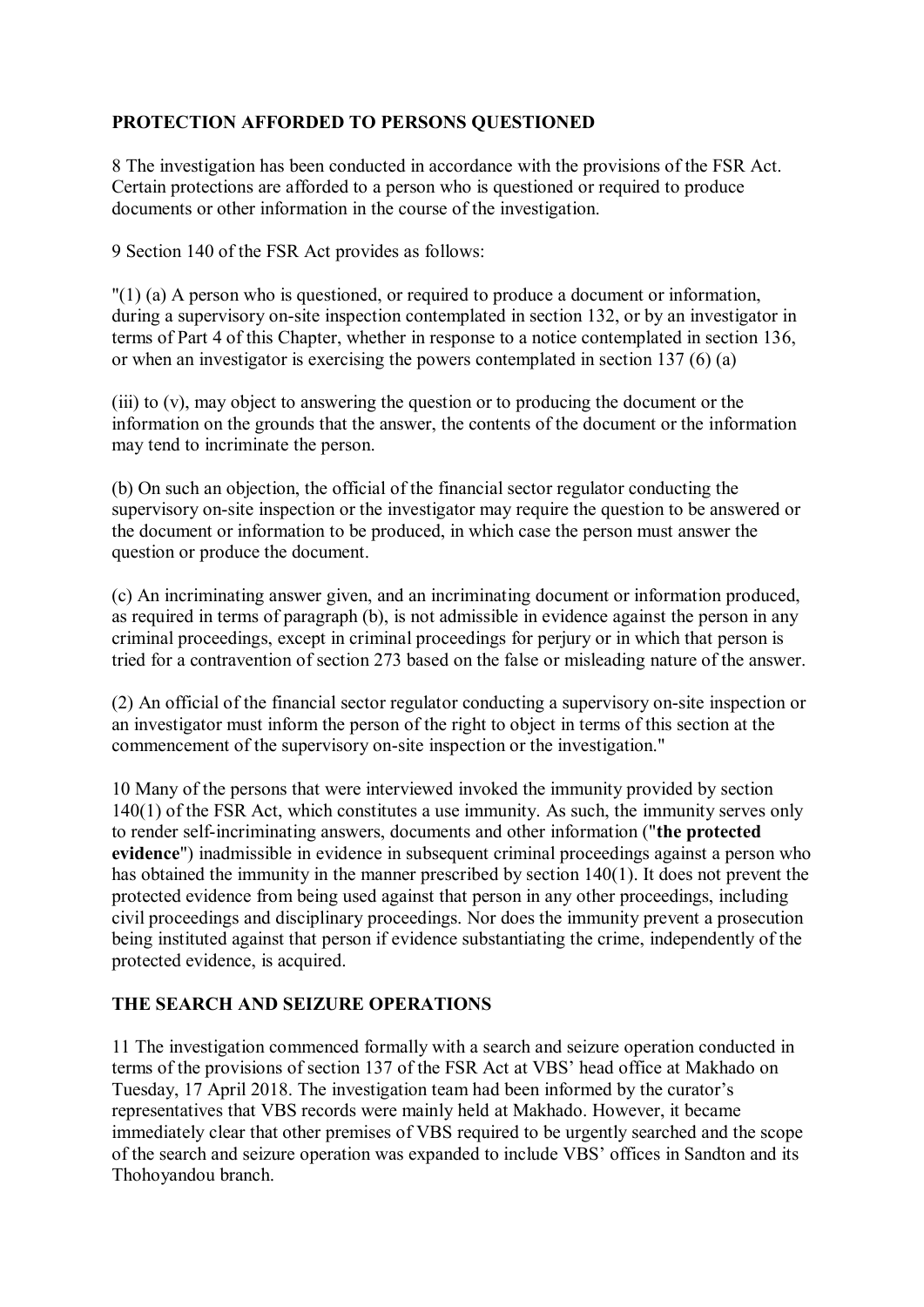12 Subsequently, I made application to a Judge in chambers for the issue of a warrant in terms of section 138 of the FSR Act to enter and search the premises of Vele Investments Limited ("**Vele**") in Sandton. A warrant was issued by a High Court Judge on 2 May 2018 and on Monday, 7 May 2018, a search and seizure operation, as contemplated in section 137 of the FSR Act, was carried out at Vele's premises. Vele is the ostensible majority shareholder in VBS.

13 The search and seizure operations that were conducted formed the principal source of the vast depository of data that the investigation team has had access to in the course of the investigation.

## **FORMAL INTERVIEWS**

14 A series of formal interviews was held with various persons that were identified as being likely to provide information relevant to the investigation. The thirty witnesses that were interviewed include directors and employees of VBS, auditors and other players. As the investigation unfolded some witnesses were recalled in order to give further testimony and explanations.

15 A detailed summary of the testimony of each of those persons is set out in Appendix B to this report. The full transcripts of their evidence, together with the exhibits referred to in the course of their testimony, accompany this report as Appendix C and Appendix D respectively. Owing to the vast bulk of the transcripts and the exhibits, Appendix C and Appendix D are delivered in electronic format.

## **THE SCHEME OF THIS REPORT**

16 I shall set out in this report the findings I have made arising from the investigation. In doing so I will traverse the primary evidence that leads to those findings. The report does not deal with every aspect of the evidence that has been heard over the past months, but rather concentrates on the salient aspects of the investigation.

17 I shall also set out my recommendations relating to both criminal and civil proceedings that I believe must follow from the investigation.

18 The evidence that has been gathered traverses what I have found to be two principal pillars of unlawfulness that ultimately resulted in the collapse of VBS.

18.1 The one pillar constitutes the methods used by those who had captured VBS which enabled them to embark upon widescale looting and pillaging of the monies placed on deposit at VBS. I found that there were three intertwined processes at play:

18.1.1 Payment of very large sums of money was made to the various perpetrators of the scheme of looting as a reward for their participation, and substantial bribes were paid to certain of VBS' directors and other related parties in order to buy their silence and to look the other way while the looting was going on.

18.1.2 VBS went on a concerted and deliberate campaign to attract very substantial deposits from municipalities and, at a later stage, state entities such as the Passenger Rail Agency of South Africa ("**PRASA**"), by the payment of so-called "*commissions*" in order to solicit such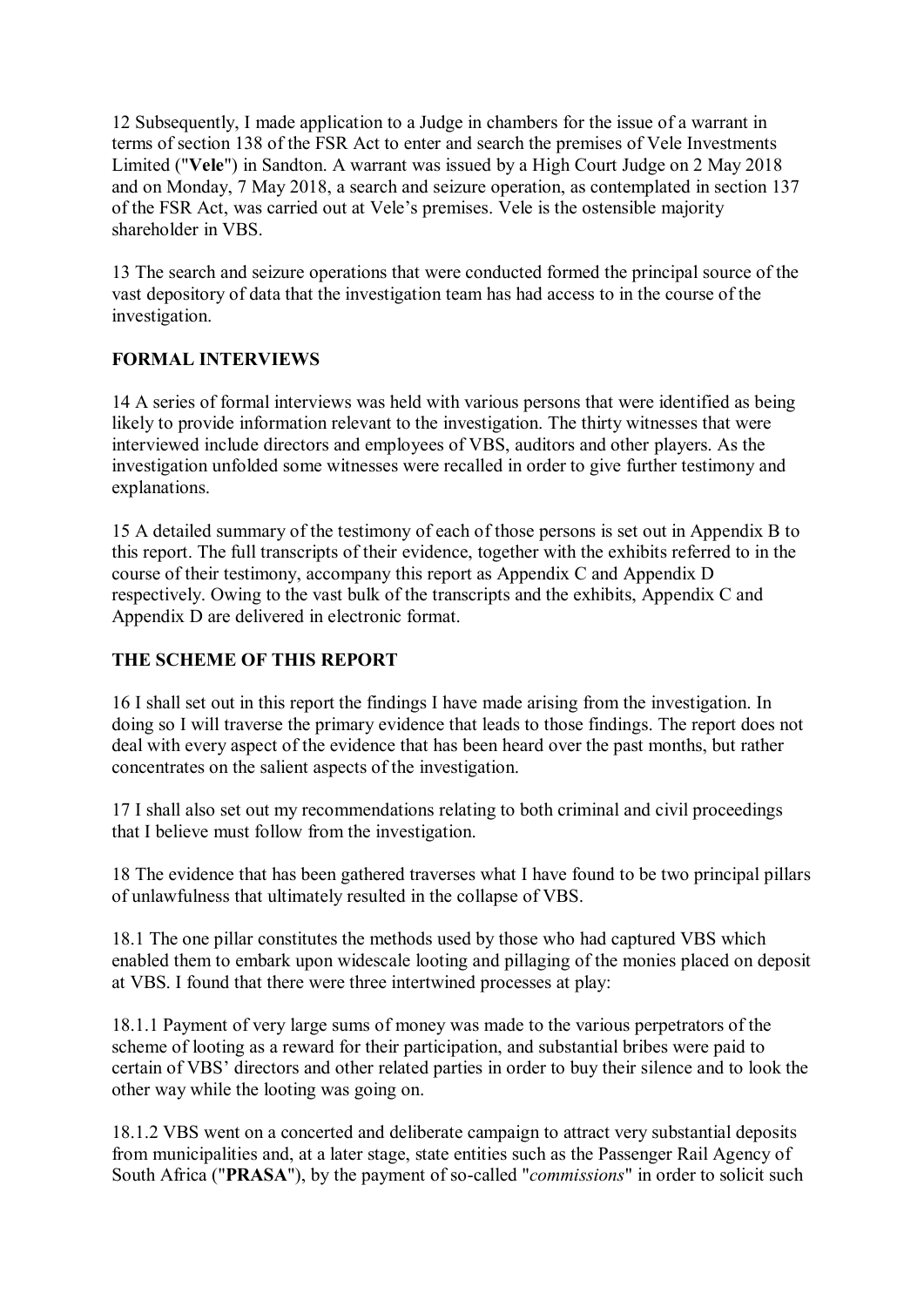deposits. This, in many instances, included the payment of bribes to various public officials who were in a position to influence the making of such deposits.

18.1.3 The captors of VBS manipulated its banking systems by creating enormous fictitious deposits in favour of Vele, its myriad associates and related parties, as well as by obliterating overdrawn banking facilities enjoyed by Vele and its associates running to hundreds of millions of Rands. The captors and their associates went on a massive spending spree at the expense of VBS' depositors.

18.2 The other pillar is the way in which, by fraudulent means, the looting of VBS was hidden from view and was allowed to continue and, indeed, escalate. In this regard I shall report my findings on fraudulent misrepresentations contained in VBS' audited annual financial statements for the year ending 31 March 2017 as well as fraudulent misrepresentations that were made in the monthly regulatory returns that VBS was obliged to make to the Registrar of Banks ("**the Registrar**") in terms of the provisions of the Mutual Banks Act and the Regulations made under that Act. I shall also deal with the fraud that permeated the regulatory audit of the returns. These frauds misled the Registrar into believing that VBS was in a financially sound position whereas, in truth, its liabilities exceeded its assets by about R180 million and it was, thus, hopelessly insolvent as at 31 March 2017. By the time that the bank was eventually placed under curatorship the position was exponentially worse. Had the truth been told the Registrar would have been able to act far more expeditiously and the looting could have been stopped much earlier.

19 In this report I shall:

19.1 first introduce each person that was interviewed in the course of the investigation and succinctly describe the role they played;

19.2 second set out my detailed factual findings in regard to the collapse of VBS and the reasons for arriving at such findings;

19.3 third set out, in summary, the extent of the looting of VBS that emerges from the forensic accountants' report; and

19.4 finally make my recommendations to the Prudential Authority in regard to:

19.4.1 the preferring of charges against those who have been involved in criminal conduct; and

19.4.2 civil proceedings and other disciplinary steps that ought to be instituted.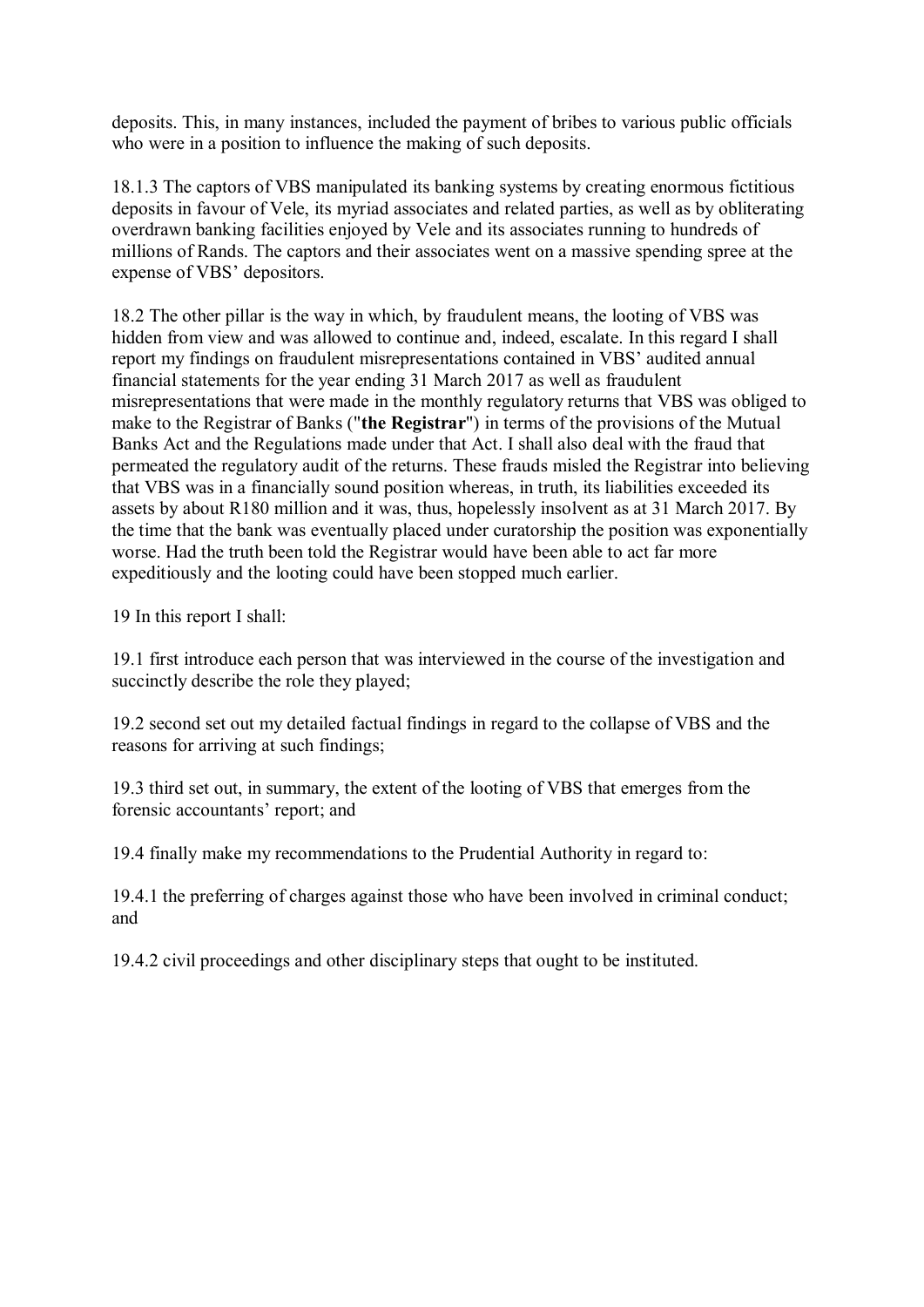

# **THE** *DRAMATIS PERSONAE* **– A**

# **BRIEF INTRODUCTION**

20 For convenience, I have divided the *dramatis personae* into three categories – the insiders, the outsiders and the auditors. At times, as will be seen, these lines are somewhat blurred.

21 The "*insiders*" comprise directors and employees of VBS. The following persons were interviewed:

21.1 Phophi Londolani Mukhodobwane ("**Mukhodobwane**"), the General Manager of Treasury at VBS. Mukhodobwane, by his own admission, played a central role in the manipulation of VBS' banking systems as well as the fraudulent misrepresentations contained in the regulatory returns, known as "*DI returns*". Mukhodobwane admitted to receiving vast sums from Vele's banking account at VBS as a reward for his complicity.

21.2 Philip Nicolaas Truter ("**Truter**"), an Executive Director and the Chief Financial Officer of VBS. Truter testified that he was an essential participant in the manipulation of VBS' banking systems, the fraudulent misrepresentations contained in the 2017 annual financial statements and the submission of fraudulent DI returns. Truter also admitted to receiving a large reward from Vele's banking account for his complicity in the scheme.

21.3 Andile Malusi Attwell Ramavhunga ("**Ramavhunga**"), an Executive Director and the Chief Executive Officer of VBS. He is a chartered accountant and banker by profession. Ramavhunga, despite the weight of evidence to the contrary, has steadfastly denied that he was in any way involved in any unlawful conduct. He received vast sums of money from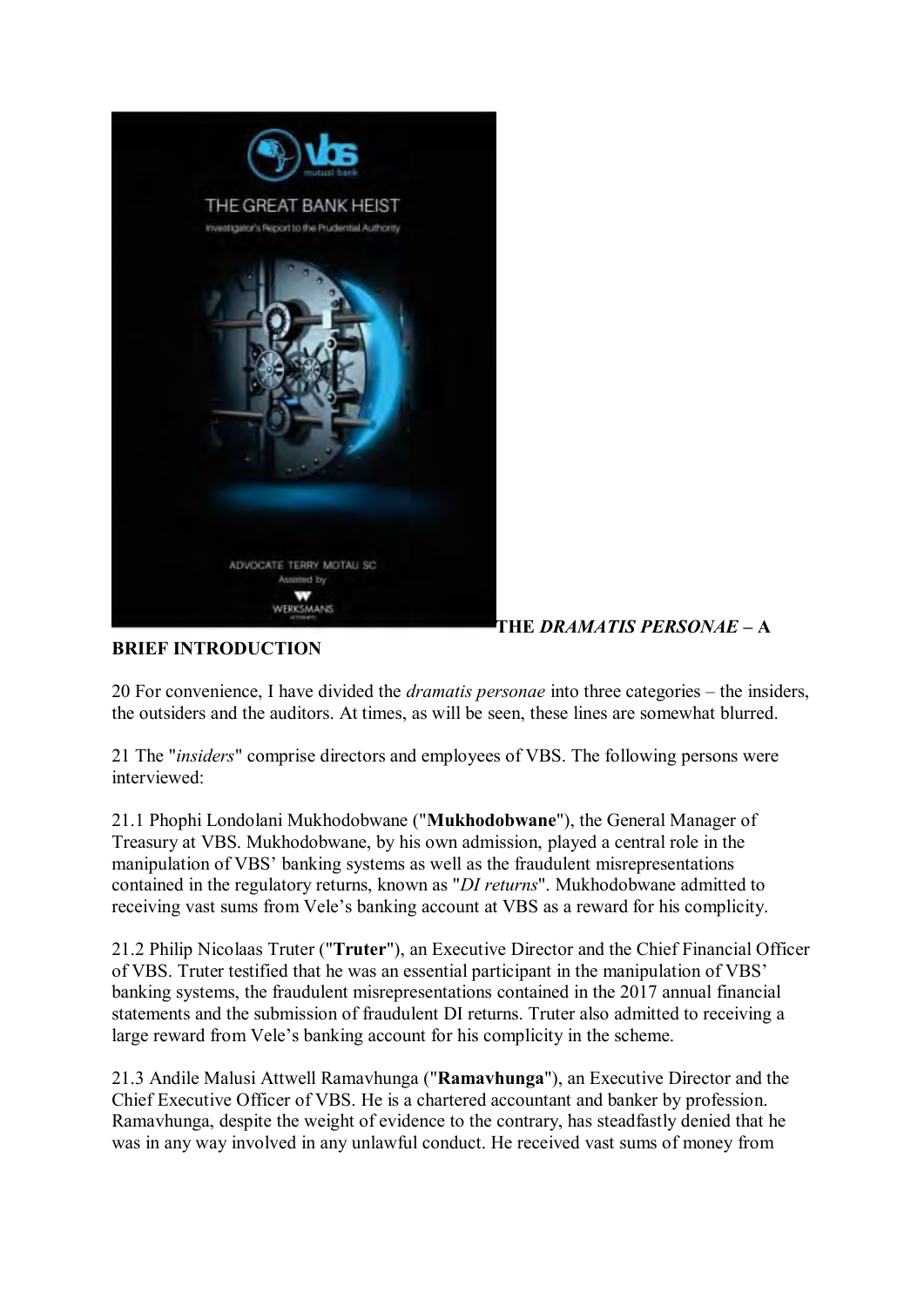Vele's banking accounts at VBS, but he contends that these payments were for consultancy services that he rendered.

21.4 Paul Magula ("**Magula**"), a Non-Executive Director of VBS, who was appointed as such on the nomination of his erstwhile employer, the Public Investment Corporation ("**PIC**"), which holds some 26% of the issued shares in VBS. Magula, who previously held the post of Executive Head: Risk Management at the PIC, eventually confessed, after putting up strenuous denials, that he had received unlawful payments, made to two companies which acted as his nominees, in a total amount in excess of R7.6 million in order to buy his silence.

21.5 Ernest Nesane, ("**Nesane**"), a Non-Executive Director of VBS, who was also appointed as such on the nomination of the PIC. Nesane, who is a qualified attorney, was the Executive Head: Legal Counsel, Governance and Compliance at the PIC. Like Magula, he eventually confessed, after putting up strenuous denials, that he had received unlawful payments, made to a nominee company, in a total amount in excess of R7.2 million in order to buy his silence. Nesane resigned from his post at the PIC two days after he testified before me.

21.6 Phalaphala Avhashoni Ramikosi, ("**Ramikosi**"), a Non-Executive Director of VBS, and the chairman of the Audit Committee. Ramikosi is a chartered accountant and is employed by the South African Police Service as its Chief Financial Officer. As was the case with Magula and Nesane, he eventually confessed, after putting up strenuous denials, that he had received unlawful payments, made to a nominee company for his benefit. The price for his complicity seems, however, to have been significantly lower than theirs.

21.7 Hlohonolofatso Tshepiso Mcwazzer ("**Mcwazzer**"), employed by VBS as a Business Development Manager. Mcwazzer testified as to her role in the creation of fraudulent drawdowns on a facility granted to VBS by the PIC. She also testified about the creation of fictitious contract finance agreements, intended to falsely inflate VBS' income.

21.8 Bhekwayinkosi Gift Manyanga ("**Manyanga**"), who acted as a consultant to VBS in terms of an agreement between VBS and his company, Bhekwam Holdings (Pty) Ltd. Manyanga, a chartered accountant, was to become the Chief Banking Officer of VBS, but in February 2018 he declined to take up that post. Manyanga testified about the attempts to solicit a R1 billion deposit by PRASA.

21.9 Yolanda Deale ("**Deale**"), who was, until February 2017, an accountant in the employ of VBS. After her departure from VBS the looting of the bank proceeded with alacrity.

21.10 Dudley Futcher ("**Futcher**"), who is employed by VBS as its Information Technology Manager. He gave some insight into the EMID system, including its weaknesses.

21.11 Mulimisi Solomon Maposa ("**Maposa**"), who is employed by VBS in a post termed "*Managing Director for Retail*". He is not, despite the grandness of that title, a director of VBS. Maposa testified about the use of numerous banking accounts at VBS which can best be described as "*slush funds*".

21.12 Ntendeni Sassa Nemabubuni ("**Nemabubuni**"), who is employed by VBS as the General Manager: Sales. Nemabubuni was intrinsically involved in the payment of bribes to municipal officials. He provided the names of many of these corrupt officials.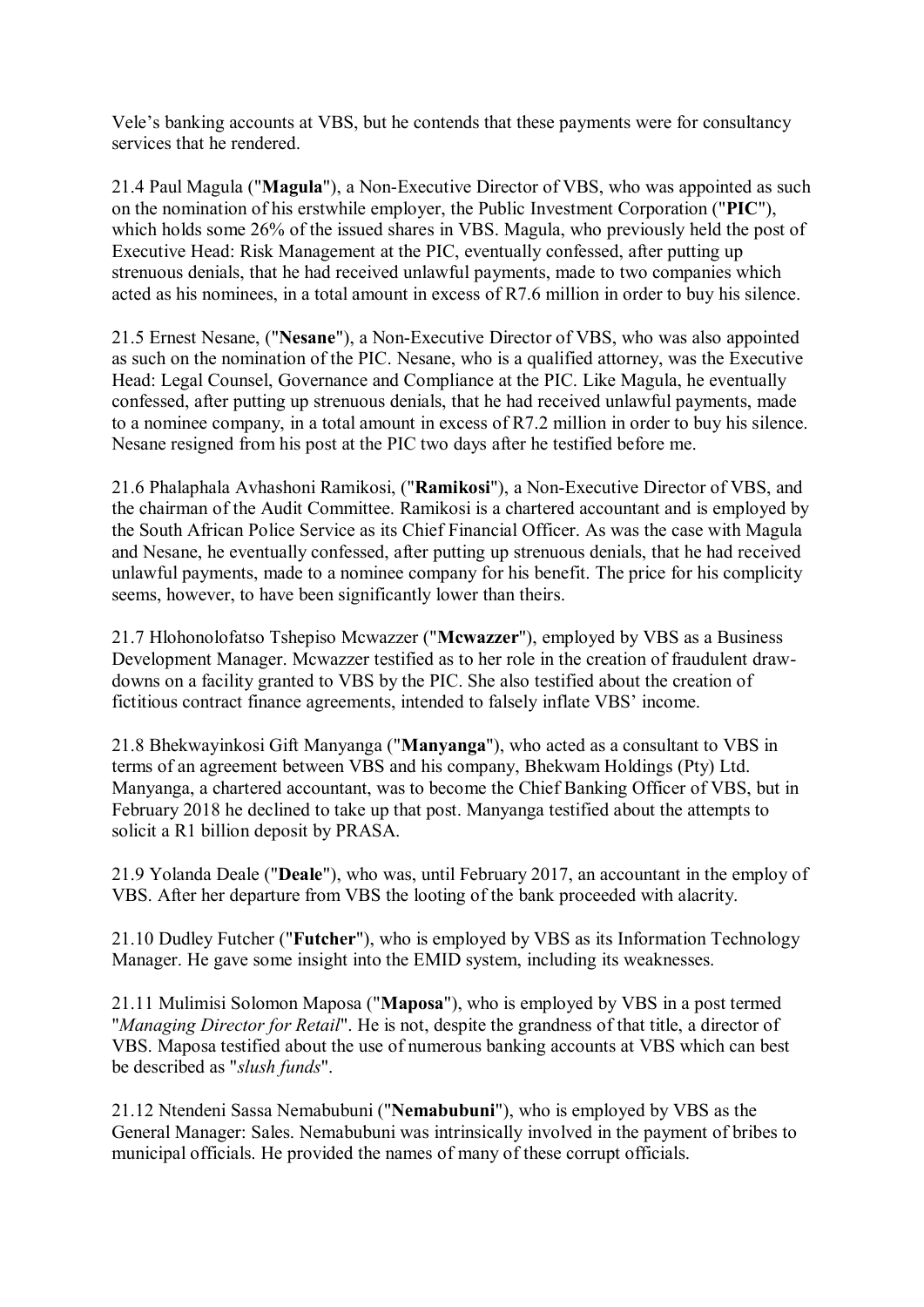21.13 Phillip Ndivhuwo Tshililo ("**Tshililo**"), who is nominally the Branch Manager of the Thohoyandou branch of VBS. Tshililo was, however, effectively redeployed to be the personal assistant and paymaster to the chairman of VBS, Tshifhiwa Matodzi ("**Matodzi**").

22 A variety of persons comprise the "*outsiders*". Although outside the formal structures of VBS, some of these persons played crucial and central roles. Those interviewed were:

22.1 Kabelo Matsepe ("**Matsepe**"), a politically connected fixer, who became a very well remunerated middleman and acted as a gatekeeper between VBS and the municipalities. Matsepe's role in the affairs of both VBS and Vele became ubiquitous.

22.2 Paul Makhavhu ("**Makhavhu**"), a practicing attorney who acts as advisor to the Venda king, TP Mphephu Ramabulana. Makhavhu, as well as the king, received vast sums of money for lending the support and influence of the royal family to VBS and Vele. He described the receipt of those payments as "*shameful*".

22.3 Charl Cilliers ("**Cilliers**"), the Chief Executive Officer of Insure Group (Pty) Ltd, a lucrative business which Vele acquired a substantial stake in using a fictitious deposit of R250 million for the acquisition. Cilliers is a chartered accountant. His company, having received the proceeds of a manifest fraud, now finds itself in an untenable position.

22.4 Takalani Veronica Mmbi ("**Mmbi**"), Matodzi's faithful assistant. Mmbi set up and operated numerous companies on Matodzi's behalf that were used to launder some of the funds stolen from VBS. When VBS was put into curatorship Mmbi participated in the disposal of assets by Matodzi. She also spirited away documentary records. She was remunerated richly for her efforts.

22.5 Mmbulaheni Robert Madzonga ("**Madzonga**"), a qualified attorney who was the former Chief Operating Officer of VBS and later COO and then CEO of Vele. Madzonga has denied knowledge of anything untoward. He derived very large rewards, much of which was in the form of undeclared income.

22.6 Yvonne Page ("**Page**"), the former acting Group CFO of PRASA who told us about the attempts that were made by VBS to solicit a deposit of R1 billion from PRASA. Her intervention blocked very senior officials at PRASA from depositing that sum into what she described as "*a Ponzi scheme*".

22.7 Mariette Venter ("**Venter**"), a chartered accountant and the acting CFO of the Capricorn District Municipality, who stood up to immense pressure and managed to force VBS to return the municipality's funds to it. She was unfairly suspended from her post as a result and pilloried as a racist who did not want to invest public monies in a Black bank.

23 The auditors comprise the various members of the KPMG audit team which conducted the statutory and regulatory audits of VBS for the financial year ending 31 March 2017, as well as the manager of the PWC internal audit team. The following persons were interviewed:

23.1 Zondi Nduli ("**Nduli**"), a third year clerk on the 2017 VBS audit. He prepared a nonsensical audit working paper when he was unable to complete the audit of VBS' cash and bank.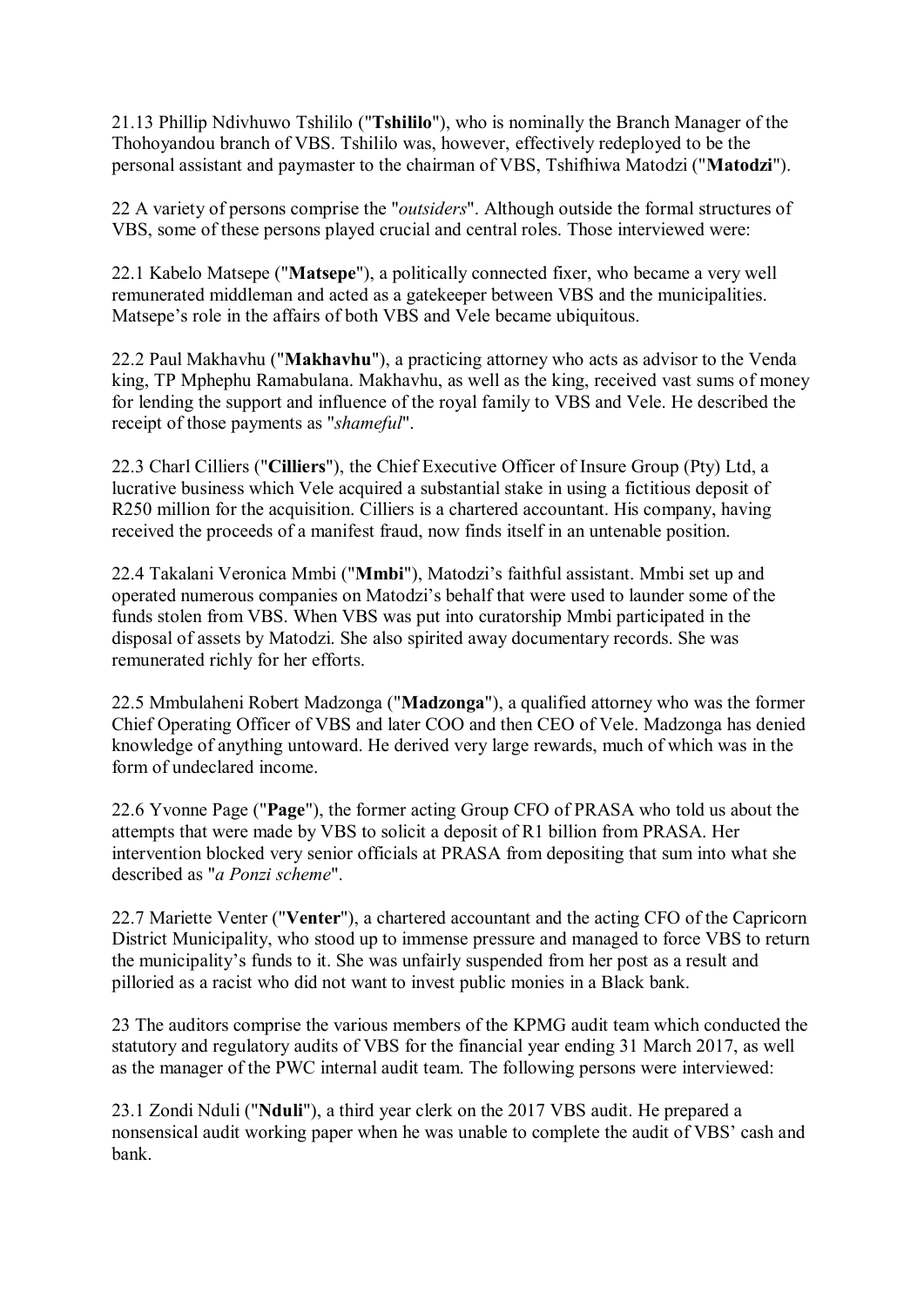23.2 Kafuma Munalula ("**Munalula**"), a qualified chartered accountant who was the audit manager on the 2017 VBS audit. She was the person in charge of the day-to-day audit.

23.3 Luan Niewoudt ("**Niewoudt**"), a first year clerk who was initially deployed to audit the cash and bank section.

23.4 Tersia Monare ("**Monare**"), a second year clerk who took over the cash and bank audit.

23.5 Cindy-Lee Williams ("**Williams**"), another second year clerk, who was involved in various other aspects of the audit.

23.6 David Broom ("**Broom**"), a chartered accountant who was the engagement quality control review ("**EQCR**") partner on the 2017 audit.

23.7 Cezanne Krieg ("**Krieg**"), a member of the regulatory audit team who audited the DI returns that had been submitted by VBS in accordance with the provisions of the Mutual Banks Act and its regulations.

23.8 Johan Scheepers ("**Scheepers**"), a senior member of the regulatory audit team who oversaw Krieg's work.

23.9 Nhlanhla Kelvin Sipho Malaba ("**Malaba**"), a chartered accountant who was the engagement partner on the 2017 VBS audit. Malaba had obtained very substantial facilities from VBS which cannot be regarded as arm's length borrowings and were not declared to KPMG. He gave an unqualified audit opinion in circumstances where he knew the financial statements were misstated. He also gave a regulatory audit opinion which he knew to be false.

23.10 Regina Erasmus ("**Erasmus**"), the manager of the PWC internal audit team. She provided insight into the limitations of the internal audit. She put paid to any notion that KPMG had relied on the results of the internal audit.

24 The most central character in this whole saga – Matodzi, who was the chairman of both VBS and Vele during the period covered by the investigation – was not interviewed. That was the result of a considered and deliberate decision. The overwhelming evidence that has been gathered, from numerous sources, reveals Matodzi to be the kingpin in the fraudulent and theftuous conduct of VBS' business. He, his companies, and his associates have been positively identified as the main beneficiaries of the massive fraud.

25 During July 2018, the curator of VBS brought applications to sequestrate the estates of various individuals, including Matodzi, who had been identified by the curator as being central participants in, and beneficiaries of, the looting of VBS. Matodzi did not oppose the application for his provisional sequestration. However, he delivered a brief affidavit in those proceedings, styled as an "*Explanatory Affidavit*", in which he vehemently proclaimed his innocence and denied that he played any role whatsoever in the frauds. He sought in his affidavit to lay the blame squarely and solely on Ramavhunga, Mukhodobwane, Truter and certain unnamed "*others within VBS*". He pandered the preposterous tale that Vele had intended to borrow R1.5 billion from VBS but, inadvertently, had neglected to sign the necessary documentation evidencing the grant of such a loan.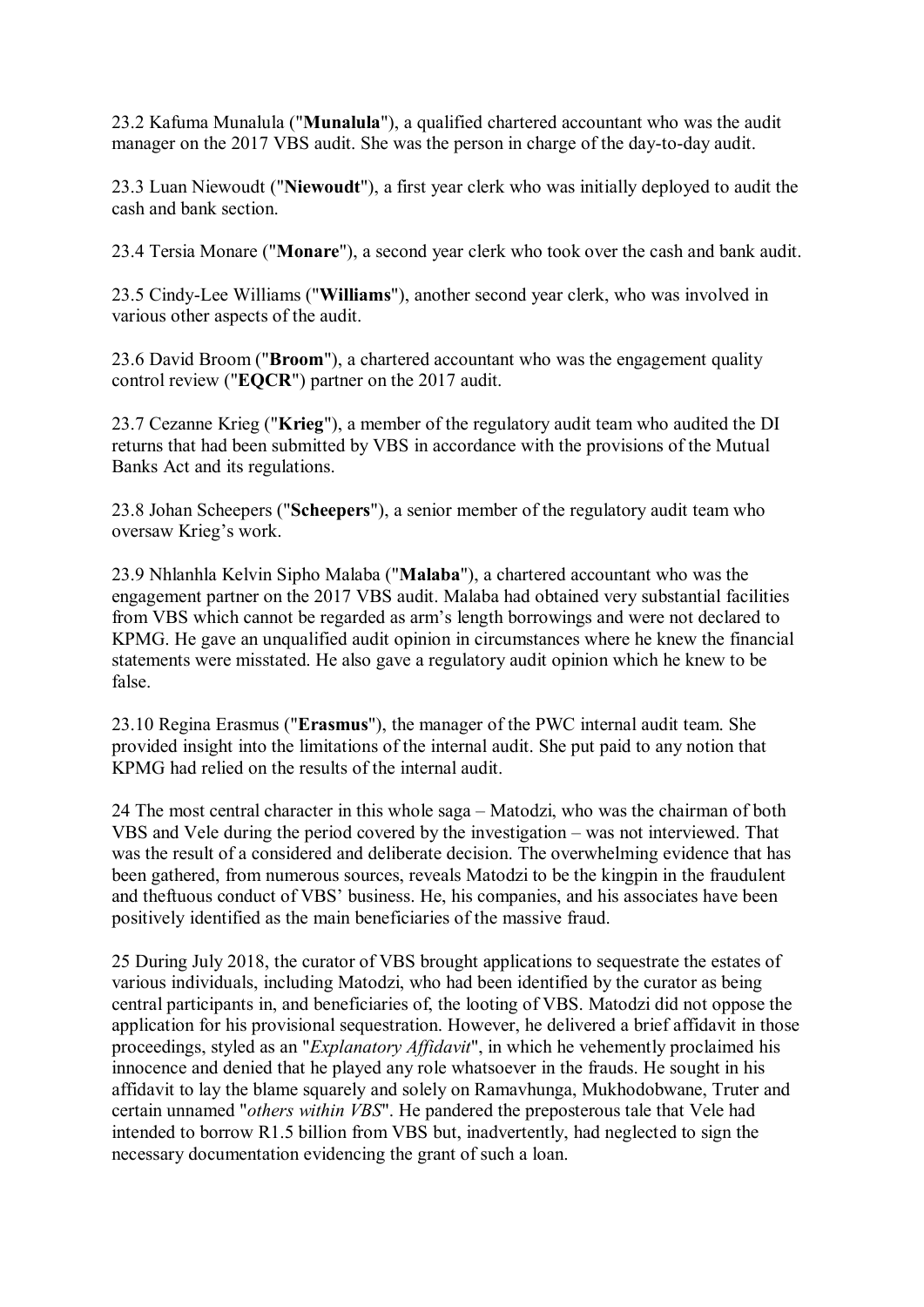26 Matodzi's bald denial, and his absurd attempt at an innocent explanation, fly in the face of the weighty evidence which places him squarely in the center of the scandal. In the light of Matodzi's denial of all involvement I adopted the view that it would be a waste of the investigation's time and resources to give Matodzi a platform to plead his innocence. That he can do in another forum in due course.

# **THE FINDINGS**

## **The first pillar – the capture and looting of VBS**

27 As already alluded to, the investigation has revealed that the business of VBS was indeed conducted in a fraudulent manner which has resulted in the widespread impoverishment of VBS' depositors for the benefit of Matodzi and his associates.

28 The evidence that has been gathered shows that until 2014 VBS was a modest, but financially struggling, mutual bank. It was principally involved in the taking of deposits from retail depositors, including burial societies and stokvels. In turn, it mainly lent money to its clients to acquire immovable property secured by mortgage bonds. It also made short term loans to its clients against the security of the deposits they had made with the bank.

29 Originally VBS' shareholders were largely its depositors who had chosen to invest by way of paid-up shares. The PIC, which had succeeded to the pension fund of the Venda bantustan government, held a substantial shareholding in VBS. During 2013 Matodzi approached the Venda king, Toni Mphephu Ramabulana, through his advisor, Makhavhu, to put together a structure to acquire a stake in VBS. According to Makhavhu, this led to the establishment of Dyambeu Investments (Pty) Ltd ("**Dyambeu**"), which was owned by Matodzi's company, Brilliant Telecommunications (Pty) Ltd ("**Brilliantel**"), Promafco (Pty) Ltd ("**Promafco**") owned by David Mabilu ("**Mabilu**") and the Vhavenda Trust ("**Vhavenda**") representing the Venda royal family. Vhavenda held 51% of the shares in Dyambeu with Brilliantel and Promafco each holding 24.5%. Dyambeu then purchased 26% of VBS for R6 million.

30 Makhavu testified that "*the people in the royal family are clueless as far as business is concerned*" and that "*We didn't have a single cent as the royal family. Not a single cent*". The R6 million was paid by Brilliantel and Promafco and Vhavenda received a free pass to its share in Dyambeu.

31 On 24 July 2015, Matodzi became the chairman of the board of directors of VBS. In his first chairman's report, dated 22 June 2016, Matodzi stated that "*I have however been involved with the bank strategy and turnaround since the acquisition of majority stake (sic) in 2013 by Dyambeu Investments under the leadership of His Majesty Khosikhulu Toni Mphephu Ramabulana*". Although the office of chairman was nominally a non-executive one, Matodzi became the central force in the conduct of VBS' business.

32 Ramavhunga became a non-executive director of VBS during 2013. Matodzi and Ramavhunga had known each other at university. They are both qualified chartered accountants, Matodzi having completed his articles at KPMG. Ramavhunga became the designate Chief Executive Officer of VBS in December 2013 and, with effect from 1 August 2014, he was appointed to the position of Chief Executive Officer on a five-year contract.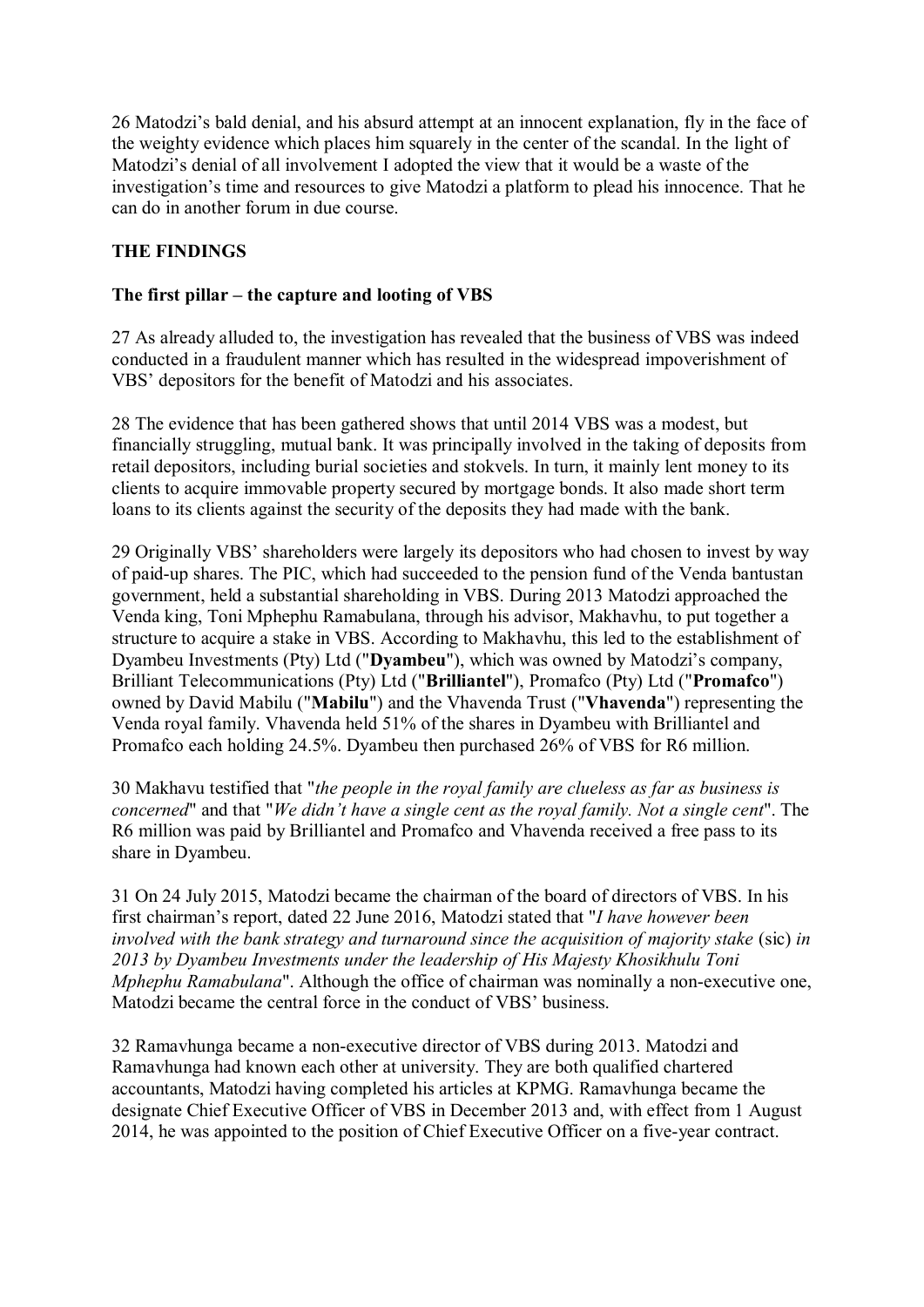33 Matodzi and Ramavhunga embarked upon a strategy which was ostensibly aimed at turning VBS around, making it a significant profit making enterprise. There were two main parts to the turnaround strategy. First, VBS' traditional reliance on small retail depositors to fill the bank's coffers was abandoned and VBS now set its sights on obtaining very large, but short term, deposits from municipalities. Second, VBS' conservative lending practices gave way to accommodate far more ambitious, and potentially lucrative, markets to lend money to. VBS entered into numerous high-value fuel financing and contract financing deals with a variety of clients. The evidence reveals that many of those clients were connected to either Matodzi or Ramavhunga.

34 The ostensible impact of the turn-around strategy can be discerned from the results reported, over four successive years, in VBS' audited financial statements. In this regard:

34.1 In the year ended 31 March 2014 VBS reported a loss of R1 871 982. It had made loans and advances in a total amount of R210 364 202, less impairments amounting to R583 092. Almost 99% of the loan book was made up by home loans, the remaining 1% being short term personal loans. It held R285 218 985 of depositors' funds. Cash and cash equivalents were reported as R96 177 810.

34.2 In the year ended 31 March 2015 VBS reported a modest profit of R1 027 116. Its loan book now stood at a reported R221 714 243, less impairments of R681 877. Some 85.5% of the loan book was home loans, about 8.3% was in the form of contract finance and 0.7% was short term personal loans. VBS had extended its lending products to include overdrafts (2.1% of the book) and vehicle finance (3.4% of the book). It held depositors' funds amounting to R352 301 042. Cash and cash equivalents were reported to be R144 605 164.

34.3 In the year ended 31 March 2016 VBS' reported profit had risen to R4 888 819. Its loan book had jumped to a reported R697 508 746, less impairments of R2 552 240. Home loans made up 34.5% of the book, contract finance constituted 41.4%, while overdrafts and vehicle finance stood at 11% and 12% respectively. VBS had extended its lending products to include asset finance, constituting 0.8 % of the book. Short term personal loans now made up a mere 0.3% of the loan book. Depositors' funds stood at R621 781 540. Cash and cash equivalents were reported at R250 873 801.

34.4 The audited annual financial statements for 31 March 2017 report a vastly changed position. The still modest reported profit, before tax, was R5 689 010. However, the loans and advances book now stood at R1 088 803 820, less impairments of R6 972 739. Home loans made up 29.7% of the book, contract finance stood at 38.8%, overdrafts stood at 12.9% and vehicle finance constituted 17.4%. Asset finance and short term personal loans stood at 0.8% and 0.4% of the book respectively. VBS reported holding depositors' funds in the amount of R1 553 659 282. Cash and cash equivalents were reported as being R802 427 245.

34.5 As will be shown in due course, the 2017 audited financial statements were, however, materially and fraudulently misstated.

#### **The rewards that were paid**

35 Mukhodobwane testified that during April and May 2017 Matodzi paid him a so-called "*bonus*" totalling R500 000. Payments were made from Vele's banking account at VBS and were paid into Mukhodobwane's personal account. R350 000 was paid on 13 April 2017 and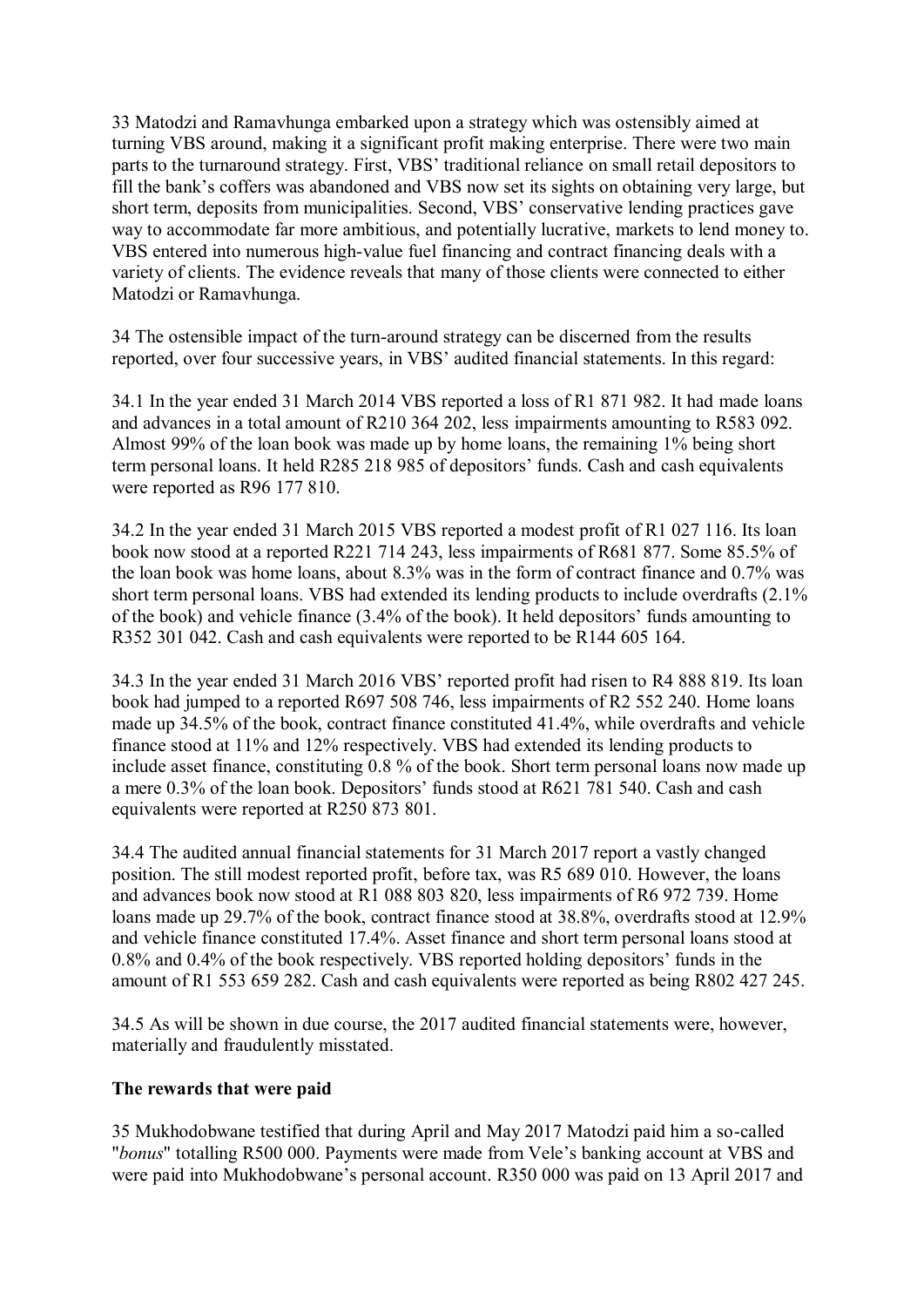R150 000 was paid on 13 May 2017. On 5 October 2017 he received a further "*bonus*", this time in the amount of R10 million. This payment was made into an account operated by Lemawave (Pty) Ltd ("**Lemawave**"), which Mukhodobwane admitted was a front for him. He testified that during December 2017 yet another "*bonus*" in the amount of R500 000 was paid.

36 Mukhodobwane stated that Matodzi had instructed him on 5 October 2017 to make further "*bonus*" payments from the Vele account as follows:

36.1 an amount of R18 million to Matodzi;

36.2 an amount of R15 million to the account of Ramavhunga's company, Dambale Holdings (Pty) Ltd ("**Dambale**"); and

36.3 an amount of R5 million to be paid into the account of Truter's company, Shangri-La (Pty) Ltd ("**Shangri-La**"), at First National Bank.

37 Truter stated in his testimony that he had been promised R5 million but that he had only actually received R2 million.

38 Ramavhunga admitted that he, through Dambale, had received the sum of R15 million from Vele's banking account on 5 October 2017. He also admitted that he had received, through Dambale and a company named Munyai, a series of monthly payments of R300 000 from the bank accounts of Vele Petroport (Pty) Ltd ("**Vele Petroport**") and Vele over the period July 2016 until February 2018. He also received R1 million in December 2016. However, he strenuously denied that any of these payments were untoward. He stated that the R15 million was paid to Dambale in respect of a fee earned by him for introducing Matodzi to the vendor of the shares in Mvunonala Holdings (Pty) Ltd ("**Mvunonala**") which he said were acquired by Vele in September 2017. He stated further that the monthly payments of R300 000 and the R1 000 000 payment were earned as management fees for work that he had done in respect of a joint venture between two of VBS' fuel finance customers, Belton Park and Mmampilo.

39 Ramavhunga's version cannot be accepted for a number of reasons, *inter alia*:

39.1 His employment contract with VBS precluded him from carrying out the sort of activities that he contended were the *causa* for the fees supposedly earned by him. Ramavhunga attempted to explain this by alleging that he had another employment contract with different terms, but he was unable to produce it.

39.2 As demonstrated more fully below, the agreement between Vele and the vendor of the shares in Mvunonala had already been finalised prior to the date upon which Ramavhunga contended that he had introduced the parties.

39.3 The monthly payments of R300 000 all took place on the same date each month that Vele made a distribution of monies to a variety of related parties, including Magula's front companies, Nesane's front company and Makhavhu, who is the advisor to the Venda king. Each of Magula, Nesane and Makhavhu admitted that there was no lawful cause whatsoever for these payments. Magula and Nesane admitted that the payments were made to them to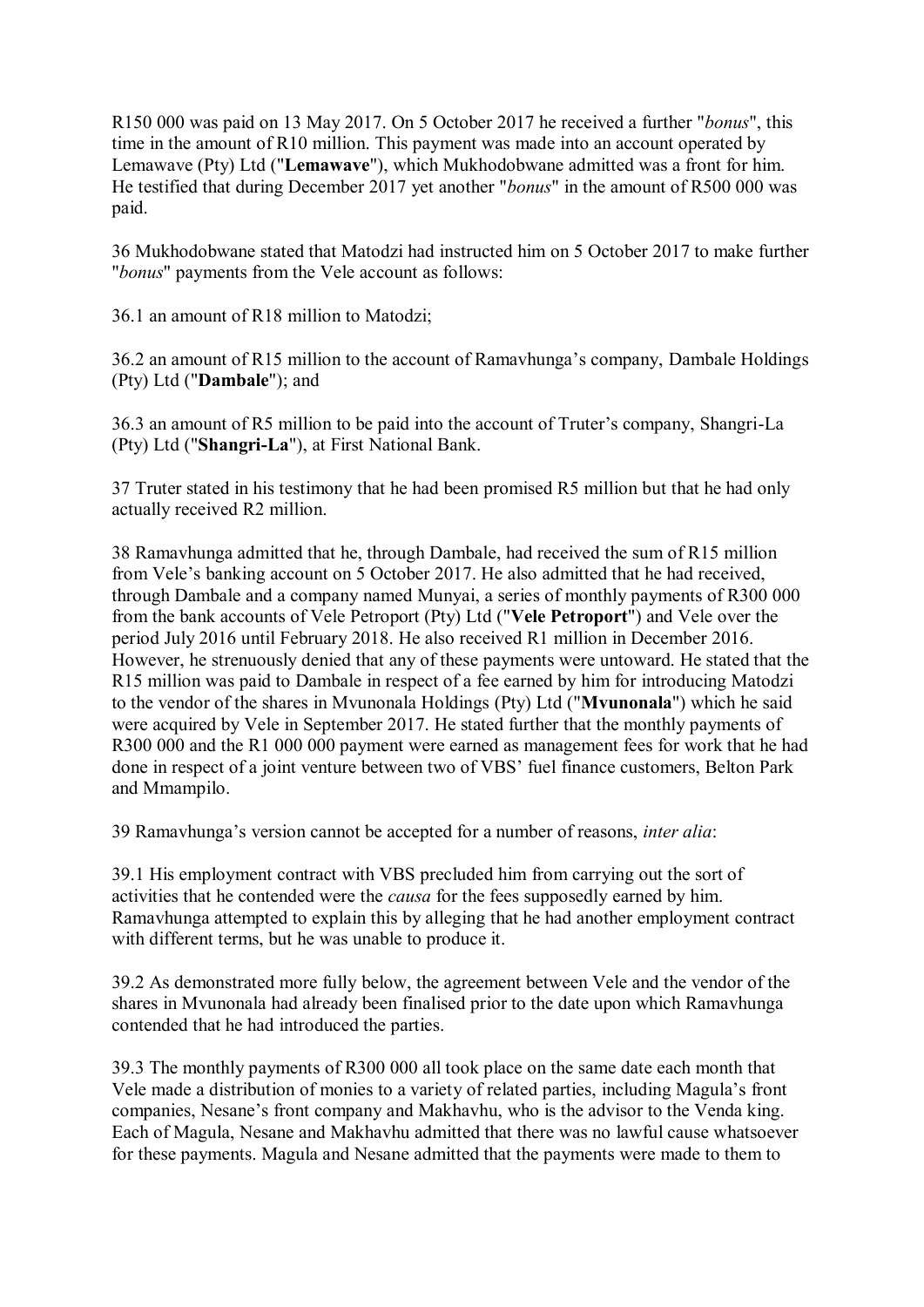buy their silence. Makhavhu described the very substantial payments made to him and the Venda king as "*shameful*".

40 Ramavhunga's lame attempts to distance himself from those who admitted receiving substantial rewards for their participation in the looting of VBS has, in my view, a devastating impact on his credibility.

41 His credibility was damaged beyond repair by his mendacious insistence that the R15 million that he had received on 5 October 2017 had been earned by him for introducing the parties to the Mvunonala acquisition.

42 He previously explained that he had earned the R15 million payment for having unlocked the Mvunonala deal with Bongani Mhlanga ("**Mhlanga**") during September 2017, as Mhlanga, unbeknownst to Matodzi, held the shares in Mvunonala.

43 Subsequently, Ramavhunga was shown a resolution by the directors of Mvunonala, including Mhlanga, dated 10 April 2017 in terms of which the transfer of shares from Mhlanga to the Gasela Family Trust ("**Gasela**") was approved, accepted and ratified. It was further resolved that the directors of Mvunonala were authorised to issue and sign the new share certificate in favour of Gasela. He was shown the share certificate in favour of Gasela and he did not dispute this. He admitted that it appears that Mhlanga had given up his claim to a shareholding in Mvunonala as at 10 April 2017 and that the sole shareholder going forward was Gasela.

44 He was then referred to a sale of shares and claims agreement between Gasela, Vele and Mvunonala in terms of which Gasela sold its shares in Mvunonala to Vele Investments for R650 million. This agreement was signed by all the parties on 25 August 2017 and a share certificate was issued to Vele on the same day. He agreed that the Mvunonala acquisition was completed in every respect by 25 August 2017. Notwithstanding this concession, he remained adamant that he had earned a fee for bringing about the agreement on 6 September 2017, as he had previously testified.

45 Ramavhunga then shifted his ground and stated that Mhlanga "*is actually the Gasela Family Trust*" and that Tshepo Mathopo, the trustee of Gasela, merely acts on the instructions of Mhlanga. He testified that he worked on the deal "*by way of introduction*" around 4, 5 and 6 August 2017 and went to Zimbabwe on 6 September 2017 for the "*stabilisation part of the business*", which occurred between September and November 2017. He said there were emails and WhatsApp communications relating to the deal and the fees agreed upon. But he was unable to produce any of these. His version is patently nonsensical.

46 In any event, the above difficulties aside, Ramavhunga faces a further insurmountable conundrum. In purporting to bring Belton Park and Mmampilo together and earning a very substantial fee for doing so, Ramavhunga utilised the bank's confidential information. Any fees that were earned ought to have been earned by the bank. On Ramavhunga's version he appropriated for himself VBS' corporate opportunity.

47 Ramavhunga would have me believe that, despite the fact that he was the CEO of VBS for the better part of four years, he was blissfully unaware of what was going on under his nose. I simply do not believe him. In my view it is abundantly clear that Ramavhunga was a central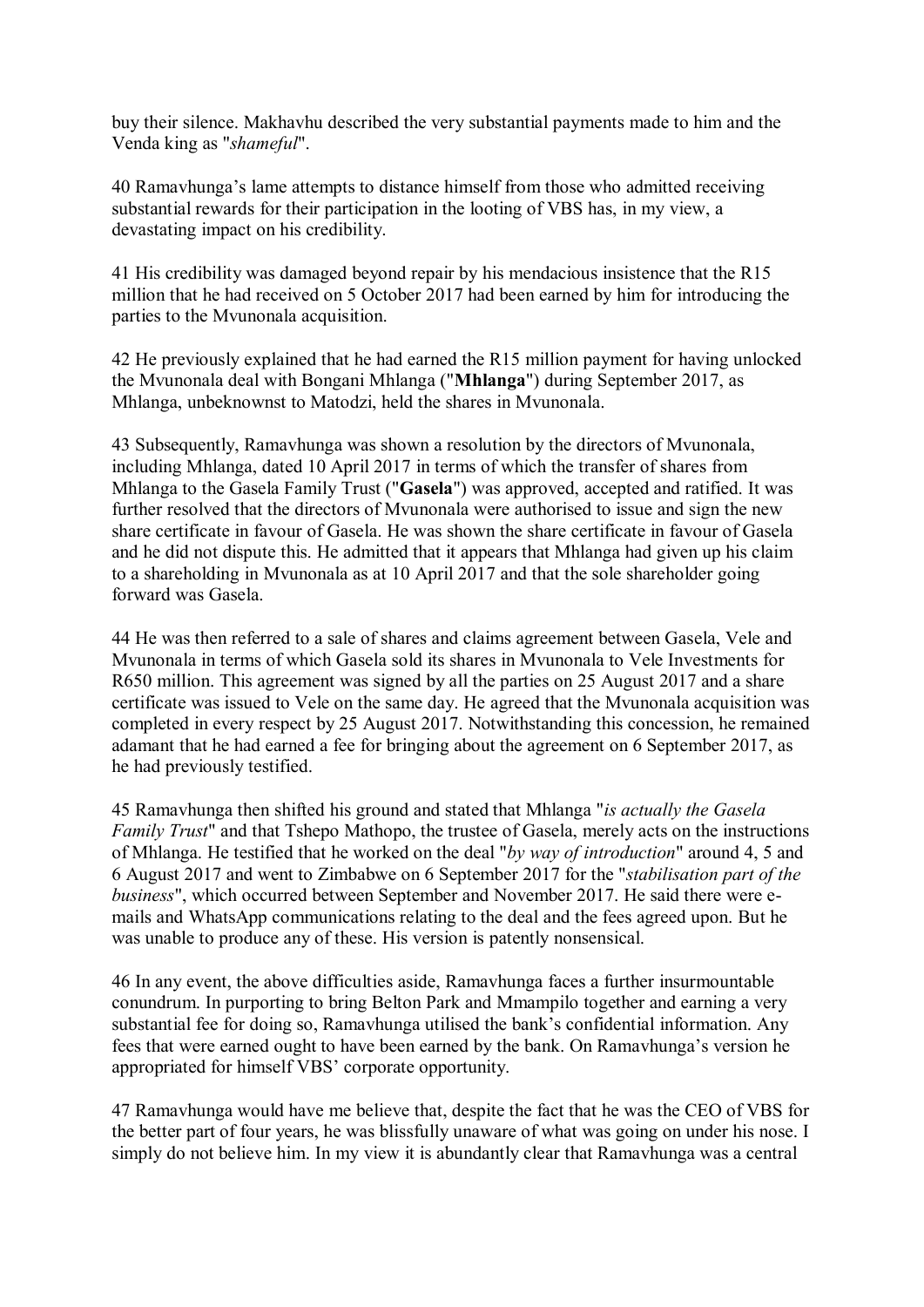and active participant in the unlawful conduct of VBS' affairs, who was very well rewarded for his complicity.

48 Three of the non-executive directors of VBS, being Magula, Nesane and Ramikosi, all confessed that they had been rewarded in an improper manner.

49 Magula, after first giving a great deal of false evidence in this regard, eventually found himself constrained to retract his prior evidence and to seek immunity against selfincrimination. He then testified that:

49.1 Hekima Capital (Pty) Ltd and Investar Connect Holdings (Pty) Ltd were front companies which were his vehicles for receiving payments from Vele and Vele Petroport amounting to in excess of R7.6 million; and

49.2 in return for those payments, Matodzi was "*buying silence from those that could speak the truth*".

50 Magula's evidence in regard to the payments he received can be best summed up in the following exchange:

"MR HUTTON: Let me put it as simply as this. Vele could not have acquired all the assets that it purported to acquire, and in each case use VBS' money to do so, had it not been for the fact that a number of people at VBS, holding positions of authority, had facilitated that in different ways. Somebody had to create the accounting conditions through which such payments could be made. Somebody had to authorise payments. Somebody had to allow the flow of funds. And those were different people, at different times, in relation to different transactions. But there was a team of people who did the actual work in getting the money out of the bank and into the pockets of those who were selling assets to Vele. It doesn't appear to me that you were part of that operational methodology of Vele acquiring its assets. What you did was, you were silent, because you knew that what was going on was untoward. Your experience as a lender told you that none of this was legitimate.

MR MAGULA: I can say that. I can agree. MR HUTTON: You can say that honestly. MR MAGULA: Yes."

51 Nesane was questioned on payments made by Vele and Vele Petroport into the account of a company named Parallel Properties (Pty) Ltd ("**Parallel**"). The total amount of those payments is R7.1 million. Nesane denied that he was the beneficiary of those payments and he testified that he had merely assisted a young man named Rudzani Nndwammbi ("**Nndwammbi**") to set up Parallel and had given him support and guidance out of the goodness of his heart.

52 Shortly after the termination of the interview, Nesane returned and stated that he had reconsidered his testimony and he wished to disclose what he had "*omitted*" prior to the termination of the interview. I formally reconvened the hearing at 19:00 at which point Nesane invoked his right to object in terms of the provisions of section 140 of the FSR Act. His objection was overruled, and he thus acquired the use immunity provided for in section  $140(1)(c)$  in respect of his further testimony. He then testified as follows:

52.1 He had set up Parallel for his own benefit and Nndwammbi was merely his nominee.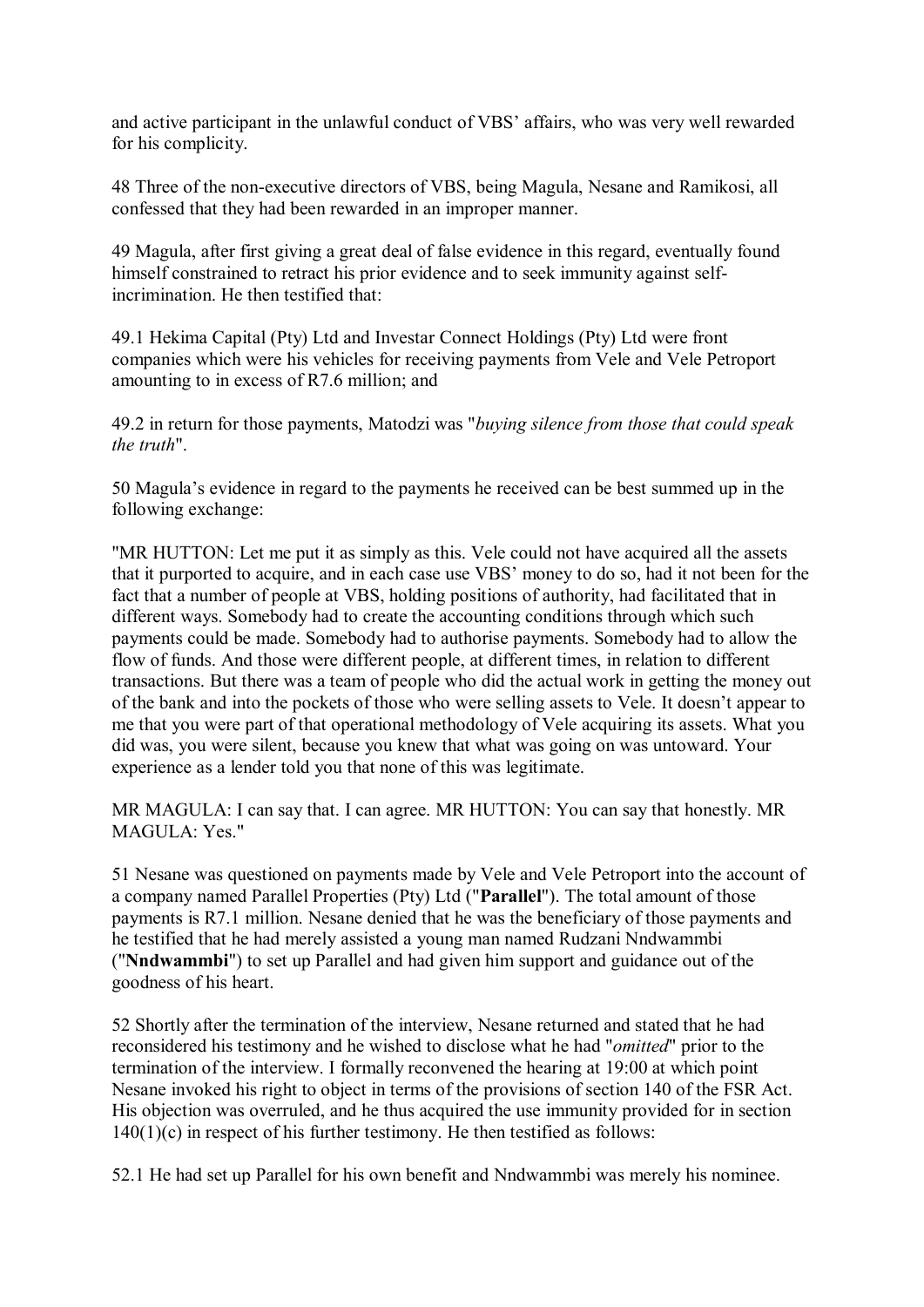52.2 Parallel received the sum of R7.1 million for Nesane's sole benefit.

52.3 He did not earn that sum by providing any lawful services to Vele or Vele Petroport, nor to anyone else.

52.4 The only reason for the payment of that sum was to buy his silence and to ensure that he did not properly comply with his fiduciary duties as a director of VBS. He stated that he was required, in effect, to turn a blind eye to the irregular conduct of Matodzi, Ramavhunga and Truter. He stated that he was not aware of the full extent and detail of their irregular conduct.

52.5 He gave a number of examples, however, of the manner in which he turned a blind eye.

52.6 He testified that the appointment of strategic officers of VBS was supposed to fall within the domain of his Human Resources Committee. However, the appointment of Mukhodobwane as VBS' treasurer had been made by Matodzi and Ramavhunga without reference to his committee. He permitted this to occur by his silence and inaction, to the detriment of VBS. This was also the case with the appointment of Madzonga as the Chief Operating Officer of VBS. However, Madzonga's tenure as such was short lived, owing to his repeated clashes with Ramavhunga.

52.7 He was well aware that there was a disconnect between the rosy financial picture painted by the 2017 annual financial statements and the continuous tight liquidity position at VBS. He stated that he did not, however, press any questions about this.

52.8 It had come to the attention of the board that very large loans had been made to clients of VBS without the requisite approvals being in place. He specifically mentioned the contract finance facility granted to Leratadima, which was initially R100 million and later increased to R250 million, as a non-performing loan. However, no steps were ever taken to remedy the position. He ascribed this to the fact that numerous members of the board, including himself and Magula, were compromised.

52.9 It is his view that the Chairman of the Audit Committee, Ramikosi, must have been somehow compromised as he had vigorously defended VBS' management whenever legitimate concerns were raised by other non- executive directors. He also stated that, in his view, Mbulaheni Manwadu was also somehow compromised.

52.10 He testified that the board had taken a decision that VBS must cease paying commissions to agents in respect of municipal deposits. Management simply ignored the board's decision and no steps were taken to enforce what Nesane termed "*the board's command*".

53 When we interviewed Ramikosi, he was asked about various payments received by him from an entity called Zanoware (Pty) Ltd ("**Zanoware**"). He testified that Zanoware is owned by a friend of his, Goitsemang Alice Manye ("**Manye**"), and that she, through Zanoware, occasionally made loans to Ramikosi totalling R99 400 over the period August 2017 to March 2018. He stated that these supposed loans were personal, not in writing and intended to be repaid to Manye "*as and when the situation comes right*".

54 He was also asked about payments totalling R96 618.16 made by Zanoware to Bopani Holdings, his former wife's business, between May and August 2017. He testified that he was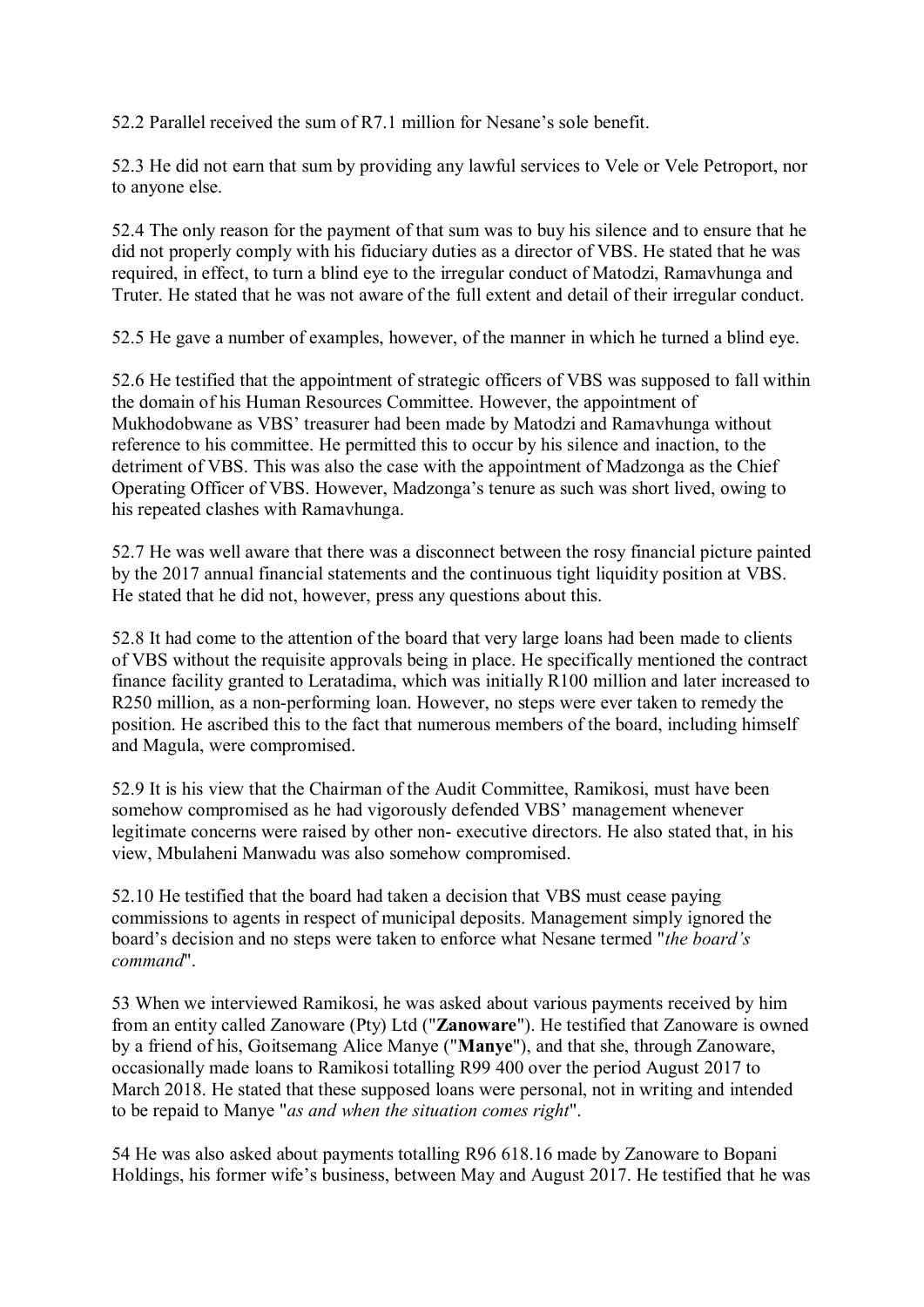not "*privy to that arrangement*" and, since they have been divorced since 2014, he did not know what the purpose of the payments was.

55 Ramikosi was referred to Zanoware's bank statements and to the fact that the total of R750 000 received by it from March to October 2017 from Venmont Holdings are the sole source of money coming into Zanoware. It was put to Ramikosi that, *inter alia*, Nesane and Magula, received benefits, through the use of front companies, for keeping silent about many irregularities and that the set-up of Zanoware appeared to be the same *modus operandi*. The interview was adjourned at that stage, at Ramikosi's request, in order to provide him with time to reflect.

56 When the interview reconvened on the next day, Ramikosi availed himself of the use immunity in terms of section 140 of the FSR Act in respect of the remainder of the evidence given by him. Subsequently:

56.1 Ramikosi admitted that Zanoware was in fact, and contrary to his previous testimony, a nominee company used by him to receive payments and that Manye was simply his nominee.

56.2 He testified that initially Zanoware was set up to be used for opportunities that may come up in the trucking business. It was set up with a nominee director because Ramikosi thought if he was a director there would be a conflict of interest. He explained that the first payment of R250 000 was said by Matodzi to be a "*windfall*" from deals done. He stated that Zanoware did some catering work for Vele but that no services were rendered by Zanoware that entitled it to later payments. He was taken through all the payments received and testified that:

56.2.1 the payment of R250 000 on 13 March 2017 was not received as a result of any services rendered by Zanoware;

56.2.2 a small part of the payment of R200 000 on 26 July 2017 was received as a result of event management services rendered to Vele by Zanoware but that the bulk of the payment was not earned at all; and

56.2.3 the payment of R300 000 on 29 October 2017 was entirely for Ramikosi's benefit and no services were rendered to earn it.

56.3 He conceded that the payments made to his ex-wife's company were also for his benefit and that there were no "*loans*" to him by Manye as he had testified the previous day. He admitted that all payments made through the Zanoware account are payments made in respect of his expenses.

56.4 Ramikosi testified that he "*did nothing*" to earn this money and that it was simply "*a windfall*". He stated that "*I get a sense that because from where we sit Vele Investments were doing well, he [Matodzi] felt duty- bound to sort of provide some of these what I call windfalls for lack of a better word*". He denied, however, that he was expected to not be too officious in his duties as non-executive director of VBS and he insisted that he did not "*abrogate*" his responsibilities as a result of receiving these payments. He testified that:

"…I kept on asking questions, to say: What is this? The assurance I got was: Don't worry, it's nothing; what we are dealing with is legit. So I suppose at the time, if we knew that Vele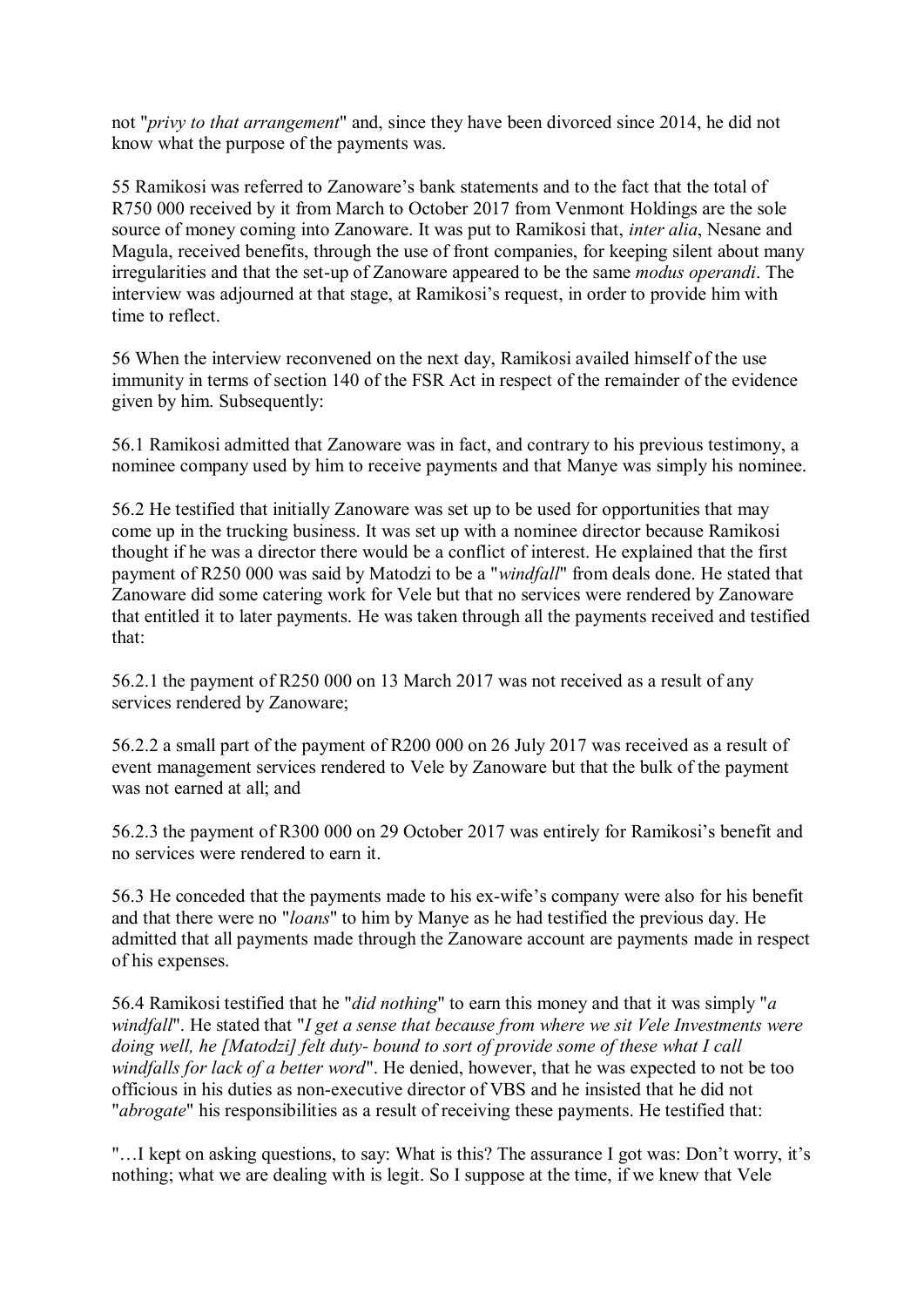Investments was not as legitimate as it should have been, it would have given a different perspective altogether."

56.5 Ramikosi eventually conceded that:

56.5.1 he knew that, as the chairman of the audit and risk committee, he had to act in a capacity of fiduciary responsibility towards VBS;

56.5.2 he could plainly not receive monies on the side, and he knew that he was entitled to a stipend, his expenses and nothing else; and

56.5.3 he knew that it would be wrong to exploit his relationship with VBS for any personal benefit.

56.6 It was put to Ramikosi that he was well aware that he could not take the R750 000 payment made to Zanoware. He then testified that:

"I agree I was complicit in this arrangement. In hindsight I should have known better, and this is something I know should not have happened."

56.7 After further probing Ramikosi eventually conceded that the intention to disguise his involvement was, in fact, present right from the outset and was aimed at obscuring that he was benefitting from the payments to Zanoware.

56.8 Astonishingly, despite this concession, Ramikosi continued to insist that notwithstanding the fact that he was receiving money from VBS' majority shareholder and its chairman, Matodzi, for doing absolutely nothing, he "*could still create a distinction between what needed to be done. I had kept a separate view of the transaction and the work I needed to do for the bank*".

57 I find that Ramakosi, despite his self-serving protestations to the contrary, was thoroughly corrupted by the unlawful rewards he received. In the result there was no honest person occupying the vital position of audit committee chair.

58 Madzonga was the Chief Operating Officer ("**COO**") of VBS during a period in 2016. It is somewhat difficult to pin down precisely when that period was. The Reserve Bank was not satisfied with Madzonga's credentials and declined to permit him to take up that position on a permanent basis. Madzonga then became the COO of Vele. In September 2017 he became the CEO of Vele. Madzonga said he was only in VBS' employ for about a month during May or June 2016. However, his bank account at VBS shows that he received a monthly salary from VBS in September 2016 and October 2016. His bank account also shows monthly salary payments in the amount of R300 000 to him from Vele and Vele Petroport commencing from July 2016.

59 Madzonga has denied that he was in any way involved in the looting of VBS. I am not in a position to make a definitive finding as to what specific role Madzonga may have played. Although the wholescale looting of VBS did not take place while he was an employee of VBS, the principal beneficiary of the looting was certainly Vele, at a time when Madzonga was first its COO then its CEO. Madzonga's denial of any knowledge or involvement in the frauds and thefts rings hollow.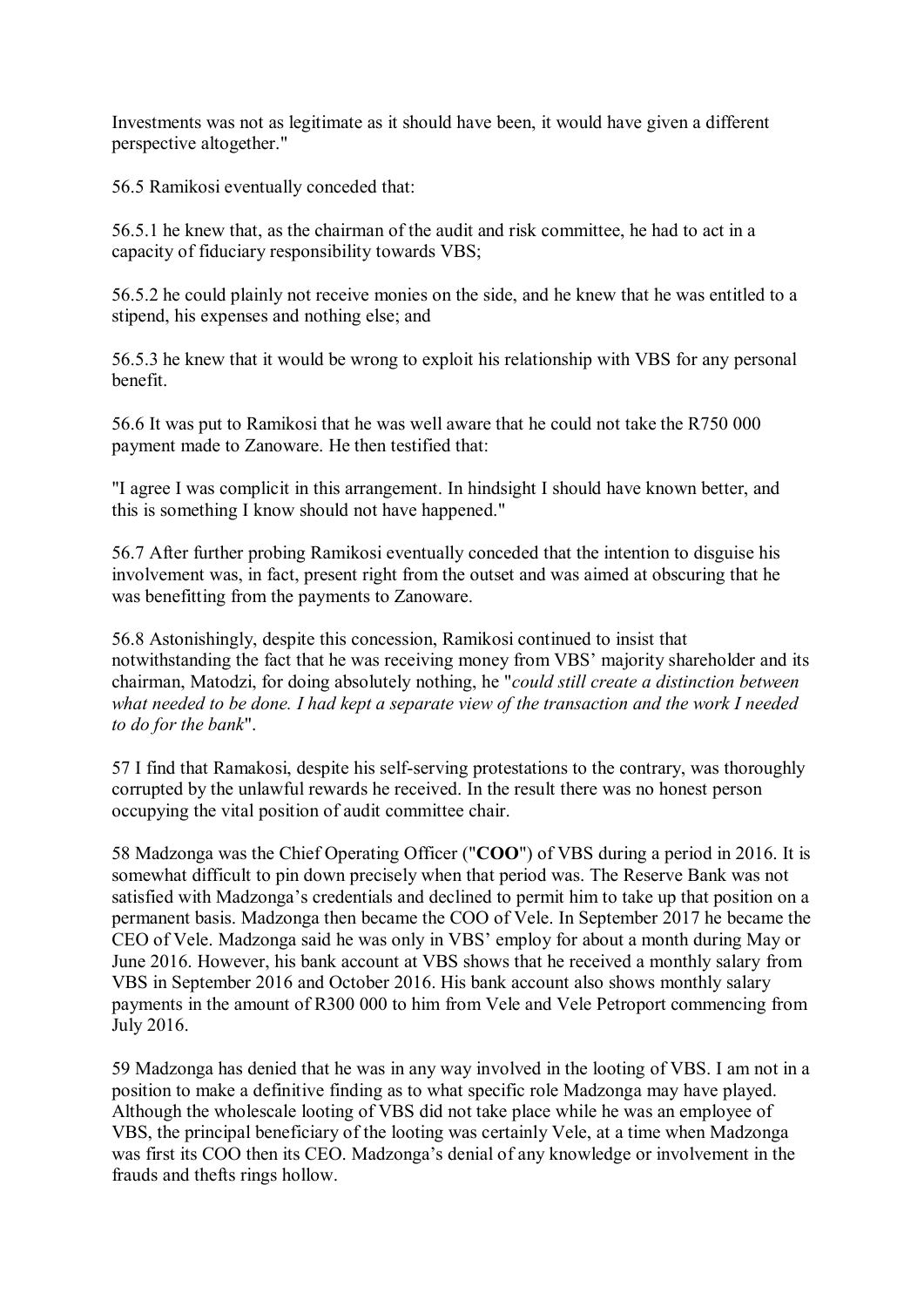60 What, however, is very plain is that Madzonga was extremely highly rewarded for whatever it was that he did. He, both directly and indirectly through a company named Le Vainqueur (Pty) Ltd, received payments totalling just over R39 million in the period from July 2016 to February 2018 from various VBS accounts, mainly associated with Vele and Matodzi. In this regard:

60.1 R3 000 847 was paid from the VBS Corporate bank account;

60.2 R4 224 000 was paid from the Foxburgh account;

60.3 R11 471 580 was paid from the Vele account;

60.4 R1 750 000 was paid from the Vele Petroport account;

60.5 R15 000 000 was paid from the Vele Financial Services account;

60.6 R2 441 182 was paid from the Firmanox account;

60.7 R700 000 was paid from the Black Label Telecoms account;

60.8 R400 000 was paid from the Sabicorp account;

60.9 R115 000 was paid from the Allcare Administrators account;

60.10 R10 000 was paid from the Uhuru Studios account; and

60.11 R57 000 was paid from the Inshare account.

61 Madzonga testified that he received a monthly salary, net of income tax, in the amount of R300 000 when he became the COO of Vele. His remuneration was increased to a total net after tax package of R400 000 per month and later increased to R500 000 per month net after tax.

62 He said he received a signing on bonus of R5 million, again net after tax, when he became the CEO of Vele. A letter signed by Matodzi purports to confirm that. The amount of R4.5 million was paid by Vele into Madzonga's home loan account at VBS.

63 Contradictorily, Mmbi, on behalf of Vele, issued a letter on 28 February 2018 when Madzonga was applying to First National Bank for a home loan, certifying that Madzonga "*receives a monthly gross salary of R400 000.00 plus R100 000.00 travel allowance*". Madzonga admitted that the home loan application itself is riddled with substantial misrepresentations made by him about his assets and liabilities.

64 Madzonga glibly stated that much of what was received by him was for "*services rendered*".

65 Madzonga was required by me to produce his income tax returns. The returns for 2017 and 2018 reveal that none of the money received by Madzonga, described in paragraph 60, has been declared by him as taxable income in the relevant tax years.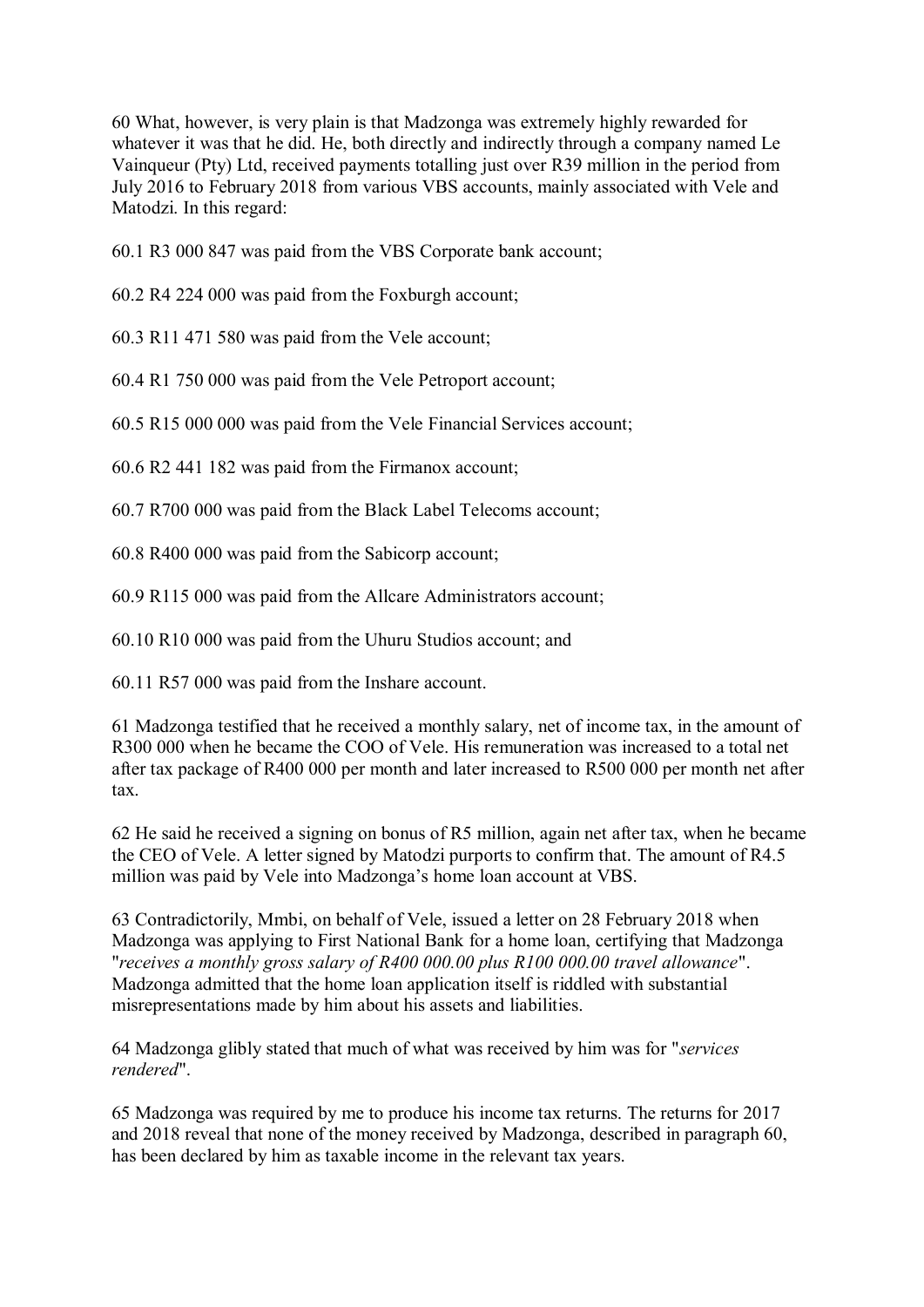66 Madzonga attempted to explain the payment of the sum of R15 million that he received on 9 March 2018 from the Vele Financial Services account as a repayment of a loan in the sum of R15 million he had arranged to be made to VBS by a friend of his, an attorney named Tshepo Mathopo1, on 19 February 2018 when VBS had put itself in a position where it had insufficient funds to pay a short term deposit made by Insure. I find Madzonga's explanation to be most improbable. The documentary evidence points rather to Mathopo having paid an amount from his trust account that was due to Vele arising from the cancellation of an agreement that a company named Intsika Women Powered Solutions (Pty) Ltd ("**Intsika**") had entered into to purchase shares in a company named Salt Investment No 3 (Pty) Ltd. Intsika was part of Mvunonala which, in turn, was acquired by Vele.

### **The commissions and bribes that were paid**

67 Ramavhunga was happy to take credit for the "*turn-around strategy*" at VBS, and, in particular, the inflow of massive deposits that were made by municipalities. He testified that, in his view, there was nothing at all wrong with a bank paying commissions to middlemen in order to solicit deposits. He suggested that all banks do that. He strenuously denied, however, that he had any knowledge that bribes were being paid to municipal officials to persuade them to make deposits of municipal funds to VBS and, in many instances, to roll-over the funds when they became due for repayment. I find his denials to be disingenuous. [1 This is the same person who features as a trustee of the Gasela Trust in the Mvunonala acquisition. Time constraints on the investigation prevented these issues being explored further with Mathopo.]

68 Mukhodobwane testified that every deposit ever made by a municipality into VBS arose as a result of a so called "*commission*" or "*consultation fee*" paid to solicit the deposit. In some cases, there were agreements in place that set the "*commission*" at 2% of the sum deposited over the tenure of the deposit. Mukhodobwane stated that invoices for these fees were kept within his own department at the bank and in the finance department. Some were contained in emails. He undertook to compile a complete list of the "*commissions*" paid since 2016, including the identification of each "*consultant*". However, the subsequent and sudden withdrawal of his co-operation with the investigation resulted in this list not being presented.

69 Mukhodobwane stated that initially there was no direct contact between VBS and the municipalities and all payments were made by VBS to the so called "*consultants*", who would then attend to any necessary payment to municipal officials out of the "*commissions*" that they had received.

70 He testified that a certain municipal official complained that he had only received "*a can of Coke*" for his efforts while the "*consultant*" had received R1 million. Mukhodobwane's recollection was that the municipal official was from Polokwane. He stated that the bank then commenced making direct payments to certain municipal officials. This was mainly dealt with by Nemabubuni, who is the General Manager of Sales at VBS. VBS was, however, unable to cut out the "*consultants*", who "*in most instances had political ties to either* (sic) *very powerful people within the ANC structures within that particular region*".

71 Mukhodobwane stated that Nemabubuni dealt directly with the municipal officials. He would inform Mukhodobwane what amounts were required from time to time to bribe municipal officials and funds would then be drawn in cash or transferred from an account at VBS operated in the name of Robvet (Pty) Ltd ("**Robvet**").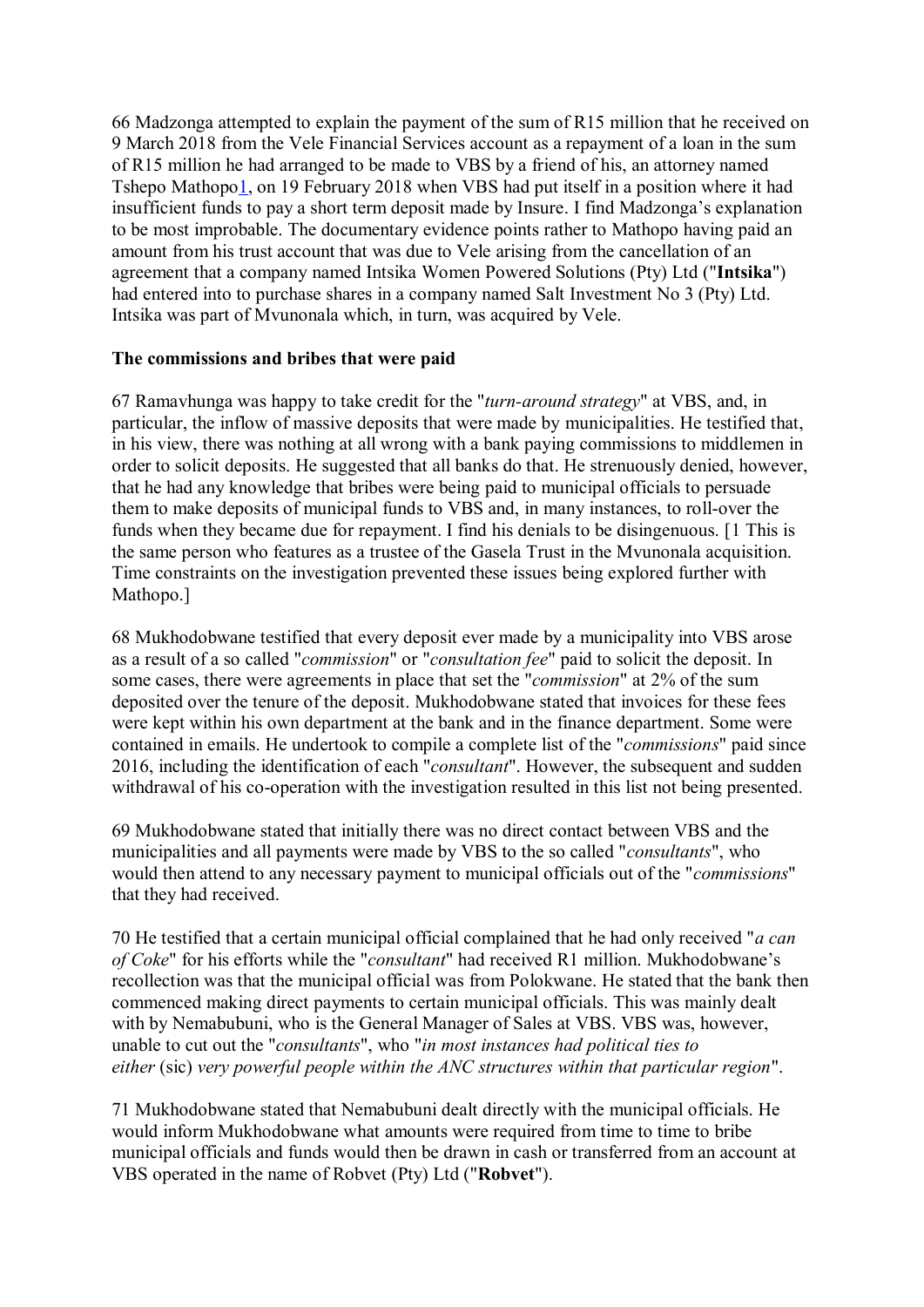72 During the course of further questioning on this topic, on 22 May 2018, and following the publication of a news report in The Citizen on that date, Mukhodobwane testified that the kingpin in the so-called "*commission agent*" scheme is the Provincial Treasurer of the African National Congress ("**the ANC**") in Limpopo, Danny Msiza ("**Msiza**"). Mukhodobwane was extremely reluctant to reveal that name and he expressed fear about his personal safety as a result of making this disclosure.

73 Mukhodobwane named several other persons involved in the solicitation of municipal deposits, including Matsepe. He handed up a transcript of WhatsApp messages between himself and Ramayhunga on 19 and 22 December 2017 where specific reference was made to "*Kabelo*", "*Bra Danny*" and "*Bauba*" in relation to municipal deposits. It was subsequently established that "*Bauba*" is a reference to Matsepe. "*Bra Danny*" is a reference to Msiza.

74 Matsepe was interviewed in due course. He is, by his own description, "*politically active*" in Limpopo. His introduction to VBS came about in circumstances where his influence was sought, by the then Municipal Manager at the Capricorn District Municipality ("**Capricorn**") to investigate VBS' failure to release funds that had been deposited by Capricorn at VBS. The term of the deposit had already expired but no repayment was forthcoming. Matsepe met with some VBS officials who told him that there was no attempt to "*run away*" with Capricorn's money. Rather, he was told, the position was that "*what is happening there is that there is a White lady, and because this bank is a Black bank, she's resistant to investing the money with VBS*". Matsepe had been told by the Municipal Manager that the Chief Financial Officer of Capricorn was uncomfortable with continuing to have monies on deposit at VBS as, in her view, the regulations under the Municipal Finance Management Act 56 of 2003 ("**the MFMA**") precluded municipalities from making deposits in mutual banks.

75 I subsequently heard testimony from Venter, a qualified chartered accountant who was the acting Chief Financial Officer of Capricorn at the time, that she had satisfied herself that:

75.1 the MFMA regulations required that a municipality had to invest funds by way of deposits with banks registered in terms of the Banks Act, which precluded investments by way of deposits in mutual banks;

75.2 Capricorn's cash and investment policy, established in accordance with the provisions of the MFMA, required that "*investments shall only be made with institutions with a BBB or higher rating investment grade rated by Standard and Poor's or Moody's*"; and

75.3 the decision on where to invest municipal funds lay solely with the Chief Financial Officer.

76 During December 2015, in Venter's absence, some R60 million had been deposited in VBS at the instance of the Mayor of Capricorn. During June 2016 Venter experienced considerable difficulty in extracting the funds that had been deposited at VBS, despite having given written notice prior to the expiry dates of the deposit terms that the funds were required to be repaid to Capricorn. She received the run around from various bank officials, including Truter. However, when she threatened to refer the matter to the Reserve Bank, the funds were repaid.

77 Venter's intervention came at some personal cost to her. She was put under considerable pressure by the then Mayor of Capricorn, Gilbert Kganyago, who told her in no uncertain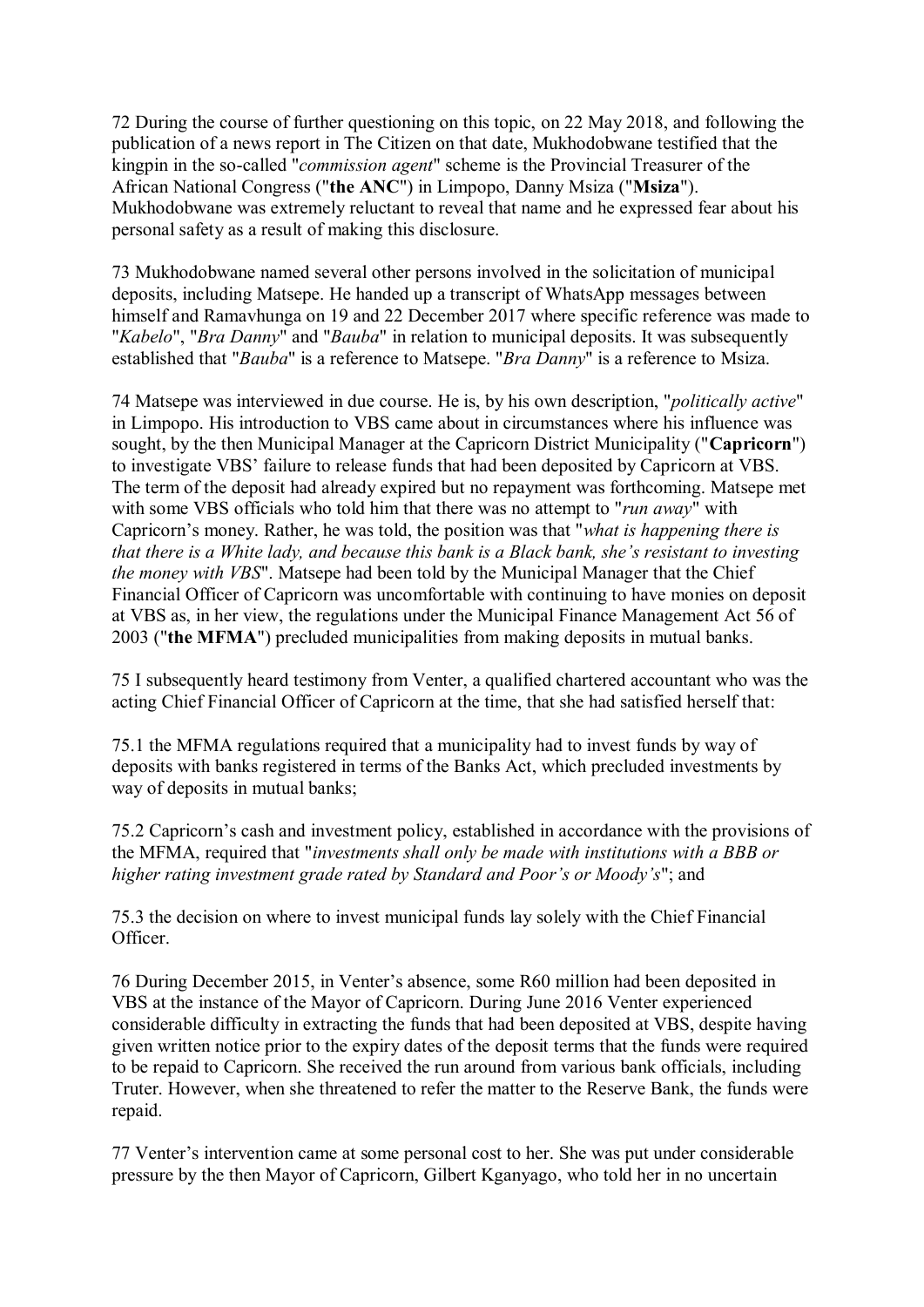terms that all investment decisions fell within his sole domain. The Mayor was clearly wrong in that regard. After Venter had successfully obtained the return of the monies from VBS she was rewarded for her efforts by being suspended from her post, albeit for a supposed unrelated matter. The suspension was lifted unceremoniously about a week later and Capricorn refrained from making any further deposits with VBS, making it one of the few municipalities in Limpopo that did not find itself in serious financial difficulty when VBS was placed under curatorship.

78 Matsepe's version is that, in the meantime, he was introduced to Matodzi, who persuaded him that the "*white lady*" was incorrect in her interpretation of the MFMA regulations. Matodzi then invited Matsepe to do "*consulting*" work for the bank. This involved Matsepe introducing municipalities to VBS and if "*the municipality invests*" Matsepe would earn a commission calculated at 2% per annum on the amount of each transaction. Matsepe took up the offer with alacrity and his company, Moshate Investments Group (Pty) Ltd ("**Moshate**"), then became a middleman for VBS. In the subsequent period until the time when VBS went into curatorship, Moshate received almost R27 million from this arrangement. The Robvet account was the main source of these payments.

79 Matsepe testified that he introduced the mayors, municipal managers and chief financial officers of several municipalities to VBS. He said that simply by virtue of those initial introductions, which took place at an event held at the Ranch Hotel in Polokwane, he earned a commission on every deposit of funds subsequently made by those municipalities, including the occasions when funds already deposited were rolled-over after the term of the deposit had expired.

80 Nemabubuni testified that he was instructed by Matodzi to attend at the event at the Ranch. He stated that he met Matsepe at the event. Matsepe was accompanied by Msiza. According to Nemabubuni, Msiza "*did most of the talking*". Matsepe, on the other hand, has denied that Msiza played any significant role in VBS' affairs. However, it is clear that Msiza intervened on numerous occasions when his political influence was required. I have little doubt that Matsepe, despite his self-importance and bluster, in fact works for Msiza. Nemabubuni colourfully, and I believe accurately, described his impression of the relationship between Matsepe and Msiza in the following terms:

"He was obviously working for Danny, and its just that Danny didn't want to be working on this thing on a daily basis, so he just appointed this small boy to run around."

81 In the course of his evidence, Ramavhunga testified that Matsepe had been introduced to VBS by Msiza. He denied, however, that municipal deposits had been sourced through Msiza. He stated that Msiza had become involved at a stage as a result of a complaint made by Matsepe that he had not been paid some commissions due to him. Ramavhunga was unable to explain a WhatsApp message that he had sent to Mukhodobwane in which he said "*Also let me know if the R50 million from Makhado doesn't come through. Will take this up with Danny"*.

82 Ramavhunga initially denied that any bribes were ever paid to municipal officials to place municipal funds into VBS. He then invoked the use immunity conferred by section 140 of the FSR Act and said, in a hedged manner, that: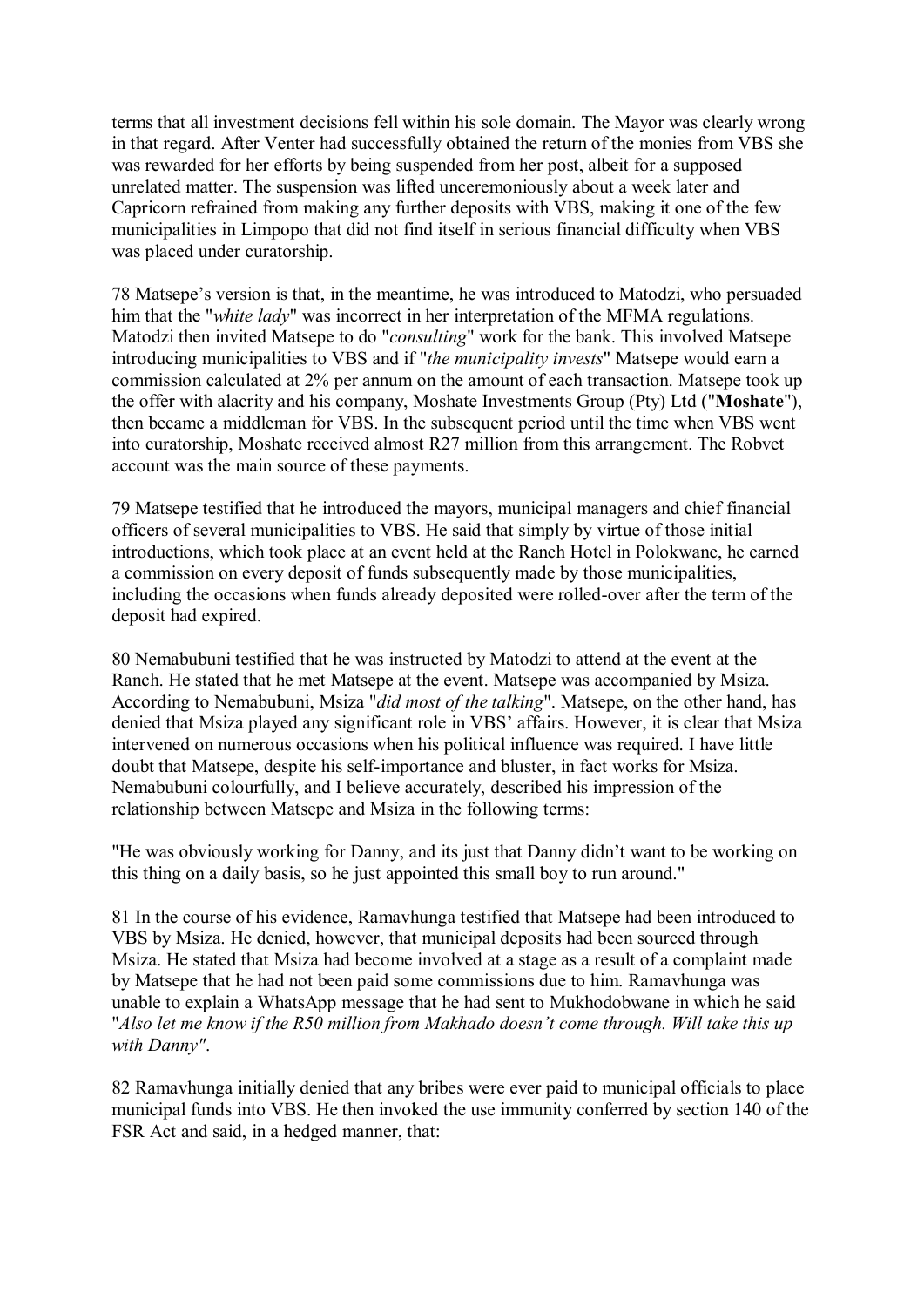"The majority of the municipal managers and CFOs were complaining about them giving us this money for free … because probably they were never getting anything. So I doubt there are monies that got to them. Even if there were monies that got to them, it was very minimal, because we wouldn't have most of them complaining as to not getting monies. That is why with most of them they were saying: We are not going to roll over because you are not paying our monies. That is the sense I was getting in terms of that. That's why I'm saying I'm not sure whether it was bribes to municipal workers, but I doubt it was that, because they would not be complaining if that was the case."

83 Ultimately, Ramavhunga, having invoked the use immunity, somewhat grudgingly made the following concession:

"MR HUTTON: I am asking you to accept this proposition.

You knew, as CEO of the bank, that when a 2% commission was being paid to a commission agent or a middleman, that some of that money – not what proportion, but that some of that money, unknown to you, but a portion of that money – would be used to bribe a municipal official, or a number of municipal officials to ensure that the deposit was made.

MR RAMAVHUNGA: Yes."

84 Nemabubuni, on the other hand, was a great deal more forthcoming. He testified, under the use immunity, that bribes were indeed paid to various municipal officials. He stated that this was done in one of these three ways:

84.1 VBS paid Matsepe his "*commission*", generally by way of a payment from the Robvet account, and Matsepe in turn paid a portion over to some or other municipal official;

84.2 VBS, from the Robvet account, made payment directly to front companies for the benefit of various municipal officials; or

84.3 VBS made cash payments directly to municipal officials. In these instances, the necessary cash would generally be withdrawn at the Makhado branch from the Robvet account.

85 I take the view that the very fact that such payments were made from the Robvet account, as opposed to VBS' own expense account, is demonstrable proof that the management of VBS did not regard the payments as legitimate operating expenses and sought to conceal them.

86 Nemabubuni provided the names of various municipal officials who had, to his knowledge, received bribes. The detail of this evidence is set out in Appendix B.

87 During the course of the investigation Matsepe was ordered in terms of section 136 of the FSR Act, to produce his cellphone and to permit a mirror image to be made of his WhatsApp communications. A process, which was agreed to between Matsepe's attorneys and me, then ensued which separated the messages into those that Matsepe conceded were relevant to the affairs of VBS and those which he objected to producing on the grounds of irrelevancy. Amongst the conceded WhatsApp communications are numerous conversations between Matsepe and certain municipal officials where bribes are discussed. There are many other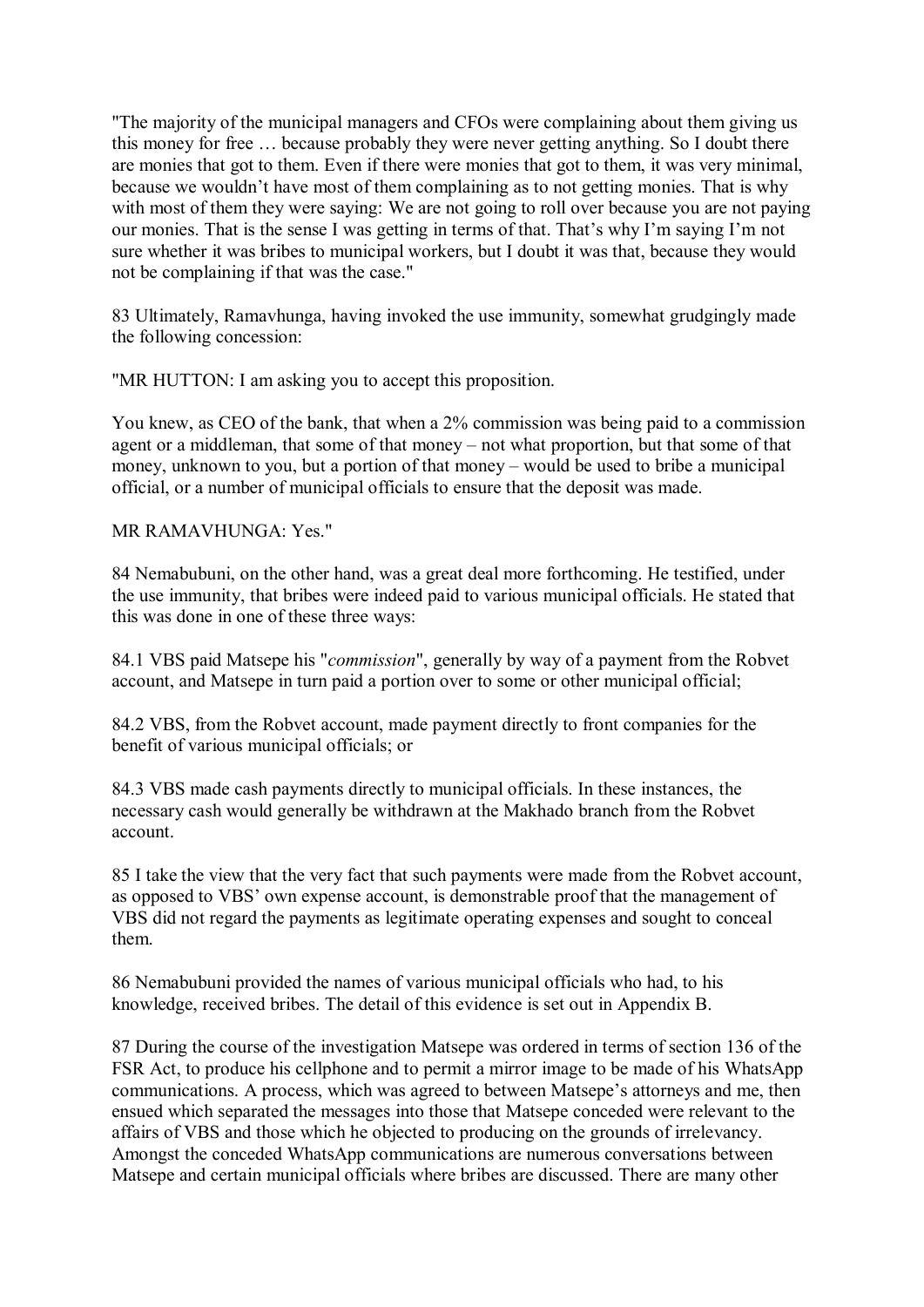conversations that cast light on Matsepe's ubiquitous role in VBS and Vele. The highlights of these conversations are set out in Appendix B. The full conversations are to be found in Appendix D. I have purposely excluded conversations which appear to be predominantly personal, albeit that VBS' affairs were mentioned in passing.

88 In my view one of the most illuminating examples of the rampant corruption and bribery that occurred is to be found in a WhatsApp discussion between Matsepe and Matodzi on 20 December 2017. Matsepe reported to Matodzi that:

"The Mayor of Vhembe is crying she says we must give her and the speaker a Christmas because they are the ones who are making sure we keep that money for six months. We gave her 300k and she cried and said we gave juniors R1.5 million and we give her 300k … We said we will consult with you and will sort her out Friday morning … If we can let's give her 1% or 2 % on a level of trust because she did keep her promise that she will block the money from being withdrawn."

89 Matodzi replied "*Go ahead … But she must know the formula*". Matsepe then said "*The formula was going to give her a lot of money … But anyway she did a good job when the juniors were killing us for the 200m she deserves it*". After Matodzi asked how much was involved, Matsepe replied with:

"If we do the formula we are going to do 2% of R200 for 2 months and thereafter 2% of 150M for 4 months because they withdrew R50M and it will play around R2.3 my thinking is that lets do it half and promise to give her more when she bring back the 50M they withdrew."

90 Matodzi agreed to that, but on 16 January 2018 Matsepe reported that Msiza was most displeased by the outcome:

"Chair please get in touch with Danny and sort out this Vhembe thing, he is seriously unhappy and disappointed on how we are treating it and him and it might come back to bite us. He feels there is a level of mistrust towards him based on how we are treating this Vhembe thing. He says him and the mayor have been dealing with this thing of the maturity of Vhembe together and the mayor has been keeping her promise as far as stopping withdrawals and notifying us on time and finding out if we will be able to give funds should they need them like they did with the R50M of water affairs and the R20M of salaries in December. She went to the extent of managing investments from her office just so she can have our back covered and protected from officials, what hit him is when I conveyed a message to him from Phophi that he wants an official roll over and the mayor must send an invoice directly to Sassa. He feels that he has put his neck and both of the mayor on the block to protect us and we seem not to be trusting him. Please get in touch with him because I don't want this to backfire on us".

91 Matsepe was not VBS' only middleman. The restraints of time and available resources prevented the pursuit of a wider investigation in this regard by way of formal interviews in terms of section 136 of the FSR Act.

92 The forensic accountants' report, Appendix A, reveals that over the period from 27 January 2015 until the advent of the curatorship, with reference to EMID accounts, VBS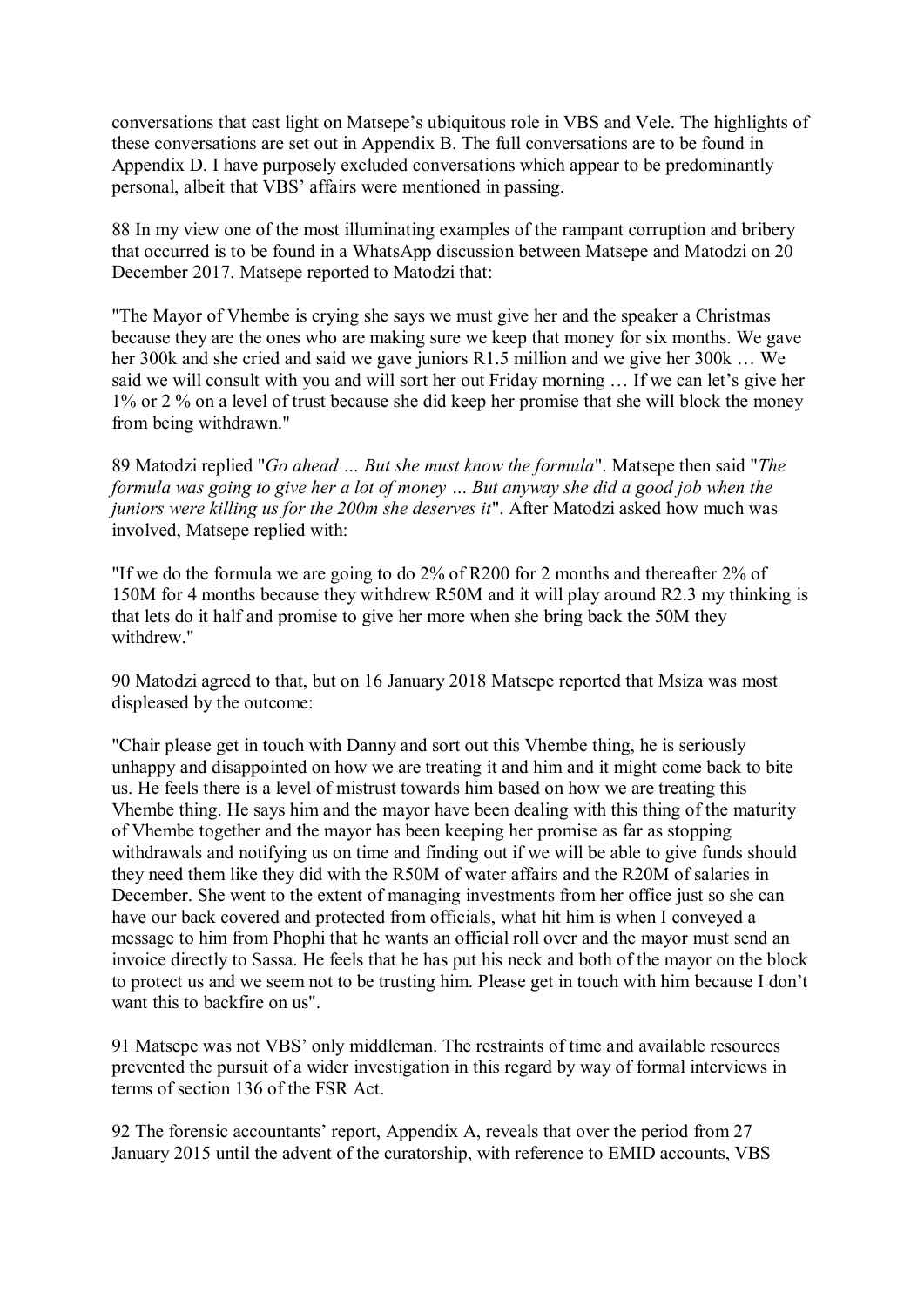received over R3.4 billion from municipalities. In turn, it made payments to municipalities in an amount of just over R2.3 billion.

93 As appears from the report, at 30 April 2018 the amount remaining in VBS on account of municipal deposits was R1 229 840 197. This balance, which includes the impact of fees and interest, is made up as follows:

- 93.1 Dr Ruth S Mompati Municipality R101 809 221
- 93.2 Elias Motsoaledi Local Municipality R55 986
- 93.3 Ephraim Mogale Local Municipaility R84 709 134
- 93.4 Fetakgomo Greater Tubatse Municipality R245 146 632
- 93.5 Greater Giyani Municipality R161 666 561
- 93.6 Lepelle Nkumpi Local Municipality R154 909 101
- 93.7 Limpopo Municipality R122 410 521
- 93.8 Madibeng Local Municipality R31 483 008
- 93.9 Mafikeng Local Municipality R84 975 493
- 93.10 Makhado Local Municipality R62 734 416
- 93.11 Merafong Local Municipality R51 005 929
- 93.12 Moretele Local Municipality R51 562 568
- 93.13 Vhembe District Municipality (R2 977)
- 93.14 West Rand District Municipality R77 374 602

94 VBS' ambitions, at a certain point, went beyond the solicitation of deposits from municipalities and the bank set its sights on the vast sums under the control of parastatals and state owned enterprises. This led to various attempts to obtain enormous deposits from PRASA.

95 Mukhodobwane testified that VBS had attempted to obtain a deposit in the sum of R1 billion from PRASA in the latter part of 2017. A "*commission*" of R1.5 million was paid to a group of union officials from SATAWU who had claimed the ability to "*facilitate*" such a deposit from PRASA. VBS paid that amount to the SATAWU officials, through a front, in anticipation of the deposit being made.

96 According to Mukhodobwane's understanding the successful facilitation of the deposit from PRASA would be dependent upon "*NDZ*" succeeding to the Presidency of the ANC at the party's elective conference held in December 2017.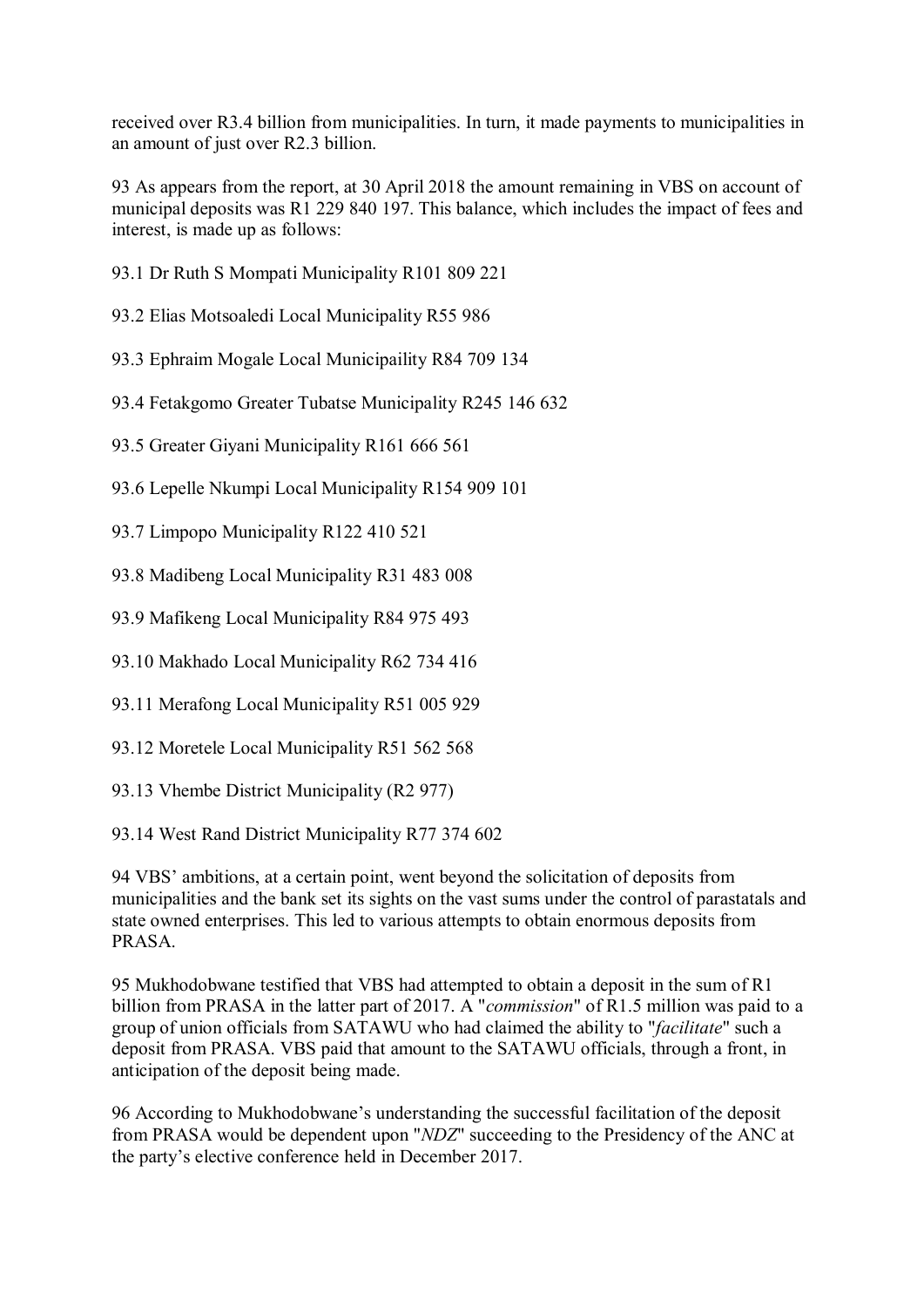97 Mukhodobwane testified that after the "*unexpected*" outcome of the ANC elective conference, a renewed attempt was made in January 2018 to pursue the solicitation of a R1 billion deposit from PRASA.

98 A letter dated 24 January 2018 which was addressed by Ramavhunga to Cromet Molepo, the Acting Group CEO of PRASA, was found amongst the records of VBS taken by the investigation team during its search and seizure operation at VBS' offices. That letter was put to Mukhodobwane. He stated, after reading the letter, that he had not seen it before and that he doubted that Ramavhunga was the author and speculated that Matodzi had written it. However, Ramavhunga later stated that he was indeed the author.

99 Mukhodobwane stated that he had been involved in the setting of an interest rate of 9.25% on what was to be a R1 billion deposit for a period of twelve months. He viewed 9.25% as a high interest rate, but VBS was desperate for the funds. He stated that the cost to VBS of obtaining the deposit would, however, be far greater than the amount of the interest that would accrue on the deposit, as a "*commission*" of somewhere between R30 million and R40 million would have to be paid to highly placed PRASA officials in order to obtain the deposit. He confirmed that the deposit was ultimately not made by PRASA and he said that the multi-million Rand bribe was not paid by VBS.

100 Ramavhunga also testified in relation to the negotiations to solicit a R1 billion deposit from PRASA. He was asked if he was aware that R1.5 million had been paid to a group of SATAWU officials initially as a commission aimed at soliciting a deposit from PRASA. His answer was "*It could have been. I know the donation was probably around December*". He then stated that "*I know for a fact that we were asked to put money into the Dudu Myeni Foundation*". He confirmed that he gave an instruction to make payment to what he referred to as the "*Dudu Myeni Foundation*", stating that "*it was just a donation, because they were going to make our life easier. Because Dudu Myeni does not work for PRASA, so I can't say she was going to influence the process*". He confirmed that the process that he meant was the process of obtaining R1 billion from PRASA. He believed that the payment to the "*Dudu Myeni Foundation*" was not R1.5 million, but only R1 million.

101 I understand that there is no entity known as the Dudu Myeni Foundation. I assume that Ramavhunga intended to refer to the Jacob G Zuma Foundation, which is chaired by Myeni.

102 Ramavhunga stated that he could not recall who told him that VBS needed to make a donation to the "*Dudu Myeni Foundation*". He informed us that he recalled some form of email correspondence in which the "*donation aspect*" was put in writing. However, no such correspondence has been provided. Ramavhunga stated that the request for a donation to the "*Dudu Myeni Foundation*" arose at the same time as the PRASA deal.

103 The former acting Group Chief Financial Officer of PRASA, Yvonne Page ("**Page**"), was interviewed. She informed us that PRASA is required to invest funds in accordance with its investment policy and Treasury regulations. Page stated that VBS' representatives had approached the then acting CEO of PRASA, Lindikhaya Zide ("**Zide**"), to persuade him to place funds amounting to R1 billion with VBS. Zide subsequently told Page to follow up with VBS.

104 Page stated that: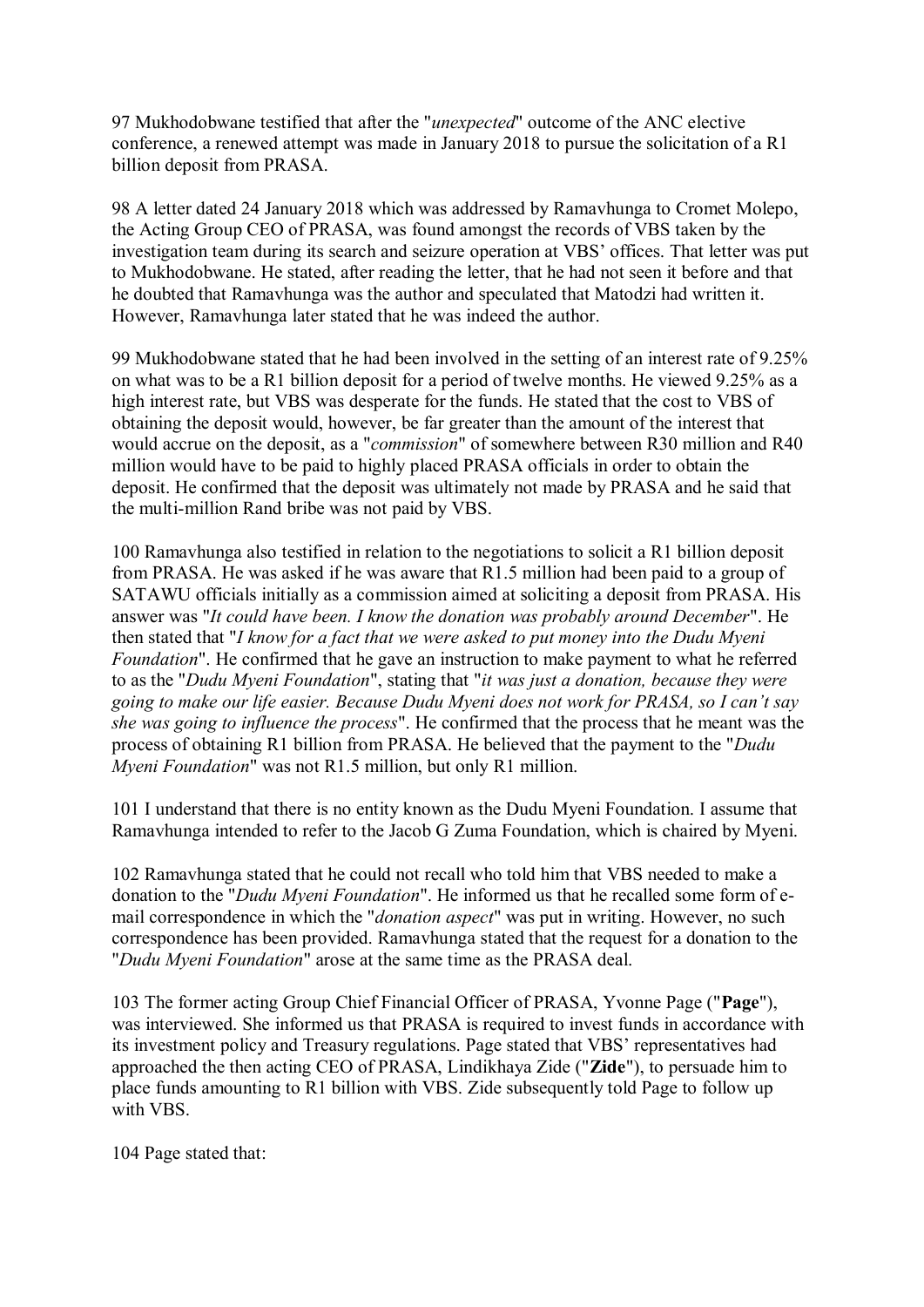"We asked for their financials which were not forthcoming. Then we went on to the internet and printed the annual financial statements. Anybody in my position would have done the same. The financials for March 2016 showed that their total assets were R1 billion. How can a normal person invest R1 billion into a company whose total assets is a R1 billion? It just does not make any sense."

105 She stated that after considering the financial statements it was evident that VBS was not a proper place to house PRASA's funds. However, Zide informed her that "*This is political, and we have to invest R500 million and then later another R500 million. I said to him there is absolutely no way we can do that*."

106 Page further stated that VBS did not have an F1 rating, which made its risk profile very high. She explained that an F1 rating relates to the quality of assets held by the potential investment house. Furthermore, in terms of policy and Treasury regulations, PRASA could only invest with registered banks.

107 Page said that further correspondence was received from VBS. She stated that the letters did not convince her otherwise and, in any event, no investment of this sort could be made without tabling the issue with Treasury.

108 Page stated that in December 2017, Cromet Molepo ("**Molepo**") was appointed as the acting CEO in place of Zide.

109 Page stated that on 15 January 2018 she was summoned to attend a meeting in Molepo's office. Upon her arrival, Manyanga of VBS was already with Molepo. This suggested to her that Manyanga had easy access to the acting CEO. She testified that Matsepe also attended the meeting.

110 She said that on 16 January 2018, Manyanga addressed an email to various officials at PRASA "*confirming*" that the investment will be made "*as agreed*" and that PRASA should forward the necessary FICA documents in order to conclude the transaction.

111 Page further stated that upon receipt of the letter from Manyanga she sent a replying email to him stating that:

"Please note that we have not agreed to opening the account as per below. Once we have decided to go ahead, the necessary process will be followed. Please also note that we did not agree to invest R500 million as a first instalment to R1 billion. So, where we are now, there is no proposed transaction from our side at the current moment. We will have a discussion with Lesetia, once he is back as was committed vesterday, and, where needed, we will follow up with Treasury, etc."

112 Page stated that she then received an email from Manyanga attaching a letter from PRASA, dated 6 November 2017, signed by Zide, which reads as follows:

"Dear Mr A Ramavhunga.

On behalf of the Passenger Rail Agency of South Africa (PRASA), I duly acknowledge the receipt of the letter sent with VBS Mutual Bank's proposed investment terms. We have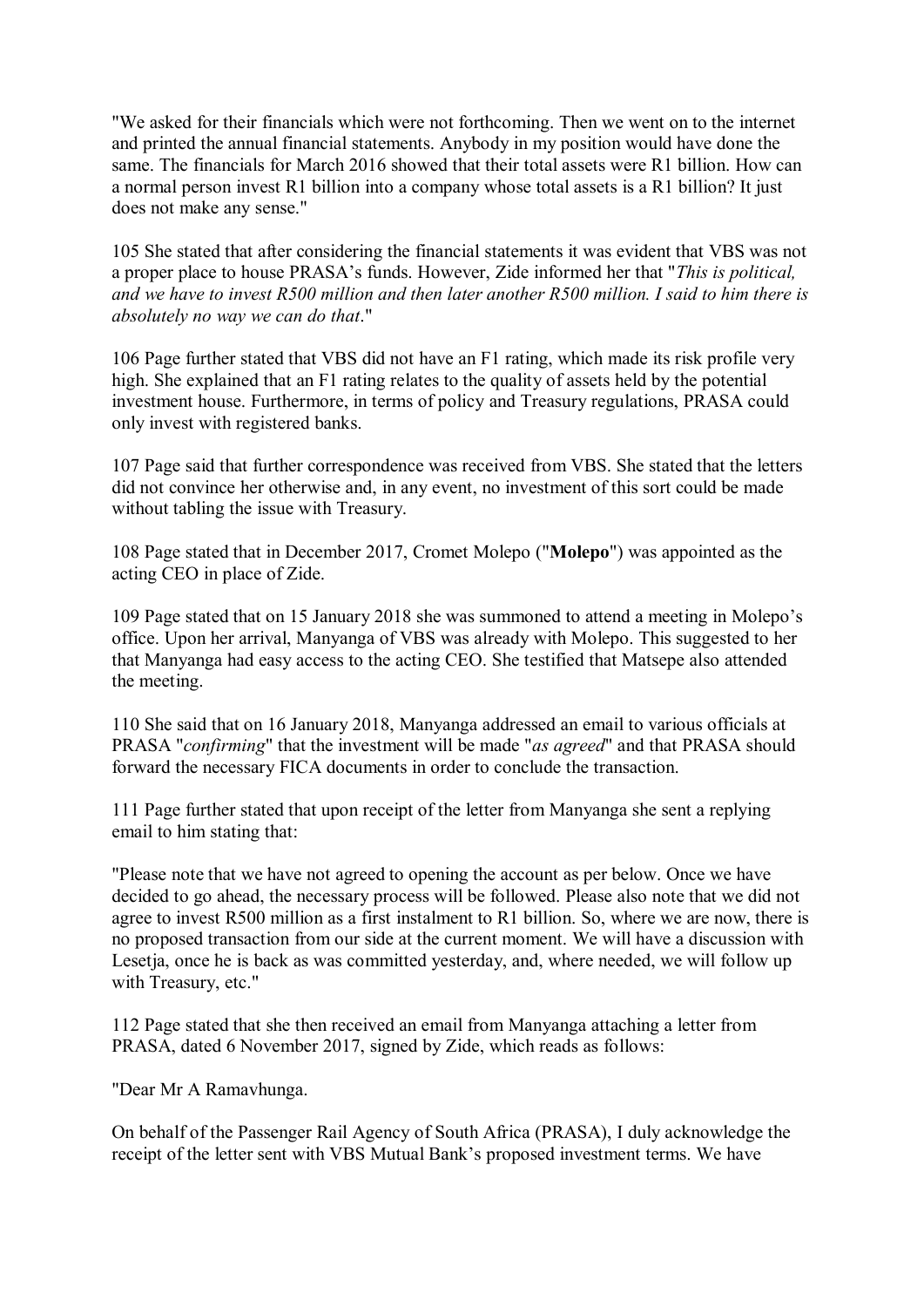considered VBS Mutual Bank's proposal, and we fittingly accept your offer of 8.25% pa interest, and flexible terms as per our needs.

We intend to commence with an investment of R1 000 000 000.00 only (1 Billion Rands), further steps regarding such will be communicated thereafter.

Our finance department will be in contact with you to facilitate the necessary arrangements for the transaction within the next 21 working days. We are excited by the opportunity to work with an institution such as yours."

113 On 24 January 2018, Ramavhunga addressed a letter to Molepo, recording that after a "*fruitful and constructive*" meeting between Molepo and Matodzi, VBS had now approved an increased interest rate of 9.25%. Molepo then, on the same day, gave a directive by email to Page saying "*Because of the strategic nature of the proposal in terms of transformation, kindly prepare a submission for approval by the nominee of the BOC*". The email was copied to the then chairperson of PRASA's board of control, Advocate T A N Makhubele SC.

114 Page said that the interest rate offered by VBS was a red flag. It suggested to her that VBS was nothing more than a Ponzi scheme as the big banks would not have offered a similar rate.

115 Page did not do as Molepo had directed. Instead she wrote back to him saying "*Please note where we are at the moment the investment cannot be made – as discussed, we will give you a full write up*". She then informed Treasury of the situation. The affair subsequently became public knowledge and PRASA did not proceed any further in the ensuing glare of publicity.

116 Page's steadfast and principled refusal to bend the rules saved PRASA from making what would have proved to be a very bad "*investment*". I have not been able to ascertain whether or not Mukhodobwane is correct in his assertion that the multi-million Rand bribe was not paid.

117 Ramavhunga later testified that the PRASA deposit was "*awarded*" in terms of the Zide letter dated 6 November 2017, and also in a second letter from Molepo in January 2018. He was, however, unable to produce the second letter.

*118* Curiously, Ramavhunga emphatically denied having any knowledge of who Matsepe was referring to in a series of WhatsApp messages between the two of them on 20 January 2018 in which Matsepe said, with reference to PRASA, that "*I think this Prasa is important more especially that we can get the funds by Wednesday*", "*The guy is going to give us money*", "*He was just uncomfortable about many people being involved*", "*He has R13bn investments with all the banks*" and "*So he will give us 1bn and if we do it right he gives us another 2 after a month*". Ramavhunga persisted with his denial of who "*the guy*" at Prasa was, despite having replied to Matsepe saying "*Let him give us the money, then we will be sorted for the rest of the year"*.

119 Matsepe further wrote "*He says he can make it 24 months fixed*" to which Ramavhunga replied "*Eish that would be great*". Matsepe then wrote "*Then we will be able to push this rating thing with full force and play in the bigger market*" followed by "*For more parastatal funds*". Ramavhunga's response was "*Transnet and SAA*".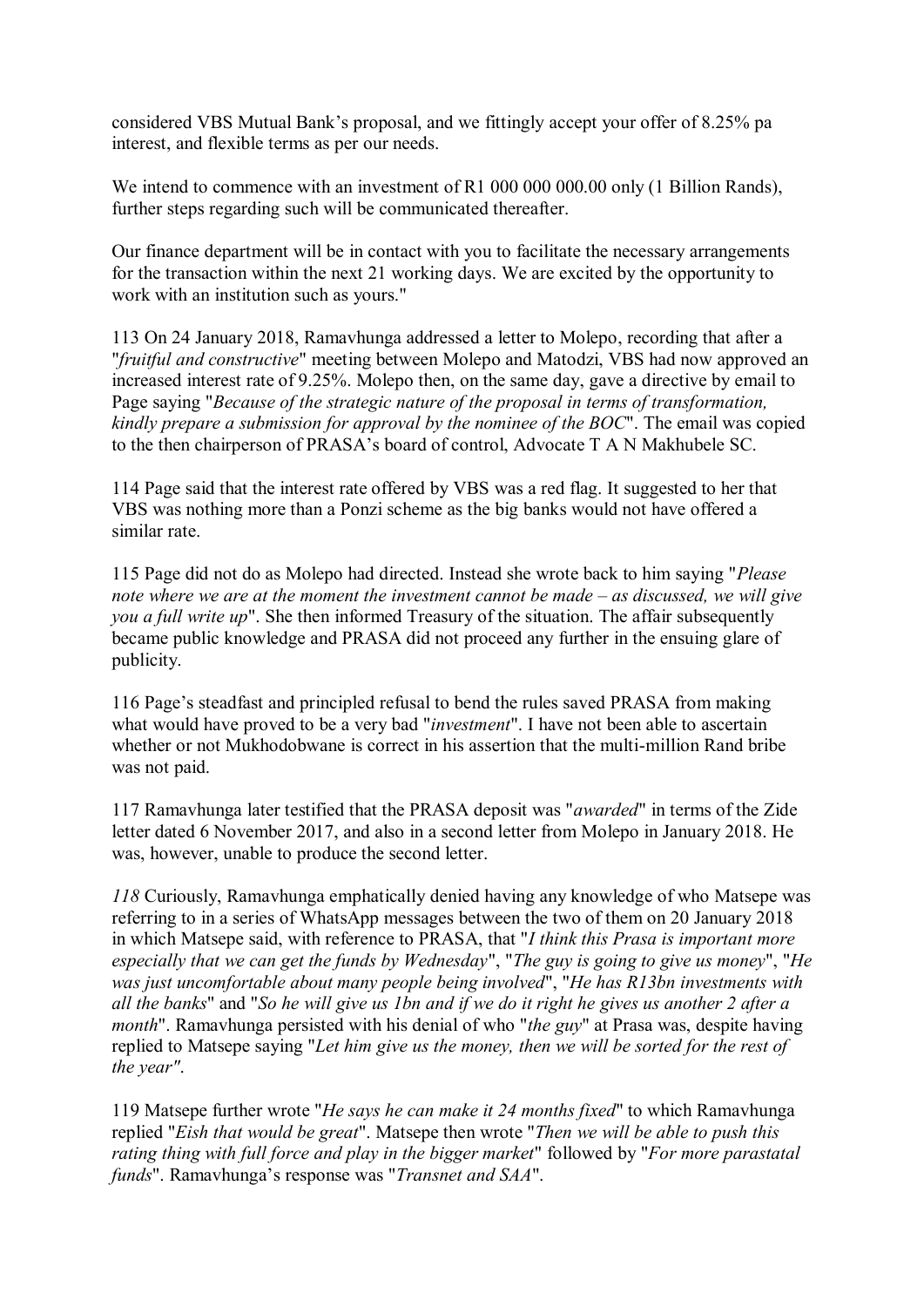120 In my view, taking all of this evidence into account, Mukhodobwane's testimony that a multimillion rand bribe was going to be paid to highly placed PRASA officials in order to secure the R1 billion deposit is most probably true. In my view, Ramavhunga's feigned ignorance about the identity of the person referred to by Matsepe in the WhatsApp conversation on 20 January 2018 lends support to this. Ramavhunga had been in communication with Molepo about this very transaction. It is most strange that he would then deny any knowledge of who "*the guy*" at PRASA was unless he was very much aware that there was something untoward about the transaction and feared that he would be drawn on this in further questions. And it is, of course, most significant that the PRASA "*guy*" remained unnamed in the WhatsApp discussion. If the proposed transaction was above board there would have been no need to hide the identity of the PRASA official involved.

121 The absurdity of Ramavhunga's feigned ignorance is demonstrated by the following extract from the transcript of his evidence:

"MR HUTTON: Mr Ramavhunga, I will ask you one final time, who is "the guy"?

MR RAMAVHUNGA: I don't know, Chair. I've said that before.

MR HUTTON: Well, nowhere here do you ask him: Who is the guy? Surely it would have been immensely useful to know who the guy is who is going to bring all this money into VBS, and resolve all of your liquidity problems for the next year, and allow you to become a bigger player, push your rating thing with full force, play in the bigger market, and obtain more parastatal funds. So surely the identity of "the guy" would have been something that you wanted to know.

MR RAMAVHUNGA: If I was interested in the transaction, yes, but I'm simply saying I was not interested in this transaction.

MR HUTTON: But you are clearly interested in the transaction, because you keep on saying: "Yes, that will be great. Let him give us the money. Then we'll be sorted…". "Sure, let's fix it.". You have repeated expressions of happiness about this, but you weren't interested. You weren't interested at all. Is that right?

MR RAMAVHUNGA: Yes.

MR HUTTON: Is that what we must believe? MR RAMAVHUNGA: Yes."

122 Mukhodowane testified about a further occasion when a significant bribe might have been paid. He testified there was an ongoing attempt by VBS to obtain a facility of R2 billion from the PIC. He testified that on 8 April 2017 he was instructed by Matodzi to collect an amount of R5 million in cash from the bank's Makhado branch. Mukhodobwane was directed by Matodzi to take the cash by helicopter from Makhado to Lanseria airport where he was met by Matodzi. Upon his arrival at Lanseria, Mukhodobwane asked Matodzi what the money was for and Matodzi responded that the money was required to be paid to "*Dr Dan*" to obtain his cooperation in facilitating the funding of VBS' requirements by the PIC. Mukhodobwane understood that as a reference to the Chief Executive Officer of the PIC.

123 However, Mukhodobwane is unaware of whether or not the R5 million was indeed paid to "*Dr Dan*" by Matodzi as the R2 billion line of funding was not forthcoming from the PIC.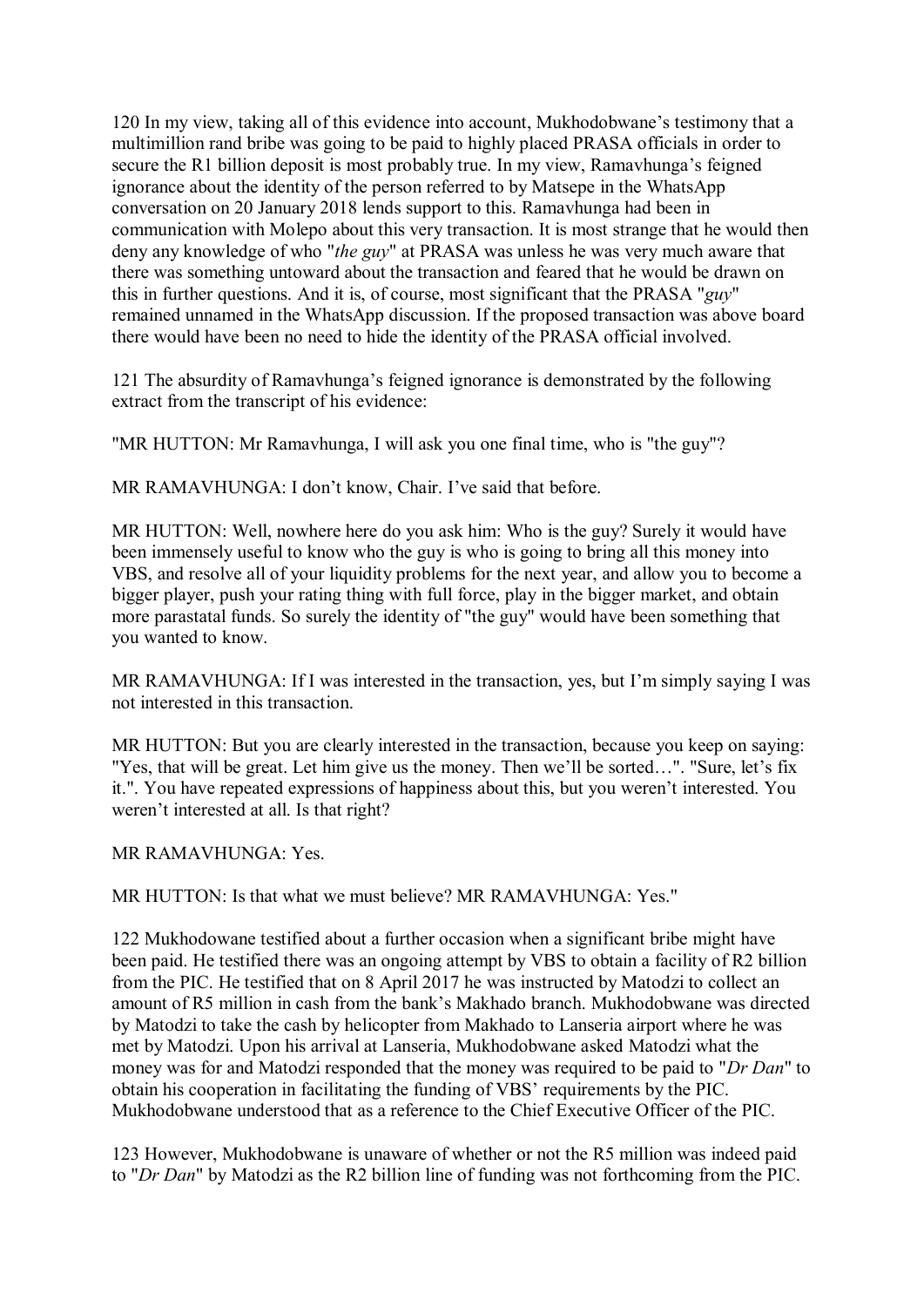Mukhodobwane speculated that Matodzi might have lied to him about the purpose of the R5 million in cash and that Matodzi may have required and used the cash for his own purposes. I cannot, in these circumstances, make any definitive finding, but I certainly regard the matter as worthy of further investigation by the authorities in due course.

## **The methods of looting and pillaging**

124 Truter testified that significant amounts were lent to various parties by VBS, particularly in terms of contract finance and overdraft facilities, without proper credit approval being obtained. It is very plain to me that contract financing was a prime location of the looting of funds from VBS. Astonishingly, the contract finance book, which eventually became the single largest asset of VBS, was not recorded in the bank's operating system, known as EMID, but was simply recorded on an Excel spreadsheet, which could be manipulated with ease.

125 A number of witnesses were probed about the failure to bring the contract finance book onto EMID. I was told that the EMID system would have to be further developed in order to accommodate the specific requirements involved in recording contract finance deals. I find this explanation to be wanting. No one was able to give any sensible explanation of what makes the recording of a contract finance deal materially different to the recording of any other banking product, such as a home loan, vehicle finance agreement or overdraft, which the EMID system was perfectly capable of accommodating. Moreover, contract finance had been a very significant part of the bank's product offering since 2015, yet little progress was made in the ensuing years to bring the contract finance book onto EMID. In my view, the inescapable inference that must be drawn from this is that it better suited the interests of those who sought to manipulate VBS' banking systems for their own benefit to keep contract finance off the EMID system.

126 There are many examples of vehicle finance facilities and mortgage bond facilities granted to associates and parties related to Vele and Matodzi where few, if any, monthly instalments were honoured. There are also very large overdraft facilities where no amounts were ever paid into the accounts and the facility limits simply increased to permit the escalating out flows. I shall, in due course, deal in detail with the "*soft*" facilities of this nature that were "*enjoyed*" by the KPMG audit engagement partner, Malaba.

127 I have earlier in this report referred to Vele as an "*ostensible*" shareholder in VBS. During 2017 Vele purported to take up a 53% shareholding in VBS. This was purportedly in terms of a rights issue. Vele, which was not an existing shareholder at the time of the rights issue, was therefore not entitled to take up any shares on offer. However, Vele managed to convince the board of directors of VBS to accept an amount of R80 million as an equity investment against the issue of a majority shareholding. In truth, Vele invested absolutely nothing into VBS and, as will be demonstrated below, it acquired the shares by a blatant fraud.

128 By late 2016 Vele had embarked on a trail of major acquisitions. The first notable acquisition involved a company named Insure Group Managers Ltd ("**Insure**"). Insure was a very attractive target, for both Vele and VBS. It conducts business as an independent intermediary to the short-term insurance market – in essence providing a treasury function – collecting premiums on behalf of numerous brokers and making the necessary distributions of the premiums collected by it to various insurers as well to payment to brokers in respect of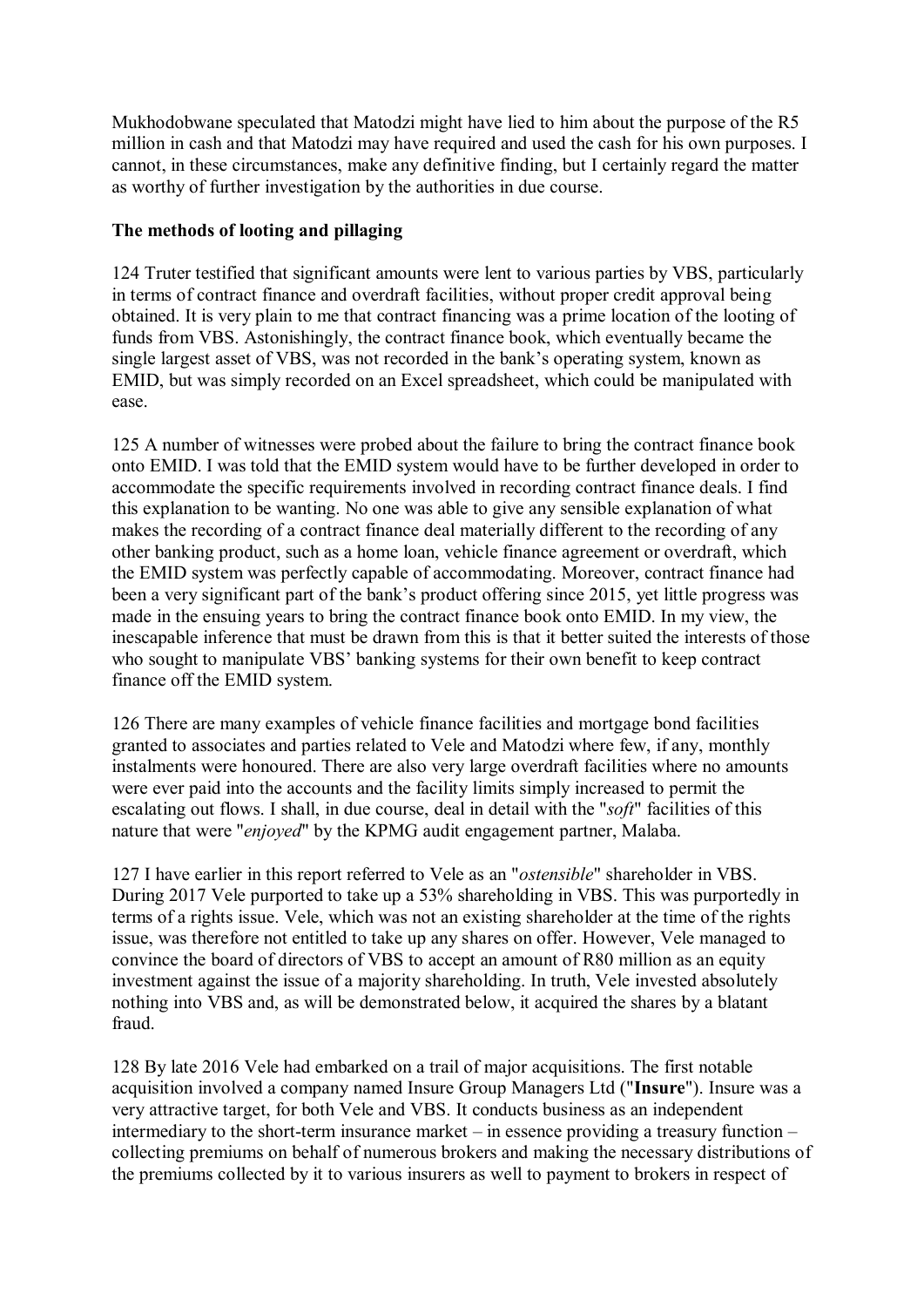their commissions. Insure collects vast sums each month and it earns interest from banking the monies collected by it for the period before it makes the distributions to insurers and brokers. In addition to the benefit of the interest earned on these short-term deposits, Insure charges a fee to its clients for the treasury function it performs.

129 For some time Insure had wished to obtain capital to expand its business into new areas. Ultimately its dealmaker, a Mauritian company named Summit Strategic Partners Limited ("**Summit**"), introduced Insure to a company named Foxburgh Capital (Pty) Ltd ("**Foxburgh**") which was acting on behalf of Vele. In due course agreements were entered into between Insure, its shareholders being Inshare (Pty) Ltd and one Ian du Toit, and Foxburgh in terms of which Foxburgh would subscribe for 26% of the issued share capital in Insure, in terms of a subscription agreement, and would provide a loan to Insure in terms of a convertible loan agreement. The total amount involved was R250 million. As I understand it, by way of a further agreement Foxburgh would cede its rights under these agreements to either Vele or a company nominated by Vele.

130 Mukhodobwane stated that he was given instructions by Matodzi to create a deposit in favour of Insure in the amount of R250 million "*through a suspense account*". He explained that no money would be brought into VBS in order to fund the "*deposit*" of R250 million which was to be made available to Insure. Nor would a loan in that amount be made by VBS to Vele.

131 Truter testified to the following effect:

"What happened is that Phophi came to me in the office one day and said: we need to create a R250 million – essentially like a security – which will enable the Vele Group to purchase a stake in the Insure Group and that the money would stay there as some kind of guarantee fund or essentially a guarantee, and that would allow Vele to then buy a stake in the Insure Group. He asked me specifics around what would the best way be to do that on the banking system. This is where – obviously I wasn't too comfortable, but I advised him how best or what possible option were available on the banking system to create this deposit."

132 Truter explained that the only legitimate suspense account within VBS was the SAMOS settlement account. He stated, however, that a "*suspense account*" was specifically created to facilitate the making available of the R250 million "*deposit*" in favour of Insure. He testified as follows:

"On the EMID system it allows you to create a credit journal, so we passed a credit journal to the suspense account, to create the R250 million into the suspense account, to create the funds being available, and then from there, there was an internal transfer done from that account to the Insure Group investment account."

133 He explained the whereabouts of the corresponding entry in the bank's books as follows:

"If you do a credit journal then it will be on the trial balance. It will show on - what do you call it? It's like an unallocated suspense account on the trial balance. It will essentially pull it through to that account, the journal that was created ... The one leg would be against the product control, which is the product control for this corporate suspense account, and the other leg would be against the unallocated suspense. So both would lie on the trial balance, and would be in balance, like that. Essentially the deposits after this allocation to Insure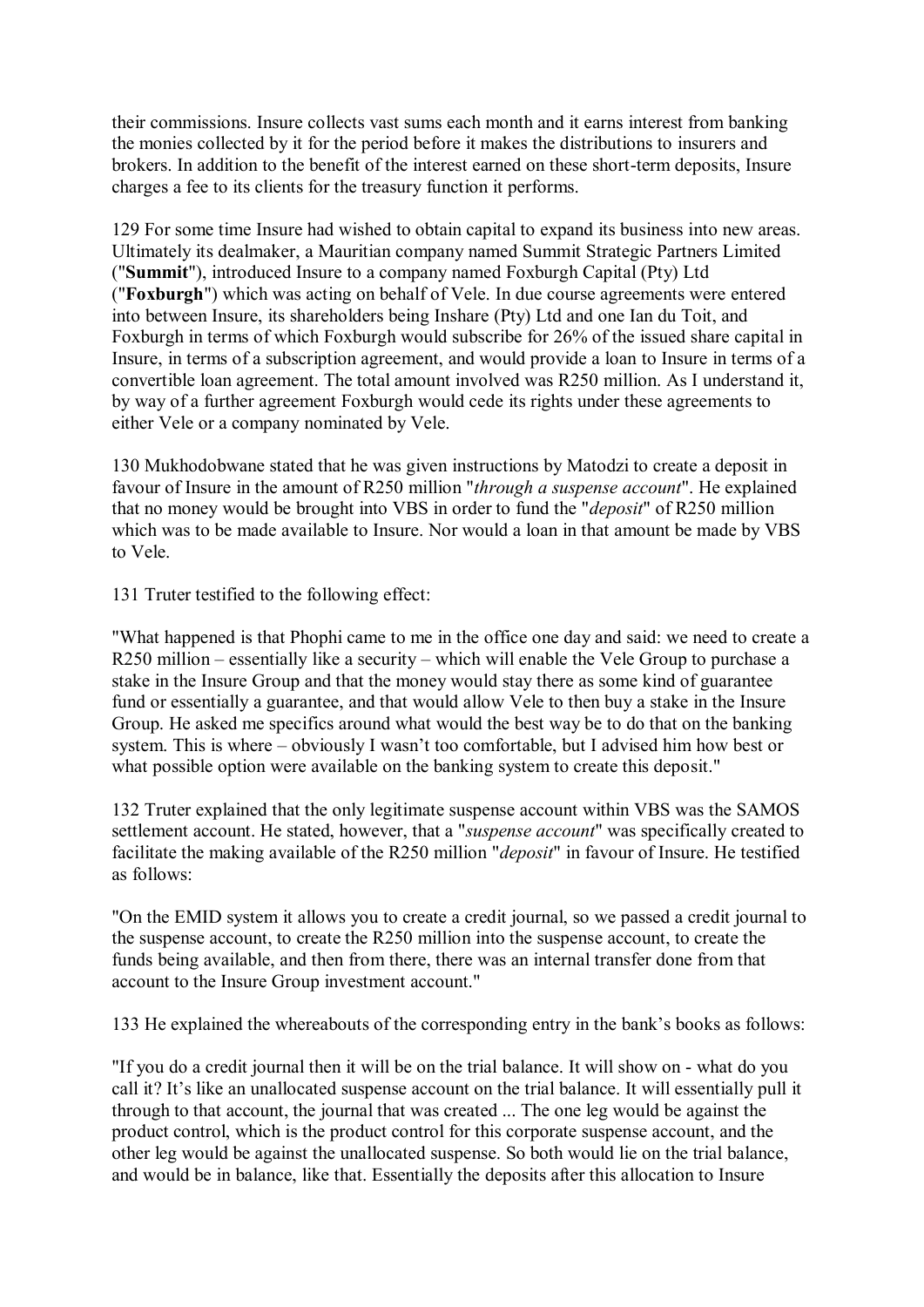Group would be inflated by R250 million. However, the unallocated suspense is also inflated and that is where, subsequent to this, we allocated this to - we called it an unreconciled SAMOS settlement account, and that was essentially in the financial statements allocated to a cash control account which in turn was reported as part of the cash figure at the end of 2016."

134 Once the R250 million fraudulent deposit was created in a 32 day notice account in Insure's name, Insure made numerous drawdowns on the account over the following months. Insure, in turn, deposited R18 million into the account and substantial interest accrued on the account. As at the date of curatorship a credit balance of about R75 million remained in the account. It is clear to me that Insure received the proceeds of a crime.

135 I shall deal later in this report with the enormous "*cash hole*" that was created in VBS. Truter's evidence quoted above identifies and explains the genesis of that cash shortfall, which was then fraudulently concealed in the audited financial statements for the year ended 31 March 2017 and in the DI returns rendered by VBS to the Registrar of Banks in terms of the provisions of section 53 of the Mutual Banks Act.

136 With the "*acquisition*" of the stake in Insure, in the fraudulent manner described above, large short-term deposits were made by Insure to VBS. The very first such deposit was in the amount of R80 million on 6 March 2017. That sum was almost immediately withdrawn by Insure. However, the proof of payment of the R80 million from Insure's banking account at First National Bank into VBS was later used by Mukhodobwane, on Matodzi's instructions, to serve as supposed evidence that VBS had received payment of the amount of R80 million as a purported equity investment by Vele in order to acquire 8 million shares in VBS and thus become a 53% shareholder in the bank.

137 A share suspense account was created in VBS' records, showing a credit balance of R80 million. This was entirely fictitious as no such amount had in fact been paid by Vele or indeed by anyone on its behalf for this purpose. Mukhodobwane testified that the board of directors had been "*blindsided*" by this fraudulent scheme and had, in due course, erroneously permitted the issue of 8 million shares to Vele. Bearing in mind that a considerable number of VBS' directors were on the take, I believe that Mukhodobwane's description may be somewhat generous to the board.

138 In as much as the R80 million did not in fact exist, this also contributed to the "*cash hole*" in VBS as at 31 March 2017.

139 In the course of the investigation a number of further acquisitions made by Vele, which followed a similar *modus operandi* to the Insure acquisition, were identified. They are:

139.1 Malibongwe Petroleum, where a fictitious deposit of R40 million was created;

139.2 Anglo African Finance, where a fictitious deposit of R80 million was created;

139.3 Interlog, where a fictitious deposit of R8 million was created;

139.4 Mvunonala, where a fictitious deposit of R300 million was created; and

139.5 Fairsure, where a fictitious deposit of R27 million was created.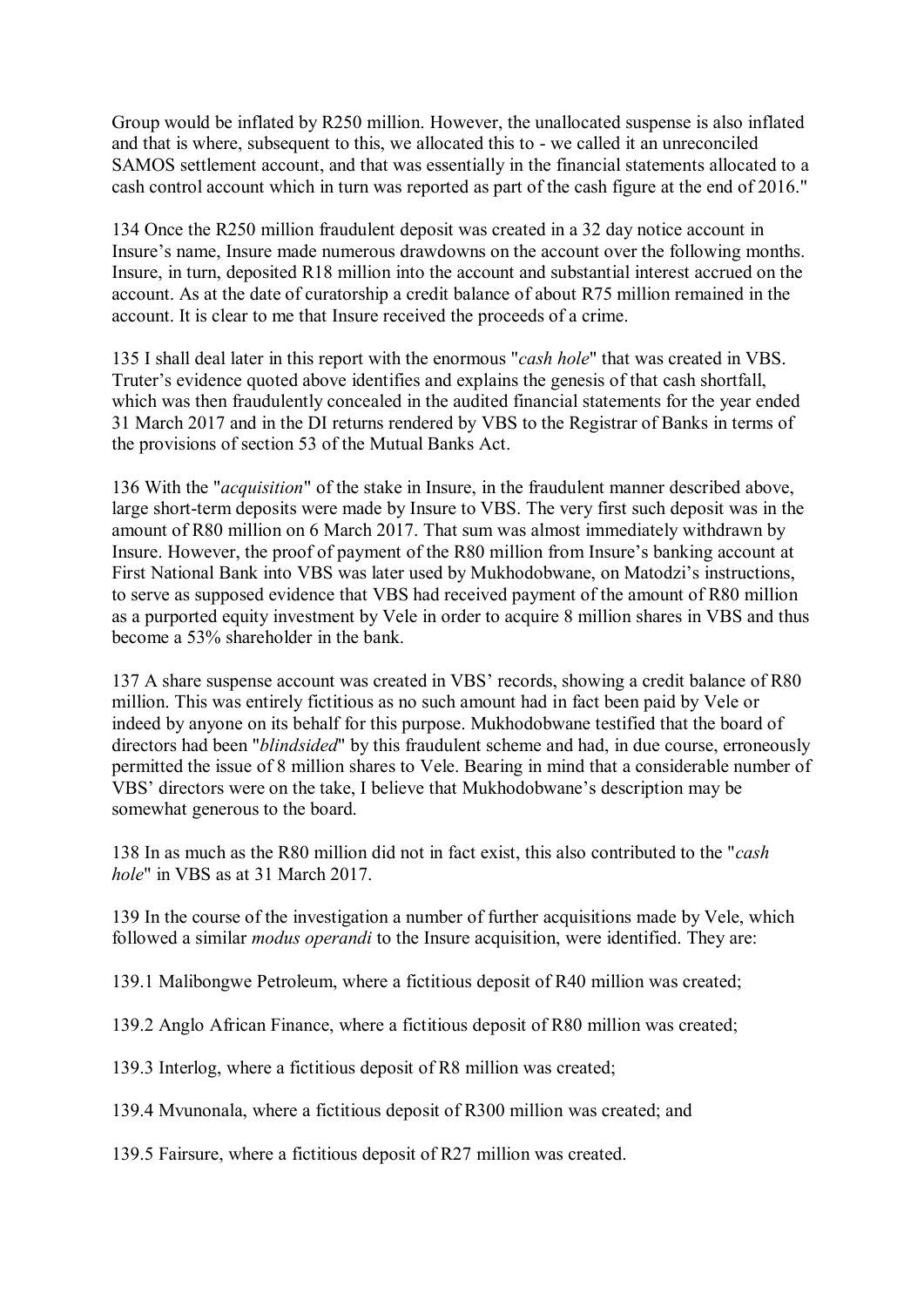140 Vele was, either directly or indirectly, the beneficiary of these fraudulent transactions. The net effect was to systematically steal funds which had been entrusted by depositors to the bank. It was this wholescale looting of the funds held on deposit by the bank that gave rise to what, on the face of it, appeared to be a liquidity issue. However, a lack of liquidity would imply merely that there was a mismatch between short-term deposits and long- term lendings by VBS. This, of course, was not the actual reason for the "*illiquidity*" experienced by VBS. That "*illiquidity*" was the result of the wholescale theft of the bank's funds.

141 On 19 March 2017 Matodzi met with Mukhodobwane and Truter at the clubhouse at the Eagle Canyon Estate where he resided. At that meeting he gave instructions to Mukhodobwane and Truter to carry out an audacious scheme to further impoverish VBS for the benefit of Matdozi and a large number of his associates. This time Matodzi's instructions were very detailed and were put in writing by him in the form of an Excel spreadsheet, which he handed to Truter at the meeting. On 29 March 2017 Matodzi, using a private Gmail address, sent a revised spreadsheet to Mukhodobwane, at his private Gmail address. I shall refer to this as "*the Eagle Canyon spreadsheet*".

142 The net effect of the instruction contained in the Eagle Canyon spreadsheet was to:

142.1 wipe out the overdrawn balances on some 34 accounts held at VBS in the names of Matodzi and various of his associates and companies in which he held an interest, by the crediting of those accounts with fictitious amounts totaling R248 950 000;

142.2 create new and, in most cases, increased overdraft facilities on these 34 accounts;

142.3 create fictitious "*investments*" in the names of Matodzi and five other parties associated with or related to him, in a total amount of R200 million; and

142.4 cause shares in VBS to be issued to Matodzi and various of the related parties to the value of R190 million.

143 Mukhodobwane and Truter both testified that effect was given to the first, second and third instructions recorded above. Truter said, however, that he was not "*comfortable*" in giving effect to the fourth instruction. The intended issue of shares did however include the R80 million shareholding that Vele ultimately acquired through the fraud I have described earlier.

144 The beneficiaries of the first and second instructions were as follows:

144.1 Matodzi received a R3 million deposit and a R7.5 million facility;

144.2 Mmampilo Suppliers (Pty) Ltd received a R8 million deposit and a R12 million facility on one of its accounts;

144.3 Mmampilo received a further R3.5 million deposit and a R3 million facility on another of its accounts;

144.4 Africasana Trading Enterprise received a R4.5 million deposit and a R3.5 million facility;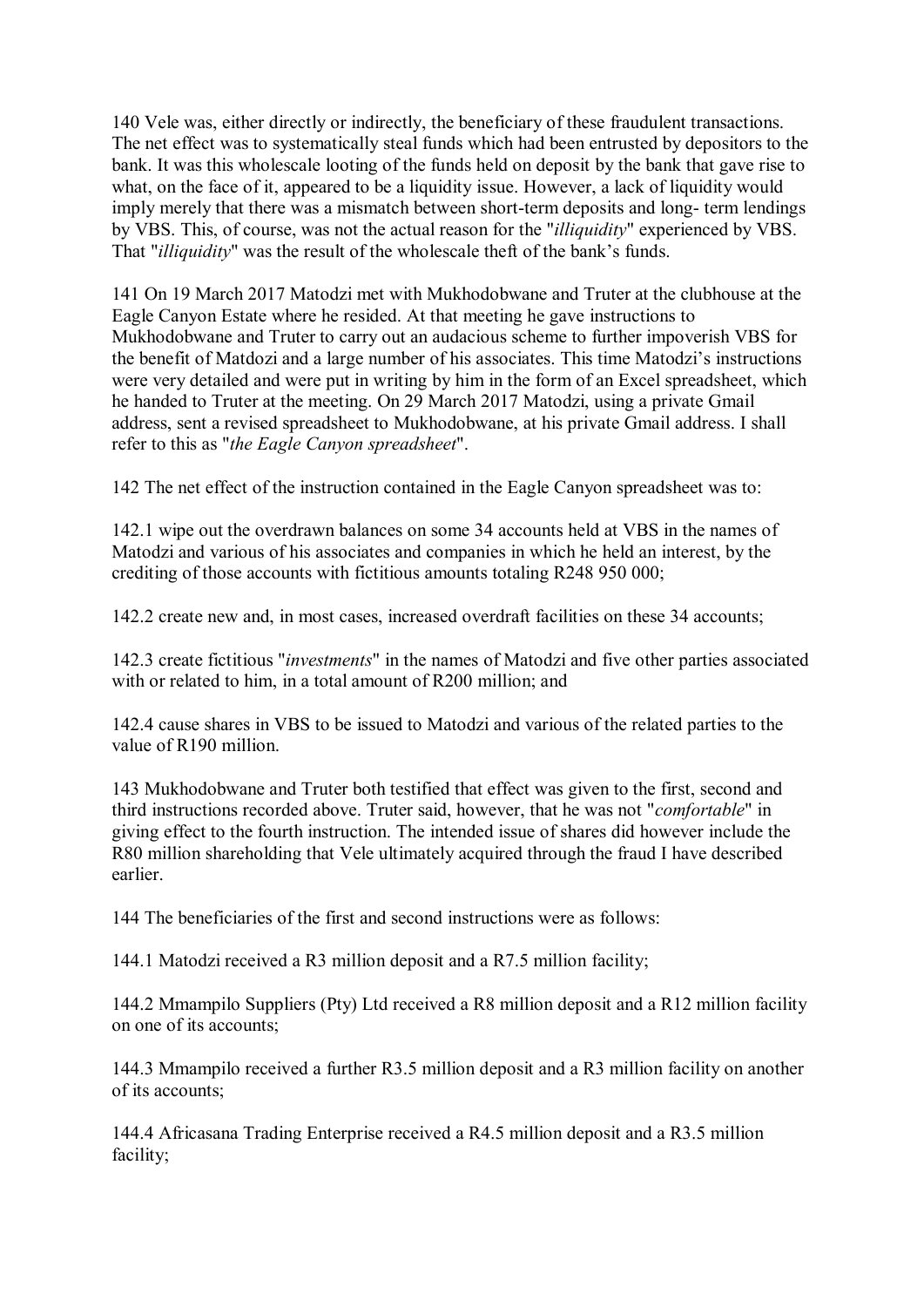144.5 Venmont Built Environment (Pty) Ltd received a R5 million deposit and a R3 million facility;

144.6 Tiisang Risk and Assurance Consulting received a R7 million deposit and a R5.85 million facility;

144.7 Makuya received a R1 million deposit and a R 900 000 facility;

144.8 Belton Park Trading 134 received a R3.5 million deposit and a R3 million facility;

144.9 Hlomphanang Logistics received a R13.5 million deposit and a R12.2 million facility;

144.10 Mafanzwaini received a R500 000 deposit and a R460 000 facility;

144.11 Dzata Trust received a R9 million deposit and an R8.5 million facility;

144.12 Vhavenda Heritage Trust received a R1 million deposit and a R2 million facility;

144.13 Venmont Holdings (Pty) Ltd received a R15 million deposit and a R15 million facility;

144.14 MML Food Services (Pty) Ltd received a R19 million deposit and a R17.5 million facility;

144.15 Firmanox (Pty) Ltd received a R15.5 million deposit and a R15.35 million facility;

144.16 Black Label Telecoms (Pty) Ltd received a R5.5 million deposit and a R5 million facility;

144.17 Sabicorp (Pty) Ltd received a R6.5 million deposit and a R6 million facility;

144.18 Robvet received a R10 million deposit and an R8.5 million facility;

144.19 Allcare Administrators received a R6 million deposit and a R5.3 million facility;

144.20 Vele received a R16 million deposit and a R15 million facility on one of its accounts;

144.21 Vele received a R3 million deposit and a R1.5 million facility on another of its accounts;

144.22 Nhluvuko Automation System CC received a R6.1 million deposit and a R4 million facility;

144.23 Cards-Ezi received a R4.5 million deposit and a R4 million facility;

144.24 Vantpix (Pty) Ltd received a R4.2 million deposit and a R4 million facility;

144.25 Vanticode (Pty) Ltd received a R5.1 million deposit and a facility; R4 904 854

144.26 Zanocube (Pty) Ltd received a R8.2 million deposit and a facility; R7 994 573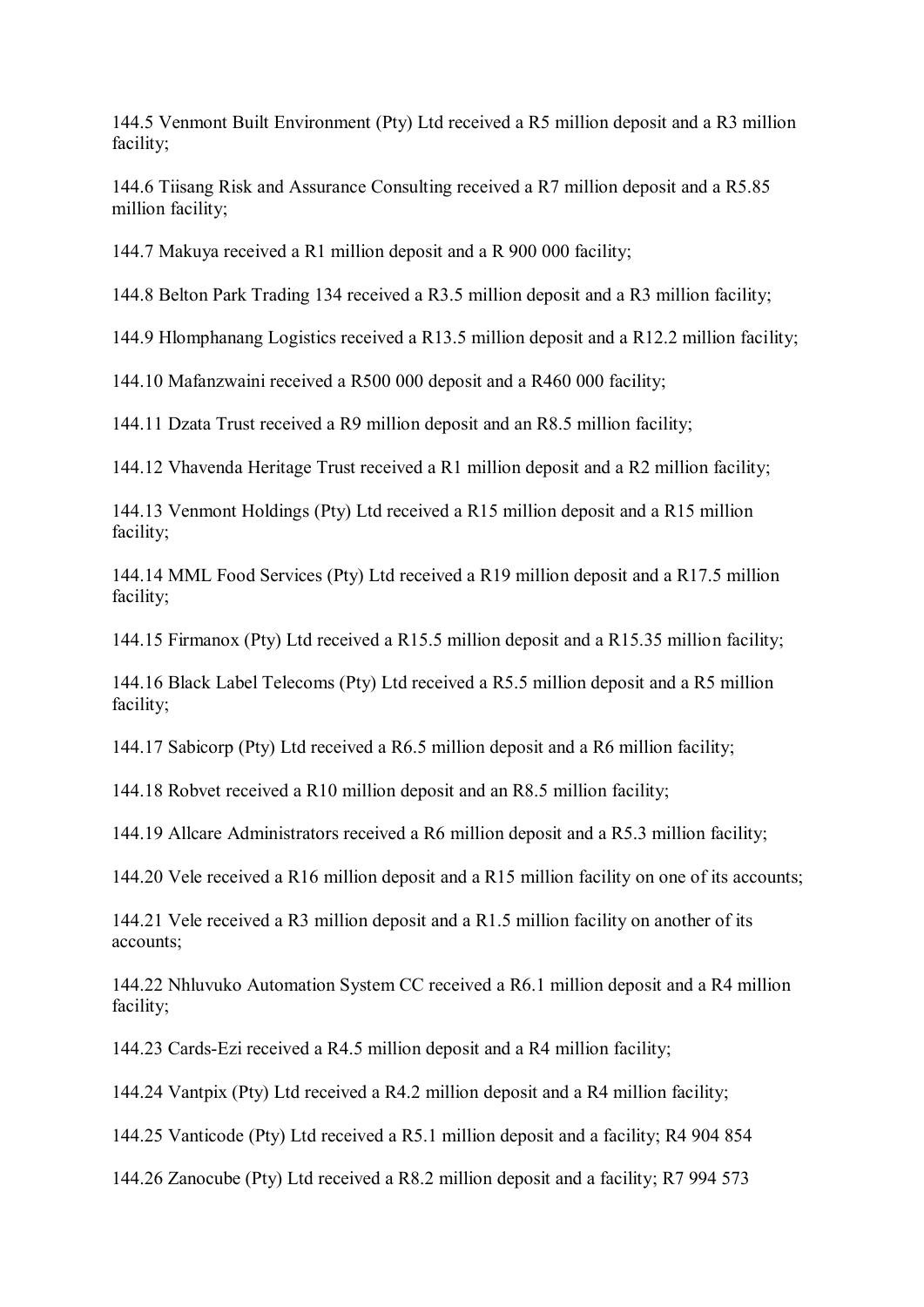144.27 Vantifusion (Pty) Ltd received a R6.7 million deposit and a facility; R6 492 806

144.28 Bonulog (Pty) Ltd received a R5.5 million deposit and a facility; R5 261 388

144.29 Bonusec (Pty) Ltd received a R5.15 million deposit and a facility; R4 927 347

144.30 Bonuset (Pty) Ltd received a R8 million deposit and a R7 543 394 facility;

144.31 Bonuspace (Pty) Ltd received a R4 million deposit and a R4 927 347 facility;

144.32 Viridesol (Pty) Ltd received a R4 million deposit and a R3 017 298 facility;

144.33 Wegezi Power Holdings (Pty) Ltd received a R15 million deposit and a R12.5 million facility; and

144.34 Shimba La Ndou Family Trust received a R7.5 million deposit and a R5 million facility.

145 Makuya, Mafanzwaini, Dzata Trust and Vhavenda Heritage Trust were all identified by Mukhodobwane as being associated with the Venda king.

According to Mukhodobwane, the remaining beneficiaries are all related to Matodzi.

146 Mukhodobwane testified that, aside from the written instructions, Matodzi also invited him to write off the overdrawn balance in the Lemawave account, which stood at R5.4 million. Mukhodobwane did not hesitate in taking up that invitation.

147 The beneficiaries of the "*investments*" in the third instruction were as follows:

147.1 Matodzi received R30 million;

147.2 TP Mphephu, the Venda king, received R8 million;

147.3 Wegezi received R25 million;

147.4 Tiisang received R75 million;

147.5 Vele received R28 million; and

147.6 Venmont received R34 million.

148 Plainly, these unlawful transactions, which were all taken account of in the financial statements for the year ending 31 March 2017, had a very significant impact on the falsely reported balances as at that date.

149 I earlier alluded to the contract finance book at VBS. The 2017 annual financial statements record the contract finance debt to VBS as standing at a very substantial R421 885 640 with a somewhat conservative impairment allowance of just over R3.5 million. Truter testified, however, that in his view between 80 to 90% of the contract finance book should have been impaired on the basis of non-performance.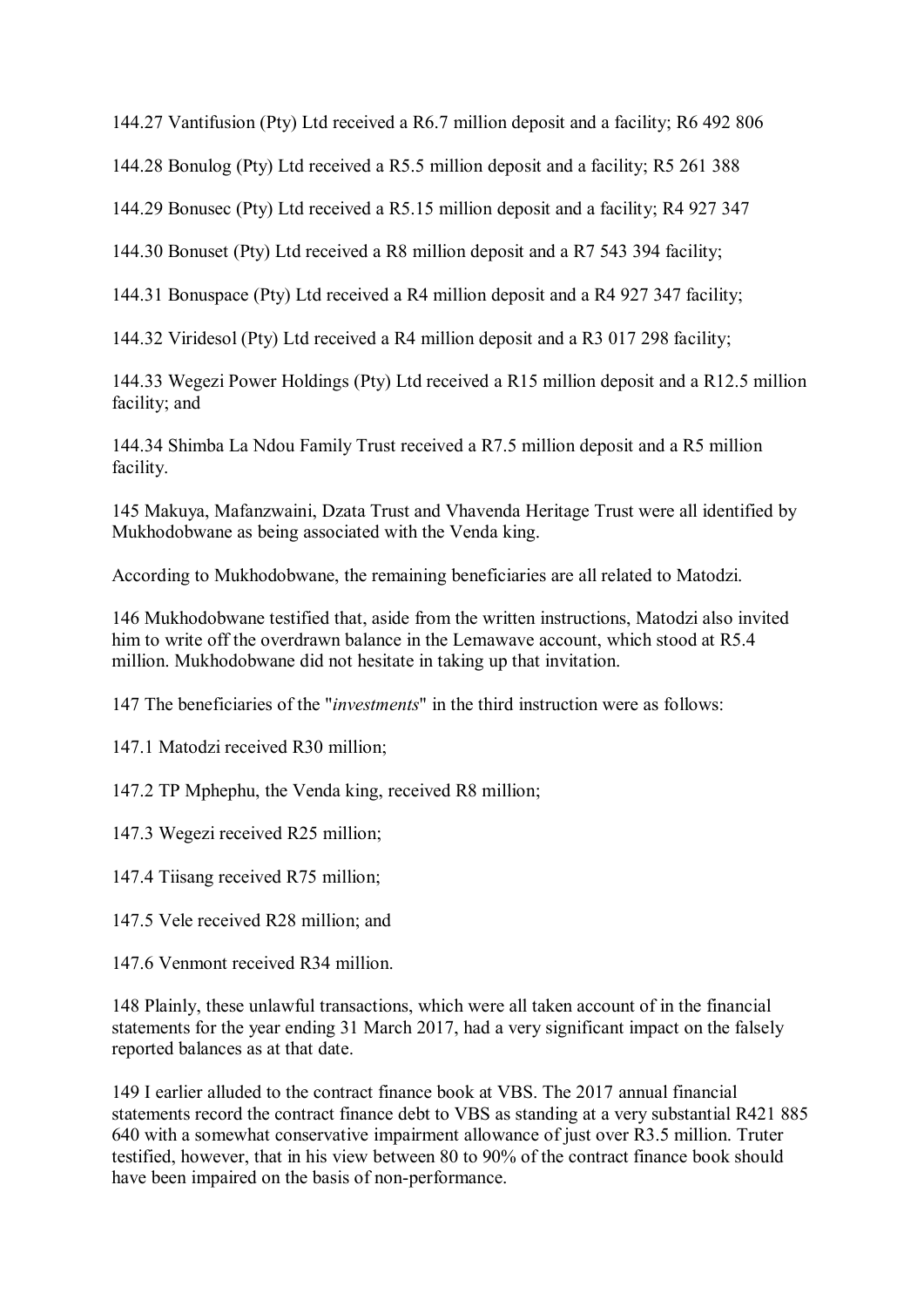150 Because the contract finance book was kept on an Excel spreadsheet rather than on the EMID system, there were no automatic reports generated when the facilities were not serviced by the borrowers. Moreover, statements of account were manually generated by those in control of the contract finance records. Mcwazzer, who by her own admission was engaged in various forms of fraudulent conduct in regard to contract finance facilities, was in effective control of the contract finance records.

151 Ramavhunga sought to explain that contract finance funding was "*off balance sheet*" and thus not subject to the normal credit granting procedures. He attempted to explain this rather startling concept by saying that the PIC had granted a R350 million ring-fenced facility to VBS to be used solely for fuel financing facilities and, later, contract finance facilities generally. He initially stated that the PIC had subordinated its claim to repayment of the loan, but that contention soon proved to be false. That left his attempts at explanation for the paucity of control in the conduct of the contract financing book in the realms of absurdity.

152 VBS, at least in theory, had a strict form of delegation of authority for the making of lending decisions. That policy was, however, honoured in the breach rather than in the observance. Certain managers and the CEO had authority to make lending decisions up to certain set limits. Beyond those limits, a credit committee made up by members of the board of directors was able to grant credit in amounts up to 25% of VBS' qualifying capital. Any facility granted to a client in an amount beyond this could only be granted with the approval of the Reserve Bank. In reality, however, the credit committee was almost never convened, and exceptionally large loans were made on the sole authority of either Matodzi or Ramavhunga and indeed, in certain instances, in sums that not only exceeded the levels that would have required Reserve Bank approval but sometimes substantially exceeding the bank's total qualifying capital.

153 A significant case in point relates to the contract finance facilities granted to Leratadima Marketing (Pty) Ltd ("**Leratadima**"). Leratadima, a start-up company with no balance sheet to speak of, was granted a facility of R100 million. This facility was granted on the sole authority of Ramavhunga. At the time VBS' qualifying capital stood at about R70 million. Supposedly, Leratadima would service the facility by the receipt of monies earned by it from a lucrative contract that it had entered into with the Universal Service and Access Agency of South Africa ("**USAASA**"). It appears that at some stage the facility was increased to R250 million. By 31 May 2017 Leratadima's exposure to VBS was about R138 million. By that stage Leratadima had become embroiled in a dispute with USAASA and any flow of funds from that source to service the facility had ceased.

154 There are many other examples of high value facilities being granted in the contract finance book, although none of the others came anywhere near the Leratadima exposure, which alone constituted about one third of the whole contract finance book as at 31 May 2017. By way of example, Vele had three contract finance deals with an exposure of almost R40 million as at that date. We were informed that Vele used these funds to acquire Wegezi. Other examples as at the end of May 2017 are Leruo Petroleum which had an exposure of almost R22 million to VBS, Masiza Petroleum, with an exposure of R24 million and Belton Park with an exposure of R36.5 million. These entities are all related to Matodzi. On Ramavhunga's discredited version, he was involved with Belton Park and Mmampilo. Ramavhunga granted a facility to Mmampilo, which stood at R4.6 million as at 31 May 2017. The conflict of interest is blatant.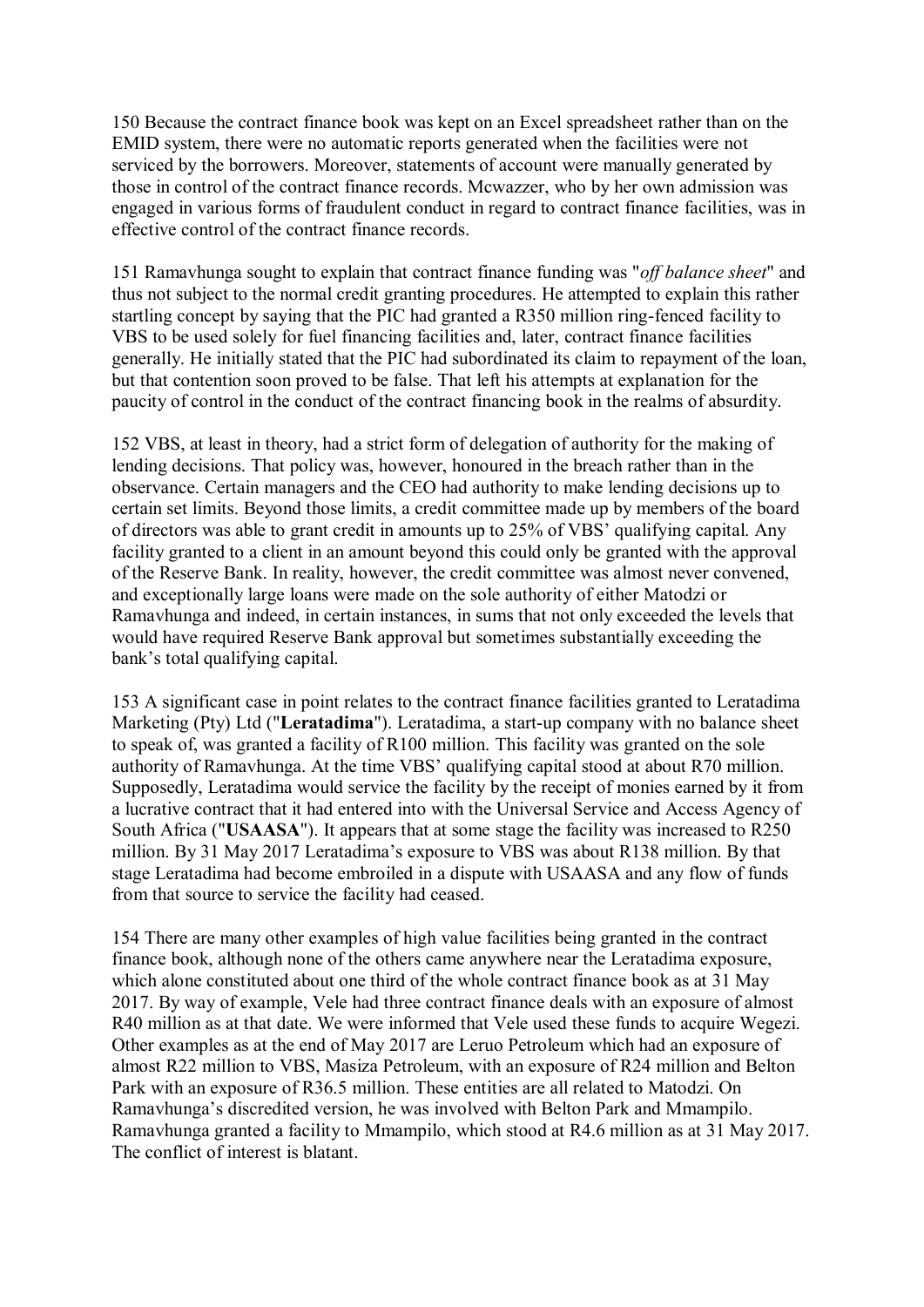155 Mukhodobwane and Mcwazzer both testified about their involvement in the fraudulent scheme that was hatched by Matodzi to falsely inflate the profits of VBS. The fraudulent scheme was referred to by its participants as Black Ops. It spawned a WhatsApp group entitled "*Black Ops/VBS profits*"

156 Mukhodobwane testified that:

156.1 the objective of "*Black Ops*" was to generate fictitious profits that would be reported in the 2018 financial year;

156.2 the scheme was hatched at a meeting held at the Eagle Canyon Club House during July 2017. This coincided with the finalisation of the 2017 audit, by which time it was clear that there was a massive, but hidden, cash shortfall in VBS;

156.3 Matodzi, Truter and Ramavhunga were "*all in the know*"; and

156.4 the KPMG audit partner, Malaba, "*would have known*".

157 Mukhodobwane handed up an original file of documents constituting fictitious contract finance agreements supposedly entered into between real companies and close corporations, who were simply lending their names to the scheme and VBS.

158 A list of names of these companies and corporations, together with CIPC documentation and identification documentation relating to their directors and members, was delivered to Mukhodobwane by Gobusamang Mothoagae ("**Mothoagae**") of Tiisang. It must be pointed out that Tiisang, who Mukhodobwane has identified as a party related to Matodzi, was a very substantial beneficiary of the manipulation of VBS' banking records following the instructions given by Matodzi to Truter and Mukhodobwane recorded in the Eagle Canyon spreadsheet. Not only was Tiisang's existing overdraft extinguished, but a separate fictitious deposit in the amount of R75 million was created in its favour.

159 Matodzi instructed Mukhodobwane to obtain the assistance of Mcwazzer in drafting fictitious contracts between VBS and the various entities whose details Mothoagae had provided. The various participants, being the principals of these entities, were rewarded for lending their names. Mcwazzer drafted the wording that was used in the resulting fictitious contracts, suretyships and facility letters. But the supposed facilities recorded in the documentation were never actually granted. This scheme was intended to create the impression that extremely large initiation and other fees had been earned by VBS and could be shown as income in VBS' hands in the 2018 financial year.

160 Mukhodobwane then received documentation from Mothoagae which had been presigned by the representatives of the supposed clients. Mothoagae had received Mcwazzer's wording and had then completed the fictitious contract documentation and obtained the necessary "*client*" signatures. Mukhodobwane took the documentation to Ramavhunga for his signature. Mukhodobwane handed the original documents, which are signed by Ramavhunga, to the investigator.

161 Mukhodobwane testified that Ramavhunga signed the documents in his presence and also that Ramavhunga well knew that they were false.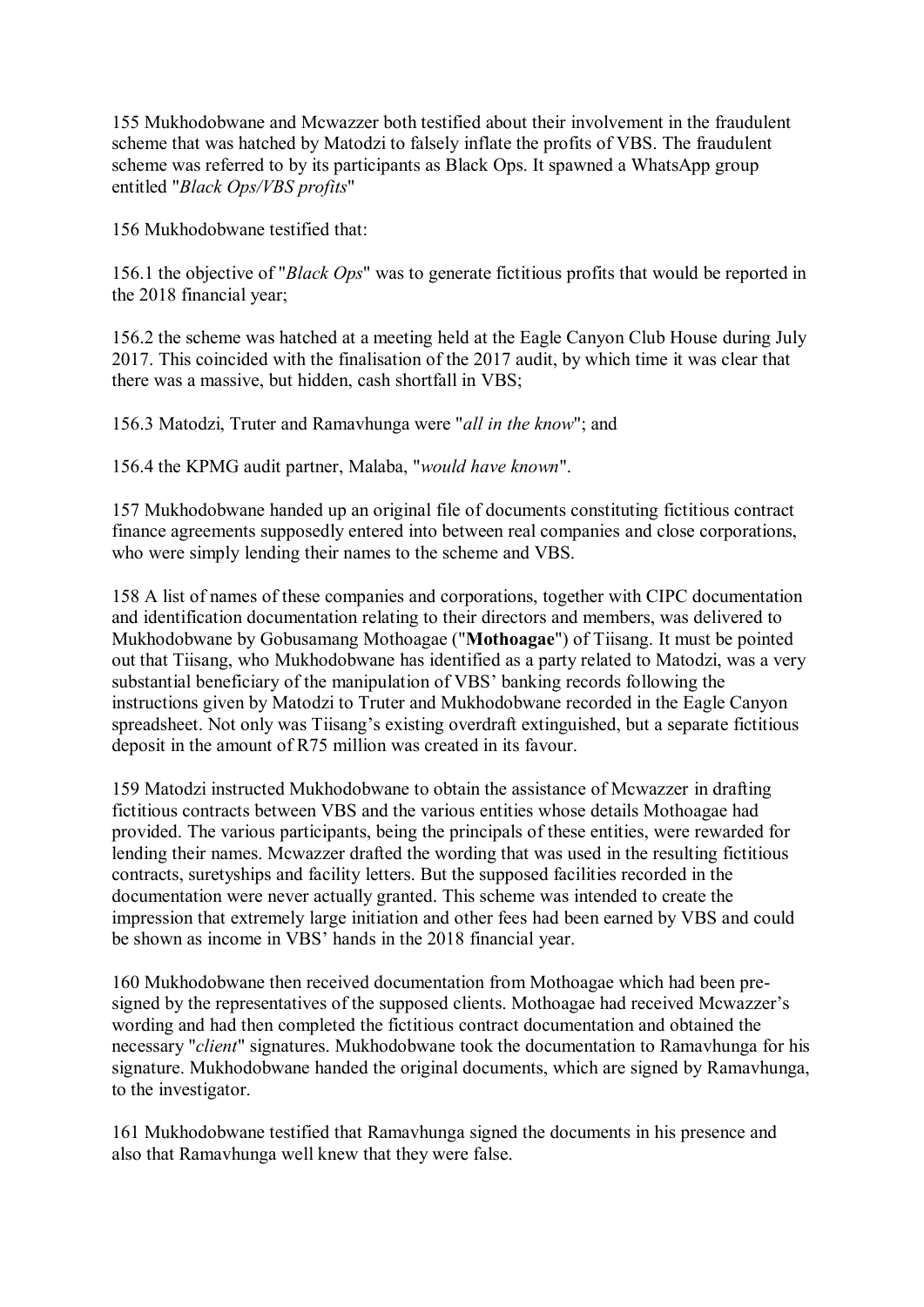162 Mcwazzer confirmed that she was a participant in the so-called "*BlackOps/VBS profits*" WhatsApp group. She objected to questions in regard to her participation and her evidence on this issue is accordingly subject to the use immunity conferred by section 140(1)(c).

163 She identified the other participants in the group as being Truter, Mukhodobwane and Mothoagae. Mothoagae is identified as "*Busa*" in the transcript. Later, however, in her evidence, Mcwazzer stated that the initial meeting only included Matodzi and Busa and that Matodzi had told her to speak to Mukhodobwane to obtain further instructions. She stated that Ramavhunga was not present at any meetings relating to Black Ops, nor was his name mentioned.

164 She confirmed that the scheme was intended to create the impression that VBS was making new lendings and that significant amounts of interest, initiation fees and other fees were being generated as a result. She testified that it was quite clear to her that the "*profits*" supposedly generated were fictitious.

165 She confirmed her active participation in the creation of the fictitious documentation. She also testified that no accounts were ever opened on the EMID banking system in relation to these fictitious contracts. She stated that the initiation fees set out in the fictitious documents were well in excess of the bank's usual initiation fees. She also stated that the so-called profit sharing fee, set at 10%, recorded in the fictitious contracts was a new invention and had never been seen by her previously. That was also the case in relation to so-called monthly capital fees, which were set at 5%.

166 Mcwazzer admitted that she knew that the fictitious contracts were used to create the impression that VBS was making significant monthly profits on the supposed loans and that this would be used for VBS' reporting to *inter alia* the Reserve Bank about its liquidity and profit position. She also admitted that she was well aware that it was likely that, at some stage, the fraud would be exposed.

167 Ramavhunga, consistent with his stance generally, denied being involved in anything untoward. He admitted that he had signed all of the "*Black Ops*" contract finance facilities but said that he would not have seen the supporting documentation in respect of these applications. He admitted that although he had signed the contracts he never saw any credit committee recommendations or approvals.

168 Ramavhunga was informed by us that Mcwazzer had testified that each and every one of these contracts was fictitious and that they had been created in order to falsely inflate VBS' profits. He immediately responded defensively that "*my question is how would she know because she was on maternity leave?*".

169 Black Ops was not the only fraudulent activity that Mcwazzer was involved in. She also participated in the creation of falsified addendums to fuel facility agreements in order to mislead the PIC into permitting further drawdowns on the R350 million facility it had extended to VBS.

170 Mcwazzer objected, in terms of the provisions of section 140(1)(a) of the FSR Act, to answering questions concerning the addendum to the fuel finance facility purportedly entered into by a company named Imbani Projects (Pty) Ltd ("**Imbani**"). Previously Truter had testified that this was an example of a fraudulent document that had been created in order to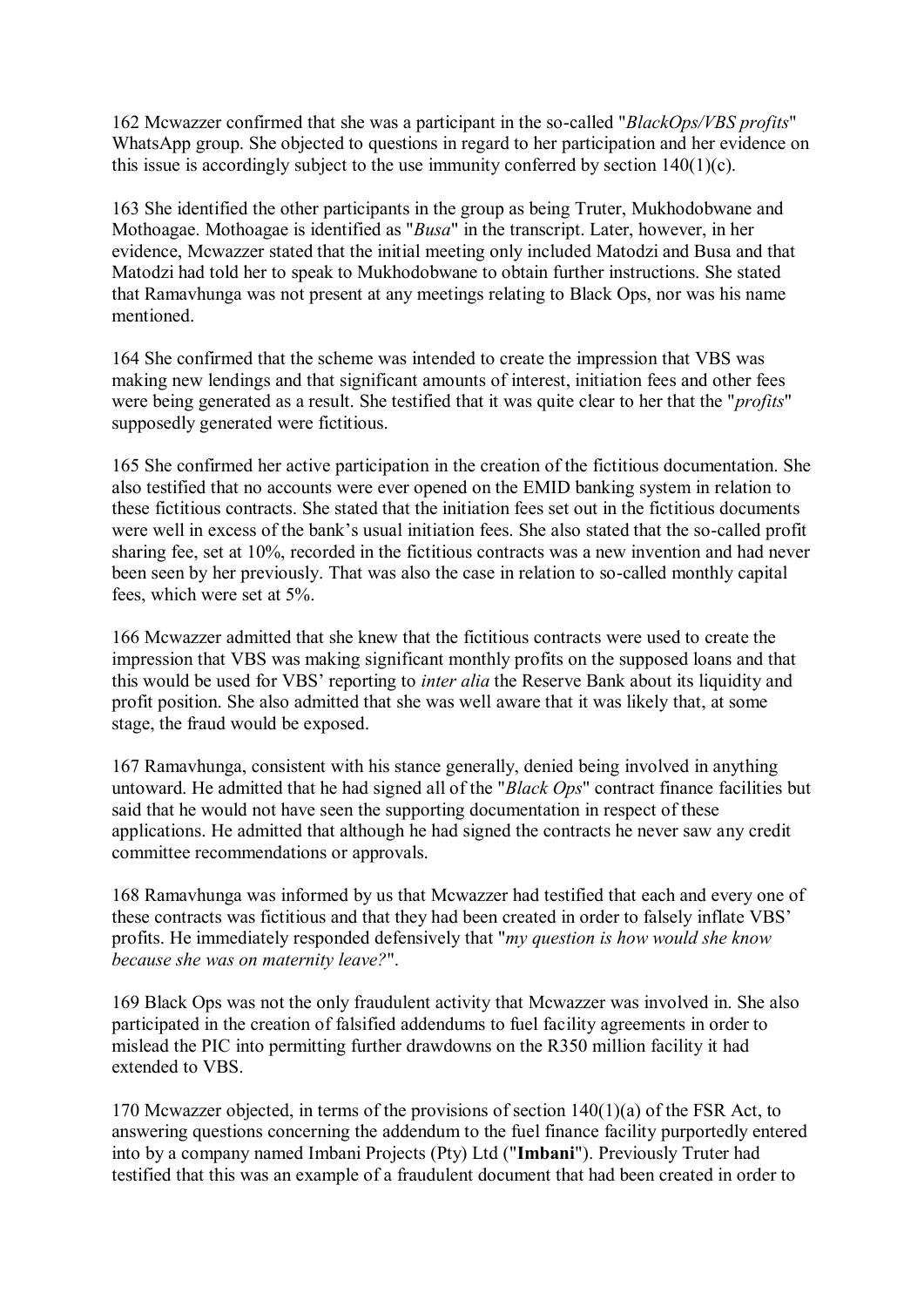mislead the PIC into permitting further drawdowns on the facility that it had granted to VBS. The investigator ordered Mcwazzer to answer the questions pertaining to this matter and she accordingly obtained the use immunity conferred by section 140(1)(c). The immunity extends to all questions put to her in regard to purported addendums to revolving fuel finance facilities and the surrounding circumstances.

171 Mcwazzer confirmed that the purported addendum did not arise from a request from Imbani but rather that the document was created pursuant to an agreement between herself, Matodzi and Truter to do so. She confirmed that the document had not been signed by anyone authorised on behalf of Imbani. She identified Mmampilo, Thlokaina, MDZ and Leruo as existing clients whose names were similarly used to defraud the PIC. She stated that Belton Park and Seraj may also have been used in this way. She testified that in the case of the Thlokaina addendum, she had personally copied and pasted the customer's signature and details from the original agreement that had been entered into.

172 She stated that she was personally aware of the direct participation of herself, Truter and Nhlanhla Nkuna of VBS' finance department in the fraudulent creation of the addendums. She stated that Truter had told her that this was to be done on the suggestion of Matodzi and Ramavhunga. The fraudulent drawdowns on the PIC facility were used to improve VBS' liquidity position.

## **The second pillar – the fraudulent concealment**

# **The audited financial statements for the year ended 31 March 2017**

173 Truter testified that the preparation of VBS' annual financial statements for 2015, 2016 and 2017 was under his control. He testified that the 2015 financial statements are accurate. There are certain inaccuracies in the 2016 financial statements. But they are not, for present purposes, material. The 2017 financials are, however, grossly misleading. In this regard:

173.1 The information disclosed in the 2017 annual financial statements was taken by Truter from VBS' financial records, and in particular the trial balance in its general ledger, which he knew had been falsified in numerous material respects. On the strength of a recommendation by KPMG's third year audit trainee, Truter employed the services of a firm named A4B to prepare the statements. But that firm did no more than present, in an auditable form, the manipulated financial information provided by Truter.

173.2 According to Truter, when the KPMG audit team commenced the audit of the 2017 financial statements, a junior trainee auditor raised the concern that the cash on hand that they had established with reference to the bank statements of the various banks where VBS holds its funds did not accord with the amounts recorded in the trial balance and the draft financial statements.

173.3 The amount at call and at short notice disclosed in the 2017 financial statements amounts to R770 866 124. That amount is, in truth, overstated by approximately R700 million. Truter testified that the overstatement is largely a result of the phantom deposits created by means of the "*suspense accounts*" which Vele and its associates had the advantage of.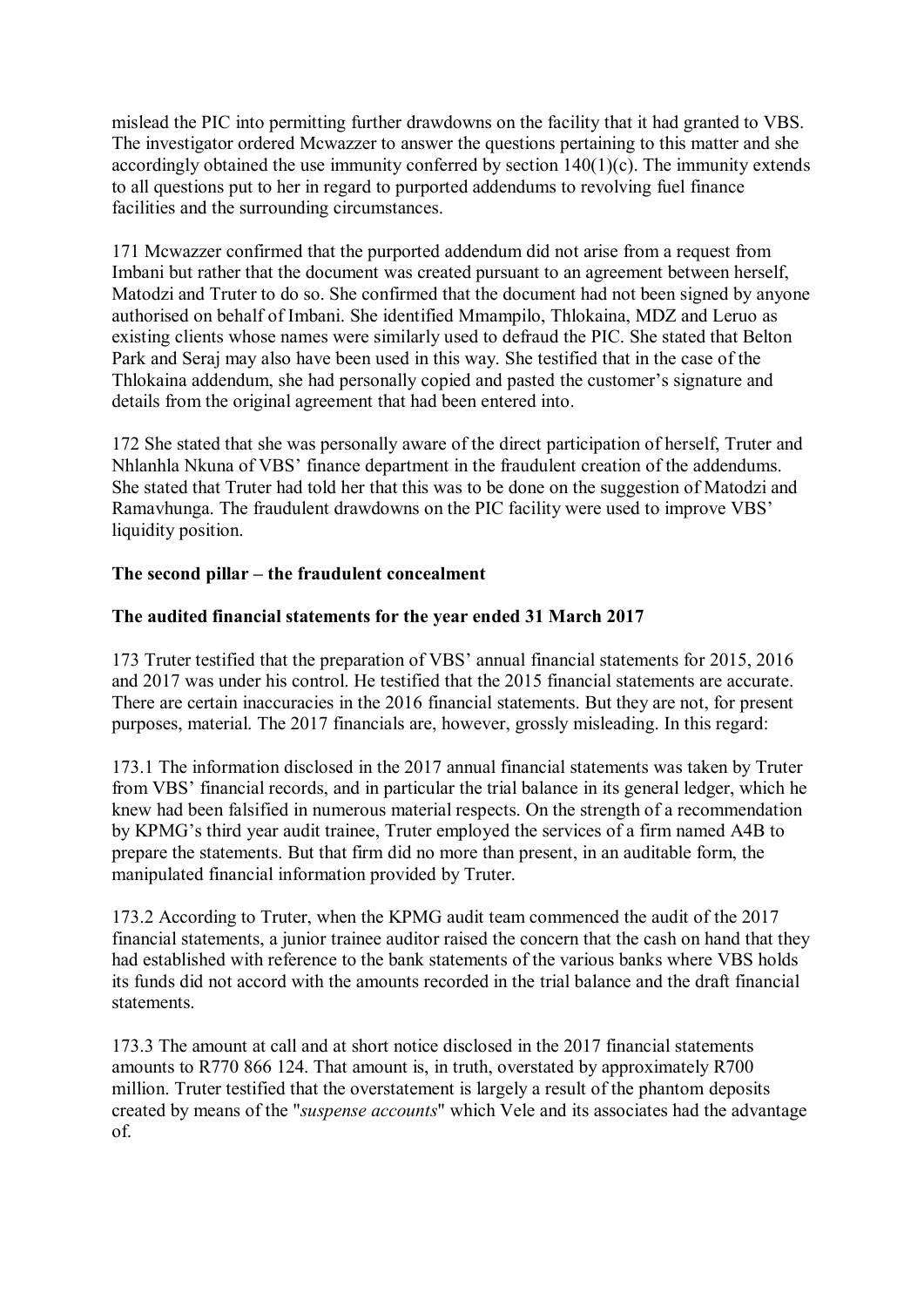173.4 He testified that although much of what was disclosed in the accounts was a fair presentation, a massive difference occurred in the SAMOS account. He confirmed that the difference between the amount shown in the trial balance and the actual balance in the SAMOS account amounted to approximately R410 million. He also confirmed that the amount of R245 788 840.06 reflected in the trial balance as the amount in the VBS Corporate Banking Product Control account mostly arose from the R250 million fictitious Insure deposit. As such the supposed balance in that account was largely fictitious.

173.5 Truter testified that the audit clerks from KPMG could not obtain information from VBS because he "*…didn't really have an answer for them*". He testified, however, that KPMG could have obtained a SAMOS account statement from the Reserve Bank as a third party confirmation and could have also easily obtained such a statement without the account number, as there are a limited number of settlement accounts on the SAMOS system.

173.6 Truter dealt with Nduli, the KPMG third year audit clerk, during the 2017 audit. He confirmed that Nduli was pressing for audit information that would enable him to complete the audit of cash and bank.

173.7 Due to the continuous pressure for information in respect of cash and bank from Nduli, Truter contacted Malaba, who then came to VBS' offices and met with Truter. Truter testified that he had a close relationship with Malaba and felt comfortable discussing the matter with him in order to find a solution. He said, however, that he did not know "*how much he knew about the scheme*" and so he used words like "*unreconciling amounts*" and "*capacity issues*", but that he did tell Malaba about the amounts and the exact difference. Truter testified that during this meeting:

"He did make the comment to say: Do you want to tell me there is this hole of half a billion Rand? … He did seem surprised, but it didn't seem like it was the worst thing that he's ever heard type of thing. His response was: Do you want to tell me there's half a billion Rand that's missing, or a difference, and – you know, he didn't seem to – how can I put it – he didn't go and say: Philip, this is it, we have to now call the Reserve Bank and tell them about this, and all of that. That was not his response." (Emphasis supplied)

173.8 As I set out later, Malaba disputes ever having discussed the huge difference or the amount involved. After the first interview with Malaba his version was put to Truter in a further interview. Truter disputed Malaba's version and denied Malaba's assertion that all that was discussed was that Truter needed to do a reconciliation. Truter also testified that he had shown Malaba some documents, including the Direct Transact report and the SAMOS account, and explained to Malaba that "*this was the only place where these reconciling differences could be*".

173.9 Truter testified that he sent the following WhatsApp message to Matodzi after his meeting with Malaba:

"Had quick meeting with Sipho now. We will show it as reconciling item. B sheet will remain what it is".

173.10 Truter understood Malaba's suggestion to mean that if there was a "*reconciliation*" it would suffice as audit evidence and no adjustment to the balance sheet would be necessary.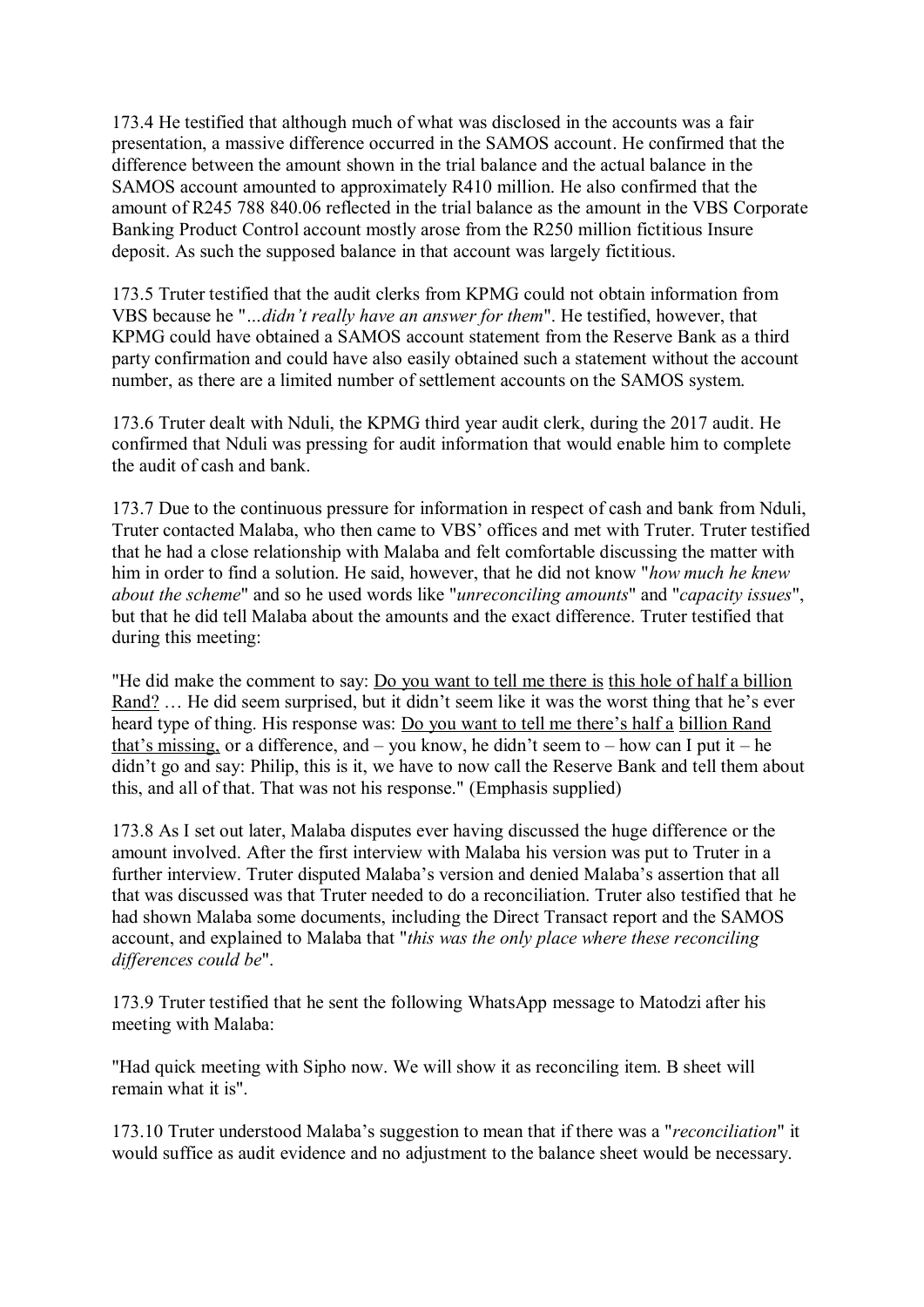173.11 Truter testified that the audit manager, Munalula, subsequently contacted him and requested the reconciliation as they wanted to conclude the audit but Truter did not provide it to her and, in fact, he never completed a reconciliation. He conceded that, in truth, he knew that he could not ever reconcile the difference.

173.12 Truter attended the audit committee meeting on 30 June 2017 when the report was presented by Munalula and Malaba but as far as he could recall, no outstanding requirements relating to cash and bank were mentioned.

173.13 On 17 July 2017 Malaba signed the Auditor's Report stating that in KPMG's opinion the financial statements "*fairly present, in all material respects, the financial position of VBS Mutual Bank as at 31 March 2017, and its financial performance and cash flows for the year then ended in accordance with International Financial Reporting Standards (IFRS) and the requirements of the Mutual Bank's* (sic) *Act*".

174 The various members of the KPMG audit team were interviewed. In order to gain context, the interviews traversed many issues concerning the audit. However, I deem it appropriate in this main report to deal solely with the issues concerning the audit of cash and cash equivalents. That requires a consideration of the relevant evidence given by Nduli, Munalula, Niewoudt, Monare, Broom and Malaba.

175 Nduli testified as follows:

175.1 He was a third year audit clerk in the employ of KPMG during the statutory audit of VBS' annual financial statements for the year ended 31 March 2017. He was also involved in the 2015 audit as well as the 2016 audit.

175.2 He described in detail the standard and straight forward audit procedures that had been adopted in the audit of cash and cash equivalents in the VBS audit in 2016. He testified to the accuracy of the audit working paper in support of the procedures that were carried out in the 2016 audit of cash and cash equivalents and pointed to the audit evidence that accompanied the working paper.

175.3 He was then questioned about the audit working paper that he had prepared for the 2017 cash audit. He described it as "*far from similar*" to the 2016 working paper. He testified that initially a working paper had been prepared by the first year clerk, Niewoudt, in similar form to the 2016 working paper. However, neither Niewoudt nor the second year clerk who had also worked on the cash audit, Monare, were able to obtain fundamental and necessary information from VBS management to enable them to complete the cash audit. They were even unable to identify the actual bank accounts that were recorded in the general ledger by their respective account numbers. Without that information they were unable to complete the simple task of obtaining external bank confirmations.

175.4 He then took over the cash audit. He was similarly unable to, as he put it, get the audit "*over the line*". He then prepared a very different form of working paper which sought to set out, under descriptive headings, the various bank account balances shown in the general ledger, the balances shown on the related bank statements and, in a final column, any difference between the general ledger amount and the bank statement amount. He testified that his first iteration of the working paper in that format essentially placed almost the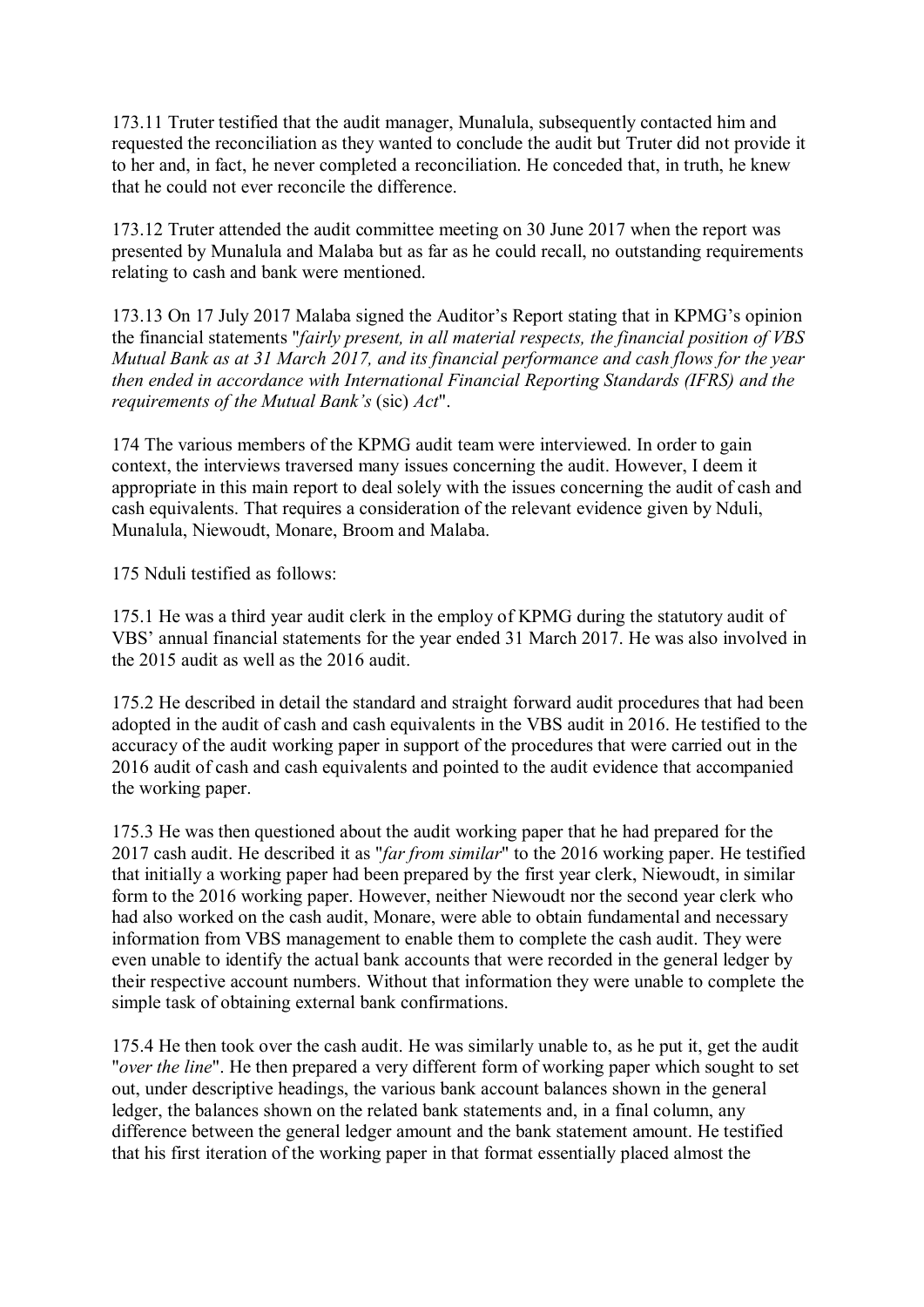entirety of the general ledger balances into the difference column as there were almost no bank statements available to compare.

175.5 Nduli was then questioned on the fact that the amount reflected in the general ledger in respect of the SAMOS Settlement Account, being R413 965 858.59, was not remotely in line with the balance on the SAMOS Settlement Account statement for 31 March 2017, which reflected a credit balance of R4 302 941.99. He stated that he had requested the SAMOS Settlement bank statement from the Financial Manager of VBS but he had not been provided with a copy. However, on one occasion he looked at a file held by the Financial Manager and he saw the statement in the file and noted the "*massive*" difference.

175.6 Once he had established that there was a very substantial difference he reported to Munalula. He testified as follows:

"I remember it was a Friday afternoon and I spoke to her on the phone, I stepped outside and I said to her: Look, Kafuma, there is cash missing here because none of this is stacking up. I've spoken to the lady who deals with the Pastel stuff, and she agrees that these are suspense accounts and do not quantify to actual cash. I've raised an audit misstatement of this massive thing – it was almost all of it, I think."

175.7 He said that at the time the difference he had established was close to R700 million. He stated that Munalula told him that she would speak to "*the partner*". He testified that later that afternoon Munalula called him back and said words to the effect of "*Sipho said he would look at it*". He then testified that:

"Then I recall it could have been on the Monday or Tuesday, and I can't remember the exact date – I recall going back to VBS and being informed that – I don't know if it was by Kafuma or Philip, but I was told, because now I had presented this to Philip and said: Philip, this cash is actually not here. … I showed Philip the difference and he had indicated to me that this difference was understood by Sipho. Sipho knows what this difference is. … And he and Andile, who is the CEO, are going to perform specific procedures around this, so … Sipho Malaba is going to perform the procedures. ... I then documented this, because I didn't know what to do about these quantums which weren't tying up."

175.8 He went on to state that:

"When Sipho signed the audit and I realised that my work paper hadn't changed, it was still there, and there were no additional procedures performed on cash, and there was no additional information that's been placed on the audit file, that's when I said: Okay, no, then I've actually been led down the wrong hole, or I've been led incorrectly here, because now there is actually an audit difference and me putting this amount in the statement column and me saying "were performed" is actually incorrect, because nothing was done subsequently. I was told that something would be done, and that those differences were understood."

175.9 Nduli sought and obtained the use immunity in regard to further questions about his actions in putting up a misleading working paper in the audit file. He then testified that:

175.9.1 The working paper, in the form that appears in the audit file, was prepared by him on 30 July 2017.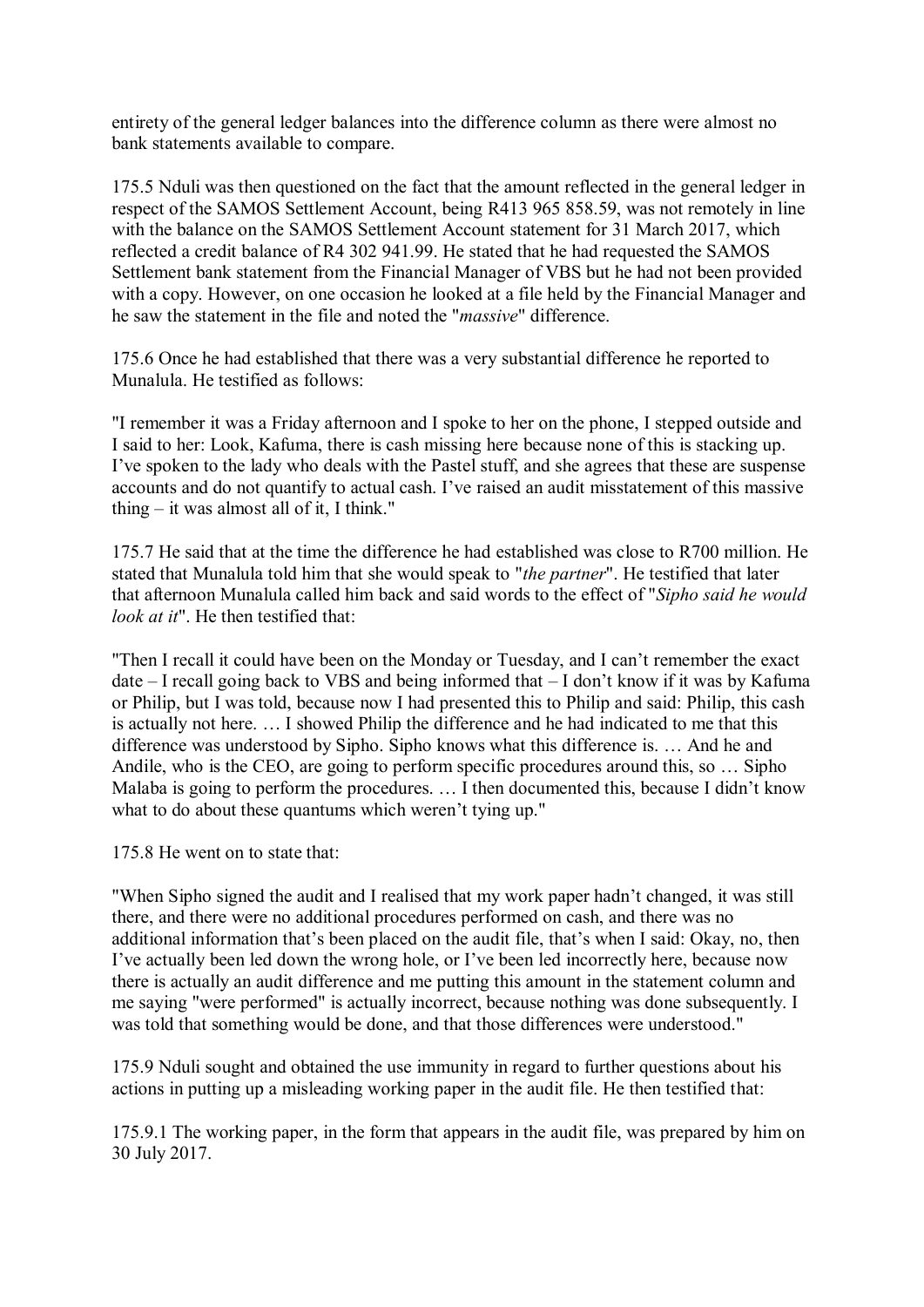175.9.2 He had moved the differences over to the statement column having received the specific instruction that Malaba was "*comfortable with cash*".

175.9.3 The fact that "*the partner was comfortable that there was no difference informed me that my working paper was not correct in its prior iteration and I needed to adjust it*".

175.10 Upon the resumption of his interview on 25 June 2018, Nduli stated that after Munalula had reported to him that Malaba said he was comfortable with the cash:

"As a result of that I then changed this working paper, on the basis that: the audit has been signed, there are no differences on cash, and let me just make sure I document this thing in terms, firstly, of what I understand about these amounts, which I never actually got to see in a statement. What I understood about these amounts, which I never actually saw in the statement, was that Mr Malaba and Andile had performed specific procedures. … Obviously it is quite a strange thing for a partner to say that to you, in that, as I said in my previous testimony, this isn't a very complicated procedure, so what are Sipho and Andile specifically reconciling that I can't reconcile myself. But if you're getting the instruction, that's the instruction, that they are going to reconcile it. I'm not sure what they're reconciling and what more they're going to be doing that I couldn't possibly have done, but they had a better sense than I had of what they were going to do."

175.11 He specifically testified that, after he had been told that Malaba had signed the audit opinion and was satisfied with cash, he had gone back into the audit file to see if there was any additional audit documentation arising from these specific procedures, but he noted that there were no additional procedures and that the working paper was precisely as he had left it some weeks earlier. It was at that stage that he moved the amounts from the difference column to the statement column and inserted the notes N1 and N2. Note N1 reads "*Specific procedures were performed by the Partner and CEO respectively*", which note relates *inter alia* to the SAMOS Settlement Account and a VBS Corporate Banking product with a balance of R245 788 840.06. He testified that by adding this explanation the working paper could be closed off.

175.12 He then testified that during August 2017 the KPMG regulatory audit team, which was auditing VBS' DI returns for 31 March 2017, had experienced "*… a lot of confusion as to issues they had now picked up around the cash – the same issues I had picked up around the cash*". He stated that this gave rise to a telephonic discussion between Krieg of the regulatory audit team and Malaba, in his presence, when Malaba assured Krieg that "*he was going to sort it out or it was going to be sorted out*".

175.13 He testified that he was most concerned at this stage and he raised his concerns with his counselling partner, Riaz Muradmia, and the counselling manager, Michael Rasch. However, he received little assistance from them.

175.14 It was demonstrated to Nduli that the metadata on the electronic audit file showed that he had made a further revision to the audit working paper on 15 September 2017, just prior to the final close out date for the audit, being 60 days after the sign off date. Nduli then stated, again under use immunity, that prior to 15 September 2017, the N1 note simply read as follows: "*specific procedures were performed*". On 15 September 2017 he added the words "*by the Partner and CEO respectively*". He stated that it would be best to obtain his laptop from KPMG to see precisely how and when the wording had changed.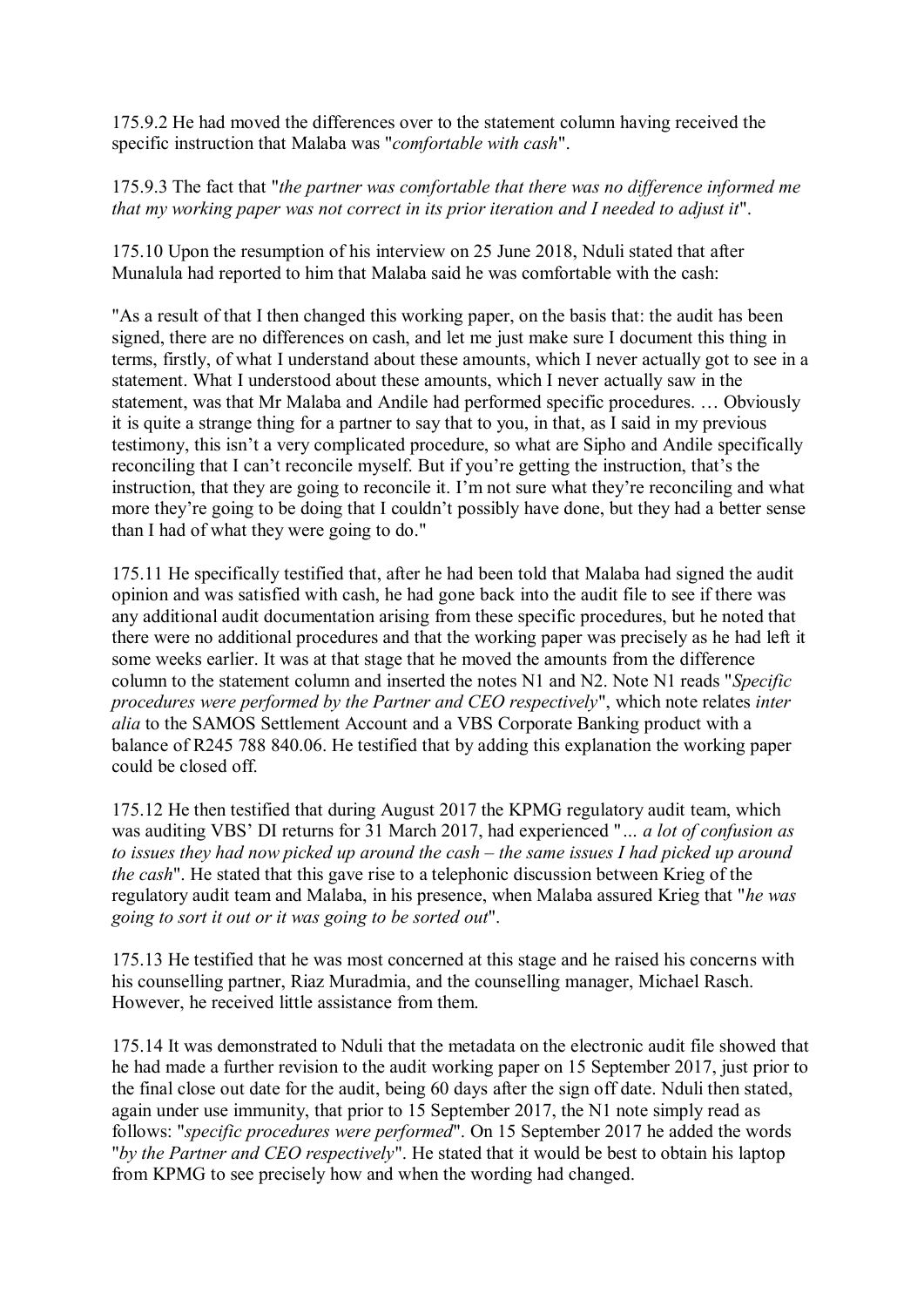175.15 He testified that *"… I do recall being in a panic on 15 September, when I had to close out this file and I also recall then also making sure that I covered myself*".

176 Munalula testified to the following effect:

176.1 She is a qualified chartered accountant and was the Audit Manager for the VBS audit on 2017. She has been on secondment with KPMG South Africa from KPMG Zambia.

176.2 She stated that she had become aware as early as mid-May 2017 that there was a clear and evident discrepancy between the available bank statements and the amounts set out in the general ledger. She said that, in the circumstances, she had requested that banking reconciliations be done by VBS, but that such reconciliations were never forthcoming during the time she was on the audit. She confirmed that Nduli had discussed the fact that there were enormous differences. She stated that "*I did raise it several times with the engagement partner, but he told me that he was auditing the cash section"*. She stated that when she brought the matter to Malaba's attention "*he told me that he was handling it, and that I should tell Zondi to just leave it because he's handling it"*. She was uncertain as to whether he had stated that he was dealing with it together with the CEO or the CFO of VBS but that "*he was meeting with one of them and that they were sorting it out; that they were auditing or sorting it out"*.

176.3 Malaba had not specifically come back to her to give her further information about resolving the discrepancy in cash and cash equivalents. She testified that:

"He didn't come back to me, but I raised bank reconciliations as outstanding in the report to the Audit Committee. I raised that as an outstanding item, and I gave the document to him to review. He asked that I remove that as outstanding, because he said he had handled it, had sorted it out and it was no longer an issue."

176.4 She made the original version of her draft report to the audit committee available to the investigator. She pointed out Malaba's handwritten changes to her draft, and in particular she pointed out that on page 5 of the document he had crossed out, with a green marker, the words "*not all bank reconciliations have been received*". She stated that she simply accepted Malaba's statement without demur and deleted the words from the final version of the report. She stated that "*at the time it didn't seem that there was reason to question him*". She testified that at the time she had not looked at the detail of what the difference was, but only that "*it wasn't complete*". She stated that she had seen Nduli's working paper which at the time showed that the differences added up to R700 million or thereabouts. She testified that when Malaba later told her that she should remove the reference in the report to reconciliations not having been received, she regarded that as an instruction.

176.5 She testified further that on 17 July 2017 she had addressed an sms to Malaba in the following terms:

"Hi Sipho

Are you okay for the VBS opinion to be signed in light of the EMID report still outstanding and also if you're happy that cash is fine? They want to print today."

176.6 Malaba's response, by sms, was "*Yes, happy to go ahead*".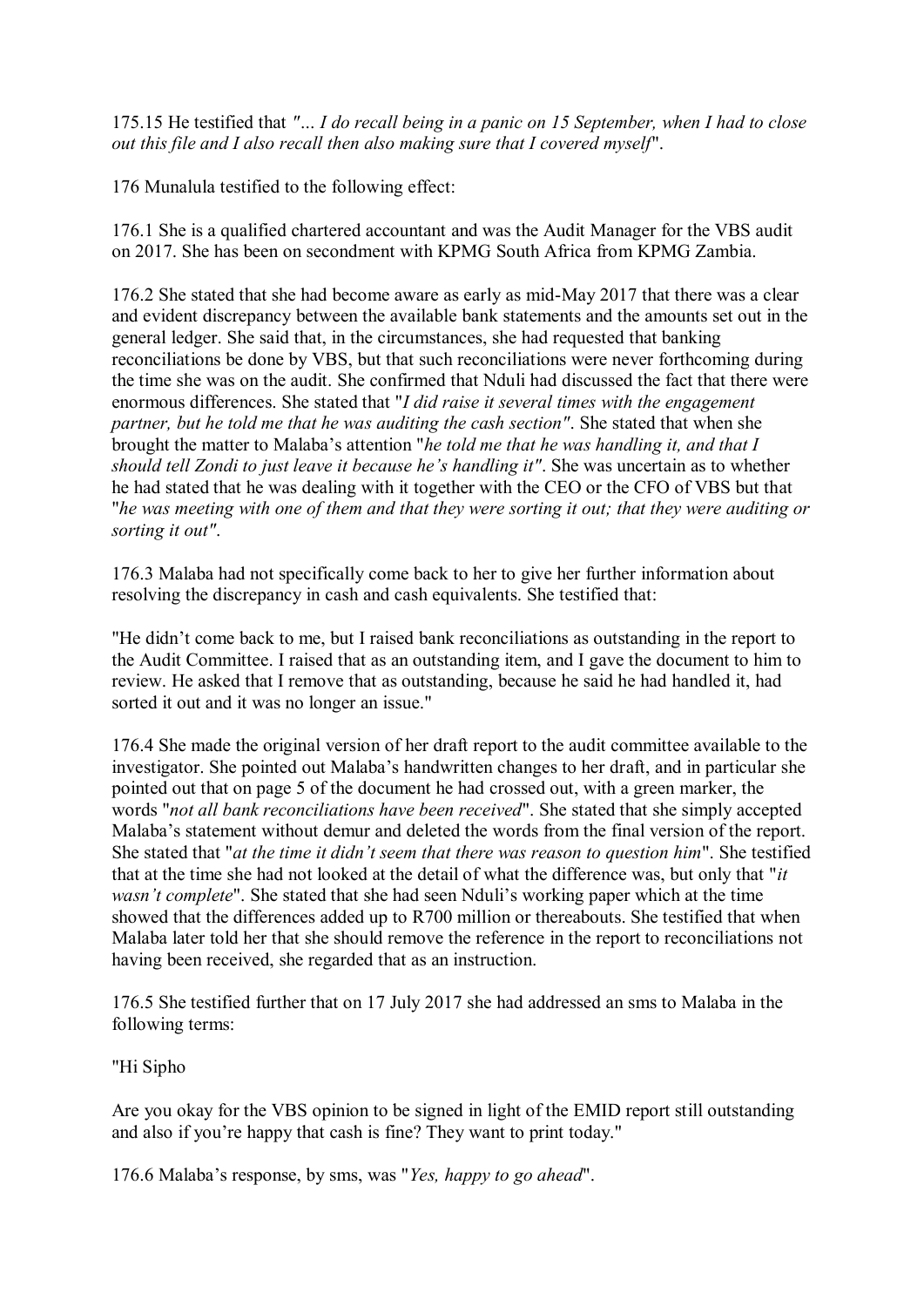176.7 She testified that she had asked Malaba if he was happy to sign off the cash section because as at 17 July 2017 the working paper was outstanding and "*the work wasn't complete*".

176.8 She stated that she had instructed Nduli to make a reference in his audit working paper to "*say where the partner had audited*". She testified that she had given that instruction telephonically and was unable to state the date upon which the instruction had been given.

176.9 She said that it was unusual for her to be asking the partner if he is happy, as she had done on 17 July 2017, because it should be the other way around.

176.10 She was asked why she had failed to make a note in the working paper file subsequent to her discussion with Malaba when he stated that he would be dealing with cash. She explained that this was not required:

"No, because it was work-in-progress. It's something that was progressing, and we were having a discussion on, and he was saying he was sorting it out, he was working on it. and then at some point that should have been uploaded onto the working paper file."

176.11 She testified that she had felt uneasy as a result of the unusualness of what had occurred. She discussed her unease with a fellow manager, Abeeku Diafo. She told him that she was uncomfortable about the cash audit "*… because Sipho had said he was taking care of it, but that we didn't necessarily have a working paper on file*".

176.12 She explained that she had used the words "*not all bank reconciliations have been received*" in her draft report to the audit committee rather than the words "*the bank reconciliations have not been received*":

"Because from my understanding not all the statements have differences. I think there were a few that had agreed. So, we didn't require bank reconciliations for all of them."

176.13 She was emphatic that she had not informed Malaba that the bank reconciliations had been received. She repeatedly reiterated that Malaba had specifically told her that "*it was no longer outstanding*" and "*it had been resolved*".

176.14 She testified that:

"… it wasn't a discussion, it was an instruction from him, and a confirmation from him, to say that it had been resolved, it was no longer outstanding, and remove that as outstanding from the document. So it wasn't an actual conversation as to how many or what had actually been received. There was no such discussion. I put it there as outstanding, because according me it was outstanding."

176.15 She said that she had had one further communication with Malaba regarding the audit on or about 25 August 2017. She stated that Nduli had contacted her because the regulatory team wanted the cash working paper. She told Nduli that she would call Malaba to have him get in touch with the regulatory team to explain to them what he had done in relation to the cash audit. She then called Malaba and told him that Krieg required the cash working paper: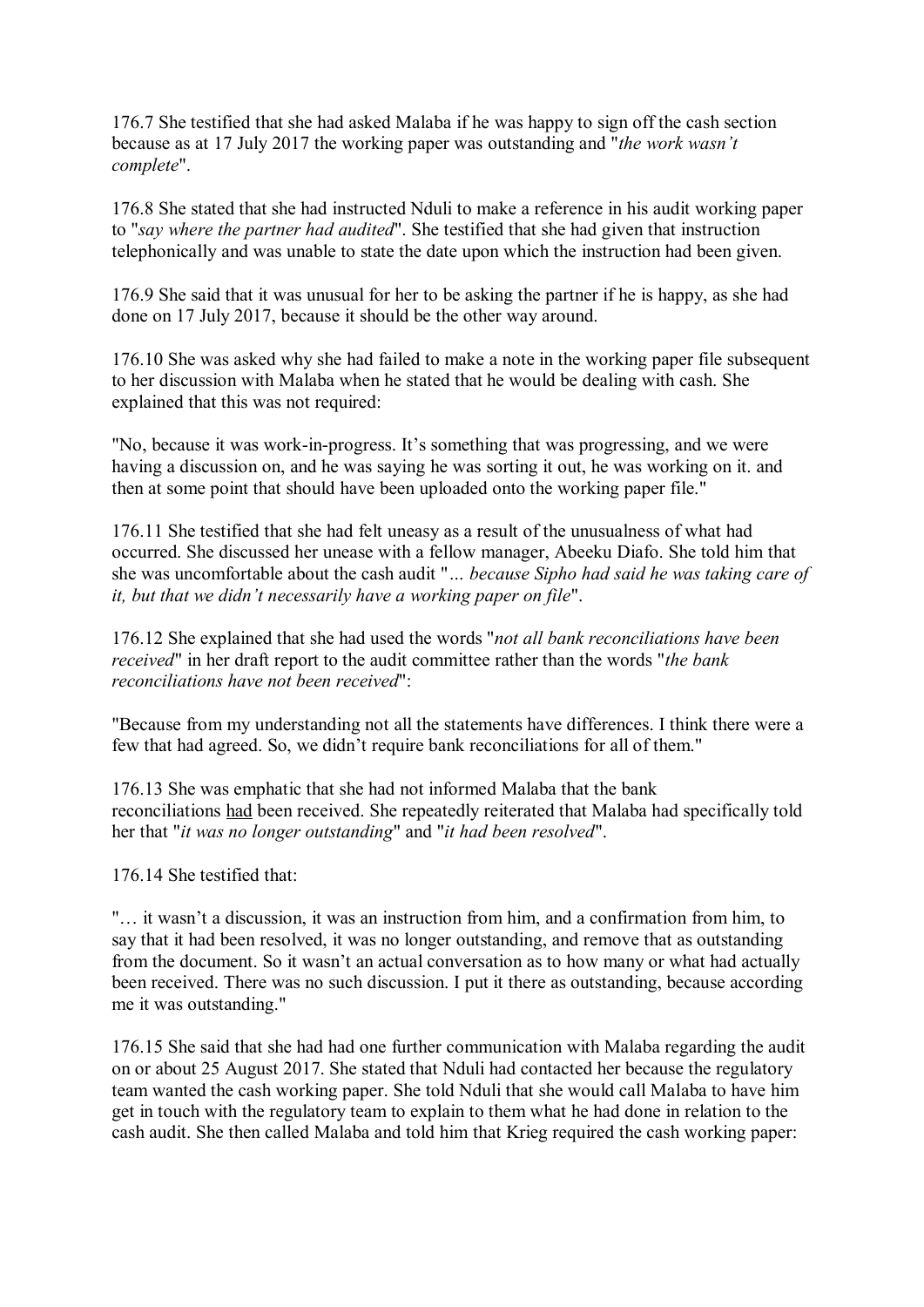"He said: Okay, you can give it to her. Then I said: But, remember, you said you were doing this work. Then he said: Oh yes, I did, hey. Okay, I'll give her a call, I'll talk to her about it".

177 Niewoudt testified as follows:

177.1 He was a first-year audit clerk in the employ of KPMG during the 2017 audit of VBS. It was his first bank audit. He was involved in several aspects of the audit.

177.2 The audit of cash and cash equivalents was originally assigned to him, but by the time he left the audit engagement he had not yet received the information required and accordingly he did no substantive work on the audit of cash and bank at all.

177.3 He explained that the "*testing procedure*" for the cash audit entails a letter being sent to the external bank requesting that bank to state the balance that is held to the credit of VBS as at year end.

177.4 When he was initially assigned to cash and bank, he was to test the balance of cash and bank as at 31 March 2017. The starting point is the trial balance. He explained that:

"You want to test the balance of cash and bank at year end, because that balance needs to tie back to the balance that is in your financial statements – so it will be on your balance sheet – and it also needs to tie back to the balance that you have in your cash flow statement. If whatever is in your balance sheet and your cash flow statement doesn't match to the confirmation documents that you received from the bank, then you know something is wrong."

177.5 He confirmed that SAMOS is an interbank operating system between various banks and the South African Reserve Bank and that the SAMOS account can be accessed by the relevant bank. He said "*from there you can request a statement from any date. That can be generated at the client".* It does not require an external bank to send the SAMOS statement.

177.6 He stated that he was required, on the instructions of Nduli, to do the following in relation to cash and bank:

177.6.1 He was required to e-mail the "*respective parties directly*", including ABSA, First National Bank and other corporate banks. According to his recollection, he was given a list of people to contact at the relevant institutions.

177.6.2 He provided the investigation with a series of letters from VBS, signed by Truter on 8 May 2017, requesting the balances as at year end from the relevant banks. He confirmed that these letters are the starting point for obtaining a bank confirmation and that:

"The purpose of this request is for the external bank to be at liberty to disclose the information. If they get a request like this, for instance from KPMG, they will not disclose this information, because it is to a third party."

177.6.3 He explained that what is required as audit evidence is an "*independent statement*" and that such a statement would be sufficient as audit evidence in so far as it was received from the relevant third-party bank and it contains an official bank stamp.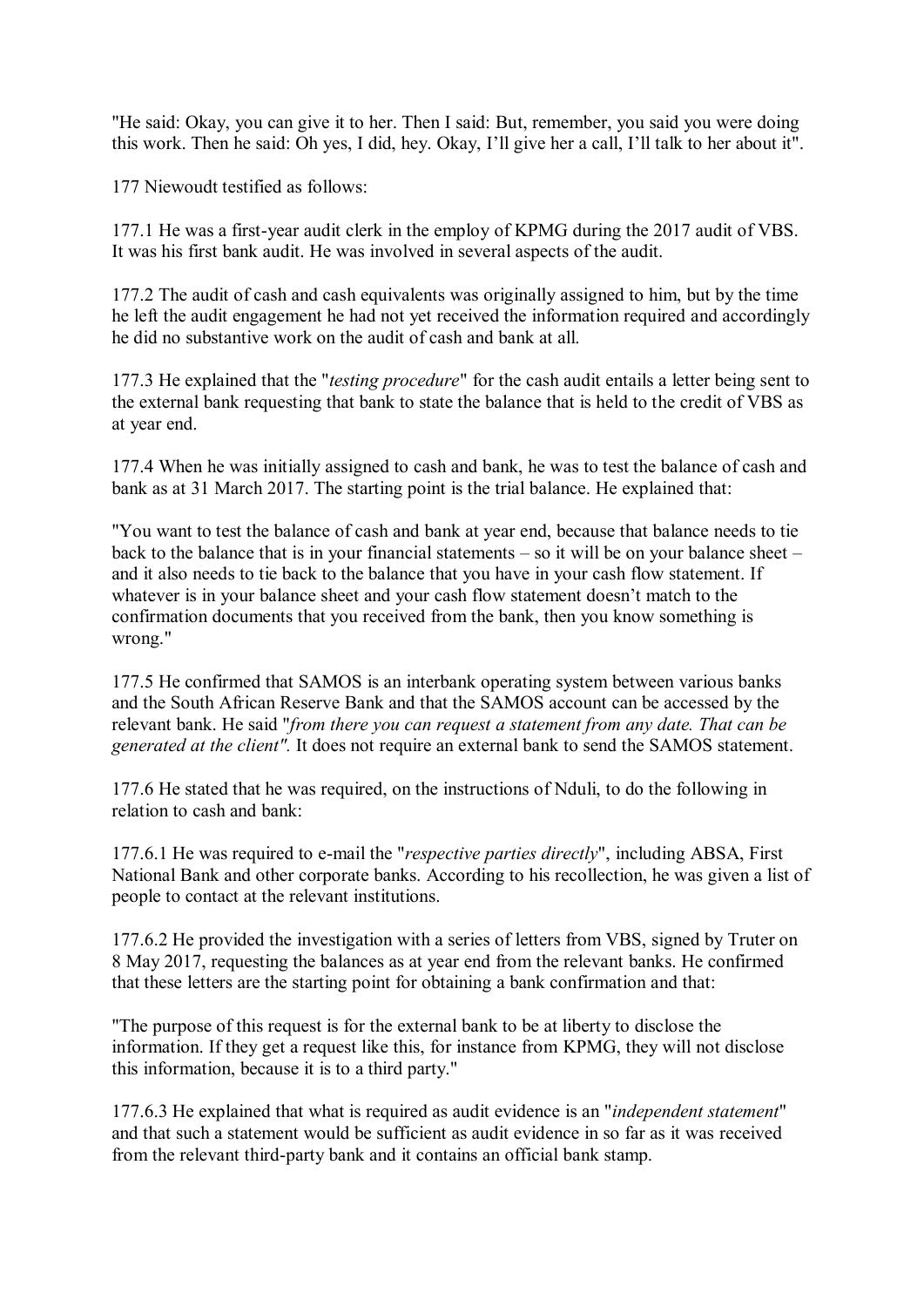177.6.4 He also explained that the letters that were provided followed requests by VBS to Standard Bank, Standard Chartered, First National Bank and ABSA Bank.

177.6.5 He was referred to various statements and e-mails provided to him and, in particular, to an e-mail sent to him from Viwe Zibulwana at VBS, attaching confirmations of banking details from ABSA. He received that e-mail on 26 May 2017, which was his last day at VBS. He confirmed that the confirmations of banking details do not constitute evidence of what is in the accounts but are merely of use in identifying the accounts held by VBS. He testified that when he received these confirmations of banking details he populated a list which had the account name and account number on, so "*that when I actually receive the balance from the client I can populate that further into the working paper*".

177.6.6 He confirmed that on 30 May 2017 he received an e-mail from Zibulwana attaching an e-mail and attachments from ABSA, including the "*balance confirmations*", which ought to have been sought in the first place and which would constitute proper audit evidence of the balances in those ABSA accounts. However, by this date he was no longer on the audit and was, in fact, on leave. The e- mail was also sent to Nduli.

177.6.7 He was shown the SAMOS account statement as at 31 March 2017.

He confirmed that he had never seen that statement before. He stated that, from an audit evidence perspective, he would regard it as the same as those statements accessed and printed by VBS internally and that he would not rely on them as audit evidence. He was asked what step he would have taken, had he been given this document during the audit, to confirm the balance of the SAMOS account. He stated that:

"In terms of opinion, as I've not done this before, my opinion would be that you would have to email a representative of the Reserve Bank to request that information from them. Unless you can request via SAMOS that they actually send you an internally-generated statement as well, that is coming directly from the Reserve Bank system, and has not been downloaded where it can be up for editing."

177.7 He was asked what he would have done if he had seen the divergence between the amount in the SAMOS statement and the amount stated on the general ledger. He stated that:

"The amount in the financial statements, that being the bank and cash amounts, would need to speak to the amounts that have been confirmed. In terms of this line item it will have to speak to R4,3 million and not R413 million. It means that you would have a write down of your bank account of over R400 million, yes."

177.8 He stated that VBS would do a reconciliation and "*if there was a bank reconciliation, we would have to obtain evidence for those items in the reconciliation*" but also confirmed that in the event of a SAMOS account, it would actually not even be susceptible to a bank reconciliation because the SAMOS account is a reconciling account anyway.

178 Monare testified as follows:

178.1 She was previously employed by KPMG and was a second year audit clerk in the 2017 VBS audit. She was involved in various aspects of the audit, including the cash audit.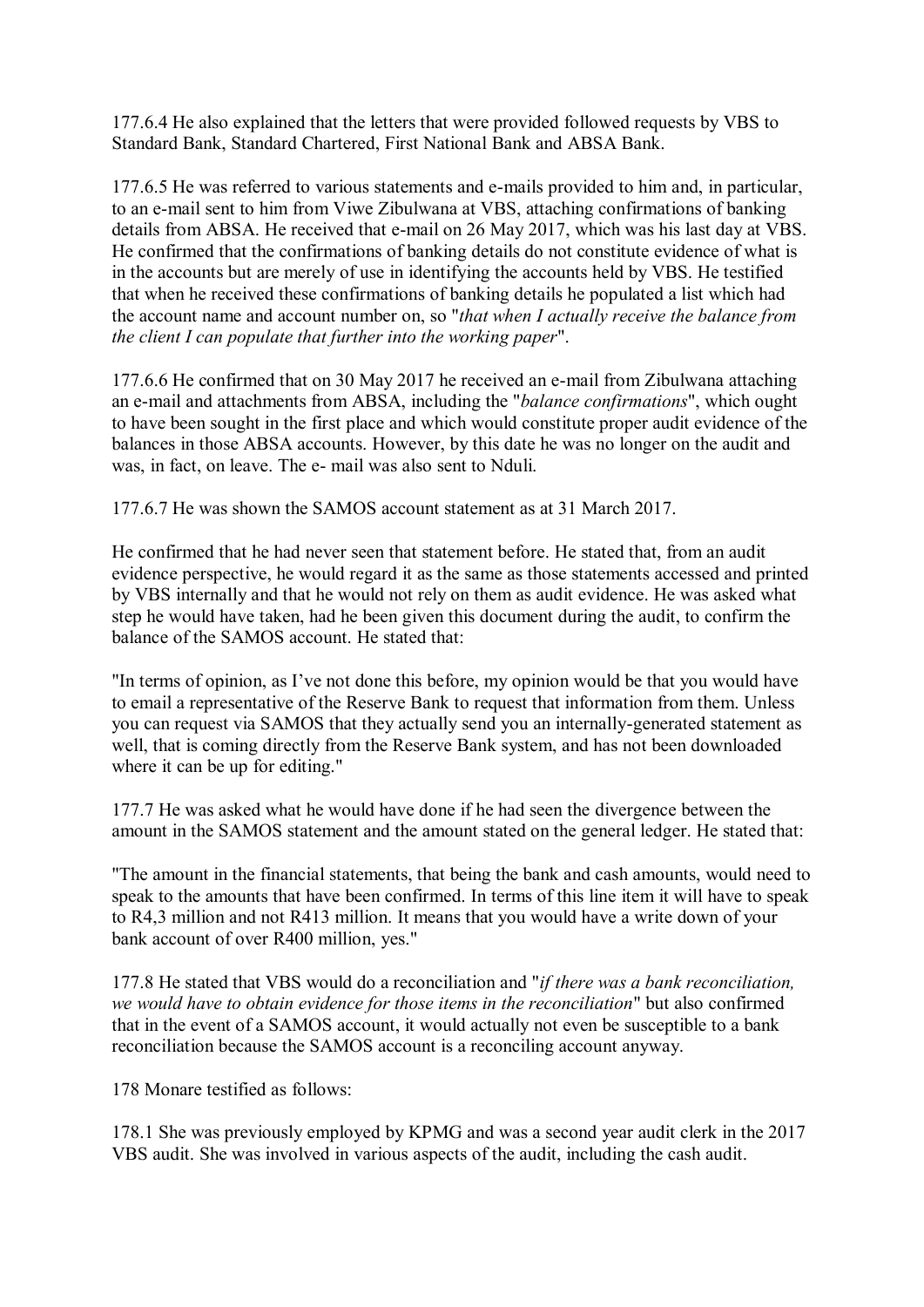178.2 In respect of the testing of cash and bank, she stated she was involved from the outset because, since she was doing the interest income analytic, it made sense to also do cash and bank. She stated that cash and bank is a "*very easy section*" where the auditors have a listing of all the bank accounts provided by the client. They are then supposed to obtain all the bank statements, record the amounts recorded by the client against the amounts in the statements and assess the difference, if any. She testified in this respect as follows:

178.2.1 External bank confirmations should be obtained by addressing a letter to the banks, on a VBS letter head, in terms of which VBS authorises the external bank to provide confirmations directly to the auditors. She stated that usually the auditors draft these letters and then request the client to put it on the client's letterhead and sign it. The auditors will then send the letters to the banks or log a request on a service named confirmations.com.

178.2.2 It is essential that these confirmations are received directly from the banks. She testified that:

"It's an auditing principle. The whole purpose of requesting the information to be conveyed directly to us, as the auditors, is to eliminate the risk of manipulation of information."

178.2.3 She confirmed Niewoudt's evidence that information came in from VBS in "*dribs and drabs*" and was not complete. She stated that she had not seen the statements, provided to the investigation by Niewoudt, from Standard Bank and that the statements that she had when she was working on cash and bank were internal and were not received from any financial institution. She testified that:

"Well, initially when I tested bank and cash I asked why we weren't using confirmations.com; why weren't we using external statements. It seemed that in the previous year it wasn't the case either, so that was going to be the approach for the current year. I didn't have all of the bank statements, so I asked Philip if he could log on to his internet banking, and I could observe him logging on, so I could see there wasn't an alteration of information, and if he could print that for me so that could put something on file – agree some numbers. The gist of the conversation was that he was not able to do that, and that the information would be provided in due course."

178.2.4 She agreed that the statements by ABSA and Standard Bank, provided to the investigation by Niewoudt, would suffice as satisfactory audit evidence for the amounts reflected on the trial balance. She had, however, not seen these before the interview.

178.2.5 She confirmed that by the time she rolled off the audit at the end of May 2017 or first week of June 2017, she had not been able to complete the audit of cash and bank as she did not have the outstanding bank statements. She testified that she had a working paper which had the names of the accounts as per the lead sheet, what was in the internal statements and that the accounts for which she did not have any statements were highlighted in yellow. She recalled that there were accounts for around R400 million that were still outstanding.

178.2.6 She confirmed that if there is a difference between the bank confirmation and the amount in the trial balance, then management would prepare, if possible, a reconciliation statement which in turn would be audited. It would remain a difference until reconciled. She also confirmed that, in the case of the audit of a bank, no difference in cash is really ever immaterial.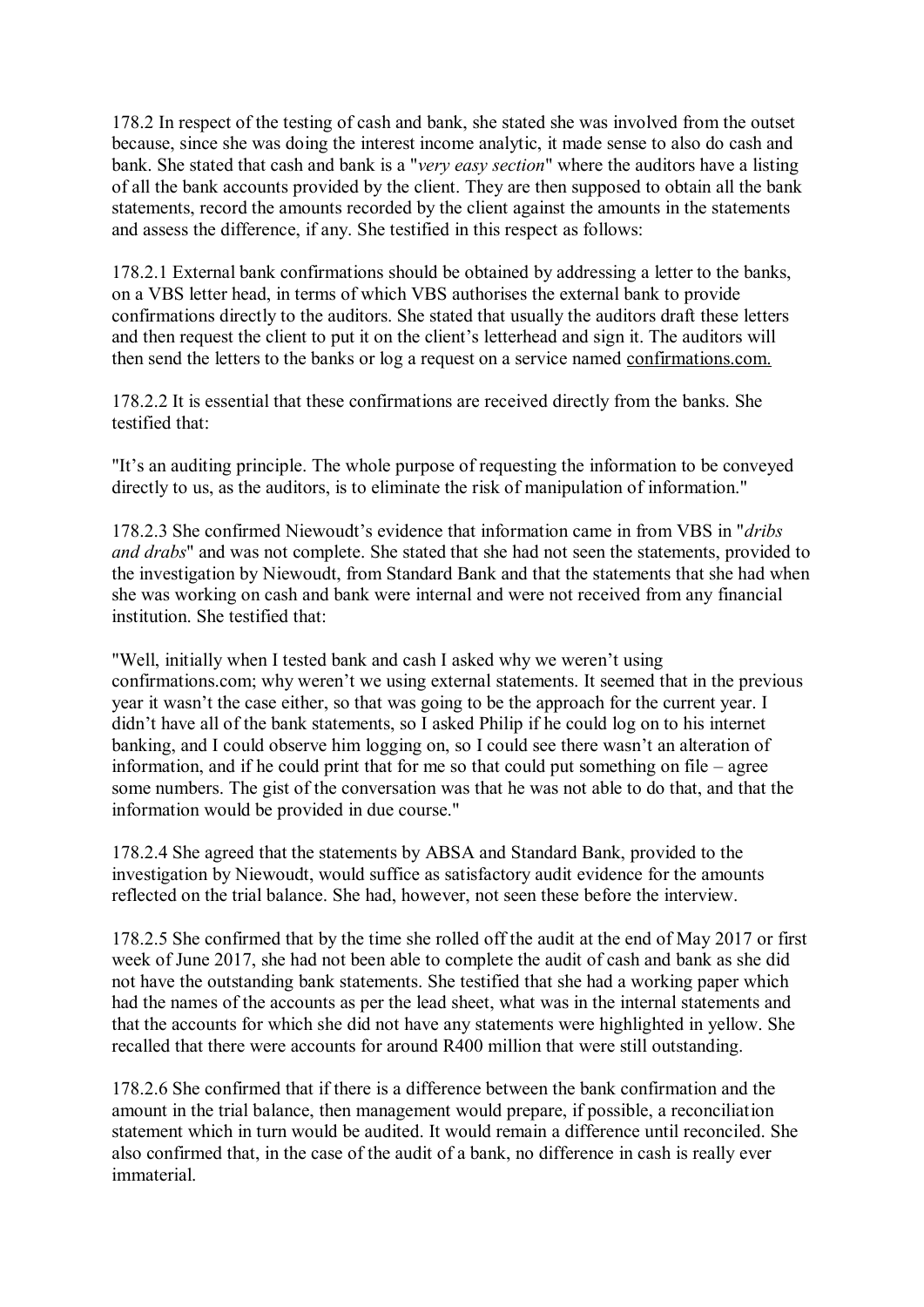178.2.7 Monare was provided with the SAMOS settlement account statement and she stated that she had never seen this statement before. She confirmed, however, that the SAMOS statement, as all other statements, should immediately be at VBS' fingertips.

178.2.8 She confirmed that, had she seen the SAMOS statement, she would have recorded the R410 million difference in the difference column. She also stated that a difference of such magnitude should have been escalated very quickly.

178.2.9 When Monare rolled off the audit she handed over her "*workings*" to Nduli. At that stage she had very few bank statements and no external confirmations. In the absence of bank statements there would not have been a request for reconciliations yet.

178.2.10 In addition, the working paper that is in the e-audit file is very different from the working paper that she left when she rolled off the audit. She confirmed that the closed-off working paper prepared by Nduli is not her working paper. With regard to the Note 1 on Nduli's working paper and the manner in which it was done, she testified that she would never have included a note saying that "*specific procedures were performed by the Partner and CEO*" and that, in any event, the working paper makes no audit sense. She said that:

"No, you can't say – if the amounts weren't there it shouldn't be in the statement column, firstly. Secondly, it's very unusual for a partner to spend whatever his charge-out rate is on such a very simple section. They usually focus on high- risk areas and if there are unresolved differences. I wouldn't have signed off a working paper if a partner said he did that.

I would say: Okay, you sign it off. That's why I didn't sign off the equity roll forward. I wasn't happy myself with what I got."

179 Broom testified as follows:

179.1 He was appointed as the Engagement Quality Control Review partner ("**the EQCR partner**"). He had been involved in the VBS audit for a number of years prior to 2017. He testified that the role of the EQCR partner is "*to review and then see that the quality of the work is maintained, and also to be used as a sounding board for the team*". He conducted his role solely in the KPMG offices and has never met any of the VBS directors or attended Audit Committee meetings.

179.2 He said he had no involvement in reviewing the cash section of the audit file and that it had not been identified in the audit planning as a significant risk area. Accordingly, he did not look at any of the relevant working paper screens. He stated that:

"However, when I did look at the screen and saw the comment there, I was shattered. There didn't appear to be audit evidence supporting the cash and bank".

179.3 He stated that auditing cash and bank is a simple process and accordingly not a significant risk in auditing. He stated that in respect of big balances, the team would have called for bank certificates from the external banks.

179.4 After his retirement in February 2018 he had no access to any KPMG files, but that KPMG had granted him access to the e-audit file for purposes of the interview with the investigator. He stated that: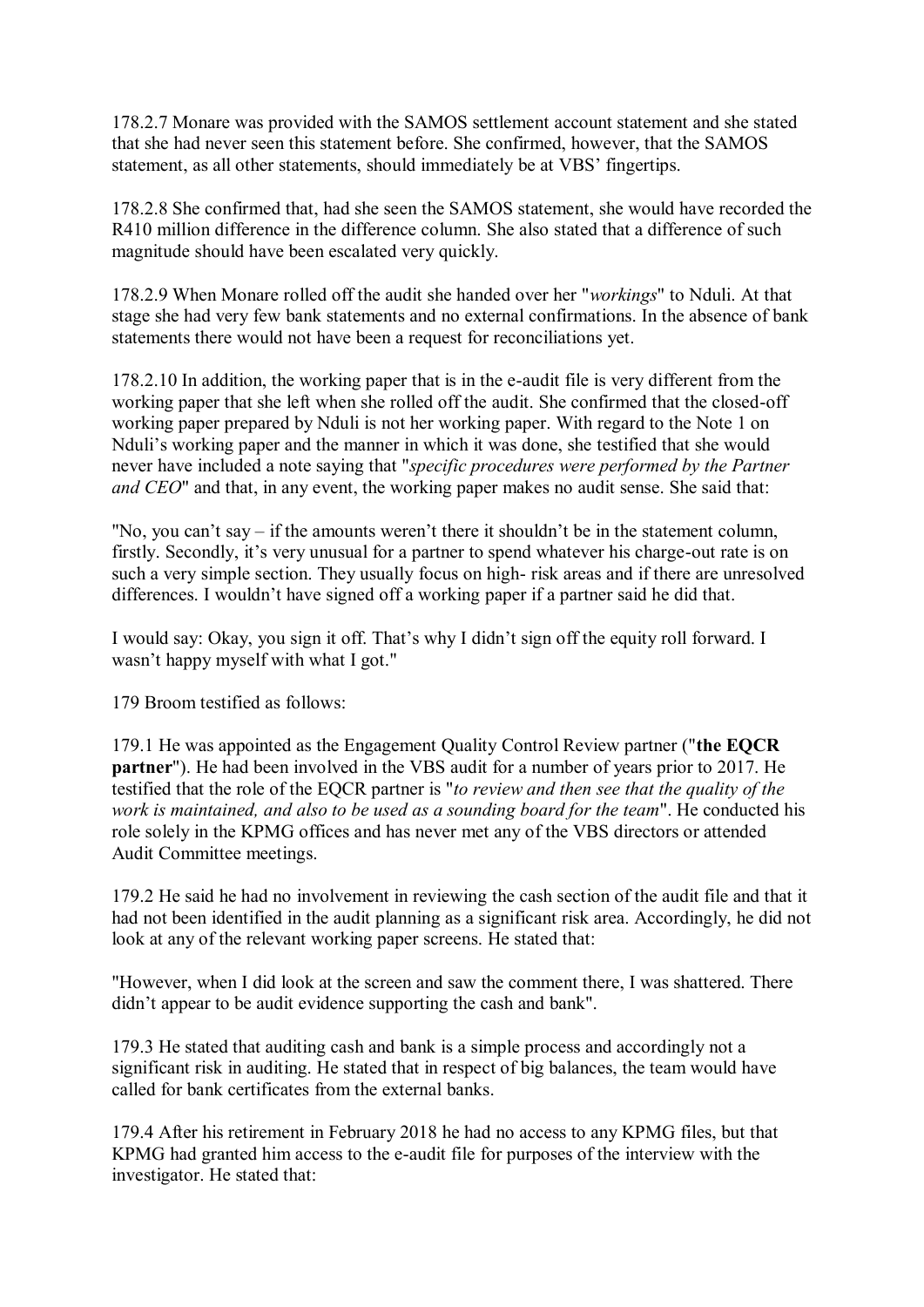"Once I got that, then I was able to have a look at the e-audit file, and that was when I went and had a closer look at the cash and bank. I was trying to wonder where the issues were, I went to that working paper, and it sort of stood out like a sore thumb at that point".

179.5 He was then taken through the cash and bank working paper. In this regard he had the following to say:

179.5.1 The 2017 working paper differs substantially from the 2016 working paper.

179.5.2 There is no audit evidence attached to the 2017 working paper.

179.5.3 He observed that:

"Certainly, there shouldn't be as audit evidence 'Note 1: Specific procedures were performed by the partner and CEO respectively'."

179.5.4 He stated that he "*was shattered*" when he saw that note. When asked why he was shattered, he explained that:

"I had heard there were balances that didn't have supporting evidence, and there was speculation that there were funds missing. So when I was looking, I thought: Well, where could it be? Because when I finished my review there was no issue from my side at all on 30 June, when I signed off and the financials were signed off a bit later. I was looking, if there was a hole, for where it could be. When I saw that, I thought to myself: Oh, well, I think I've found it".

179.6 Broom was referred to the difference in the balances of the SAMOS account, as reflected in the general ledger, and in the actual statement of account. He testified that in the event of a junior not being placed in possession of the required audit evidence it will be escalated to the senior clerks, then to the manager and ultimately to the partner. He said that "*if the engagement partner is having difficulties with it, and it becomes an issue, that is when he should come to the EQCR partner*".

179.7 He was given the gist of the evidence given by Nduli, Munalula and Malaba and the disputes were pointed out to him. He was told how it came about that Nduli inserted the Note 1.

179.8 He testified that neither Munalula nor Malaba "*brought it*" to him. He stated that:

"…But they didn't come and consult with me, so I'm not in a position to comment. As I said before, if anything – and if Sipho carried out his audit engagement function properly, he should have come to me and said: Look, we've got a major issue here, how do we take it forward? And he didn't do that".

179.9 He was asked whether it could ever be left on the basis of going to the CFO and saying that he had better do reconciliations. Broom stated that he does not believe that would amount to appropriate and sufficient audit evidence.

179.10 Broom testified that Malaba was not at the office "*all that much*" and was not present when he reviewed the audit. He stated that the EQCR review meeting was postponed several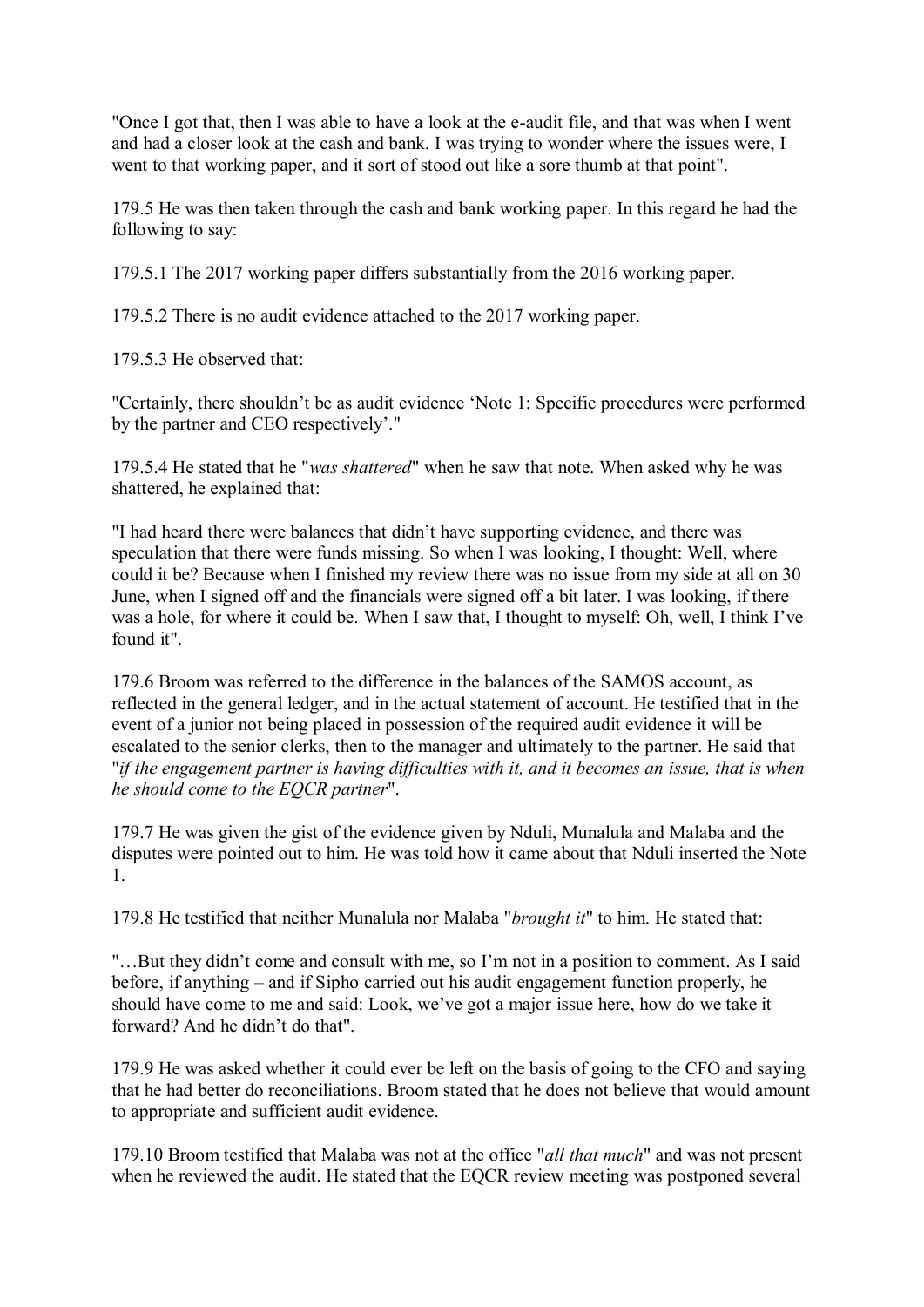times so that Malaba could attend, but ultimately it was only Munalula and Broom at the meeting.

179.11 He was then asked about issues concerning VBS' equity position. He stated that this was not included in his EQCR review. He agreed that the proof of payment in the working papers is not demonstrative of VBS having received R80 million as share capital and that it would not have satisfied him as proof of payment for the shares. He confirmed that it would have required further investigation.

179.12 Broom was referred to the 2017 annual financial statements and taken through some of the impairments noted. He was informed that the contract finance book was not kept on the EMID system but in Excel and he stated that he was not aware of that but that it would have been a cause of concern. He was also informed about the Leratadima exposure and asked how it happens in the circumstances that in the financial statements the contract finance book is impaired to less than 1% while, having regard to the Leratadima exposure, it should actually be impaired by 80%. He was also asked whether it is possible for auditors to miss this. He stated that:

"You know, just generally, if you have corrupt clients – both management and possibly directors, and I don't know – from an auditor's point of view it becomes more and more difficult to audit an entity. A similar sort of thing would be – and I don't know what Sipho has disclosed to you, if anything, but when you have an engagement partner who you establish afterwards didn't disclose all his possible conflicts of interest with the bank, and when you're relying on that engagement partner, and you're relying on the management, the manager and your audit team, it does become a very, very difficult audit. I'm not saying they shouldn't have picked up something, but it becomes very challenging."

179.13 He was "*very surprised*" to hear that VBS had been placed under curatorship. He received a call, on 3 April 2018, from Jan Vliegenhart, the KPMG Risk Management Partner, who told him about the lack of audit evidence and "*the R800 million*". They agreed to meet at KPMG's offices the following week. He then contacted Malaba, who suggested that they meet. They met for coffee the following week. he learned of Malaba's loans with VBS at that meeting. He stated that Malaba told him they were all at arm's length. He subsequently had a meeting at KPMG where they discussed "*some of the issues*" and he then learned "*from the firm*" that the exposures of Malaba and Dumi Tsuma ("**Tshuma**") to VBS (through their wives' companies) totalled some R28 million. He then realised that the loans were not necessarily at arm's length.

179.14 He was informed of the combined indebtedness of Ihaawu Lesizwe Trading (Pty) Ltd ("**Ihaawu Lesizwe**") and Betanologix (Pty) Ltd ("**Betanologix**") to VBS and was asked whether it could ever be possible that someone in the same position as Malaba at KPMG could have the wherewithal to pay off R30 million in debt. He said that he did not believe so and that "*from his earnings from KPMG it's impossible to fund those sort of borrowings*". He also stated that:

"What that means is that at our coffee meeting those were not at arm's length, and he certainly didn't disclose those amounts. But those were not at arm's length, he would have had a conflict of interest, and he would not have been independent of the bank that he was the engagement partner."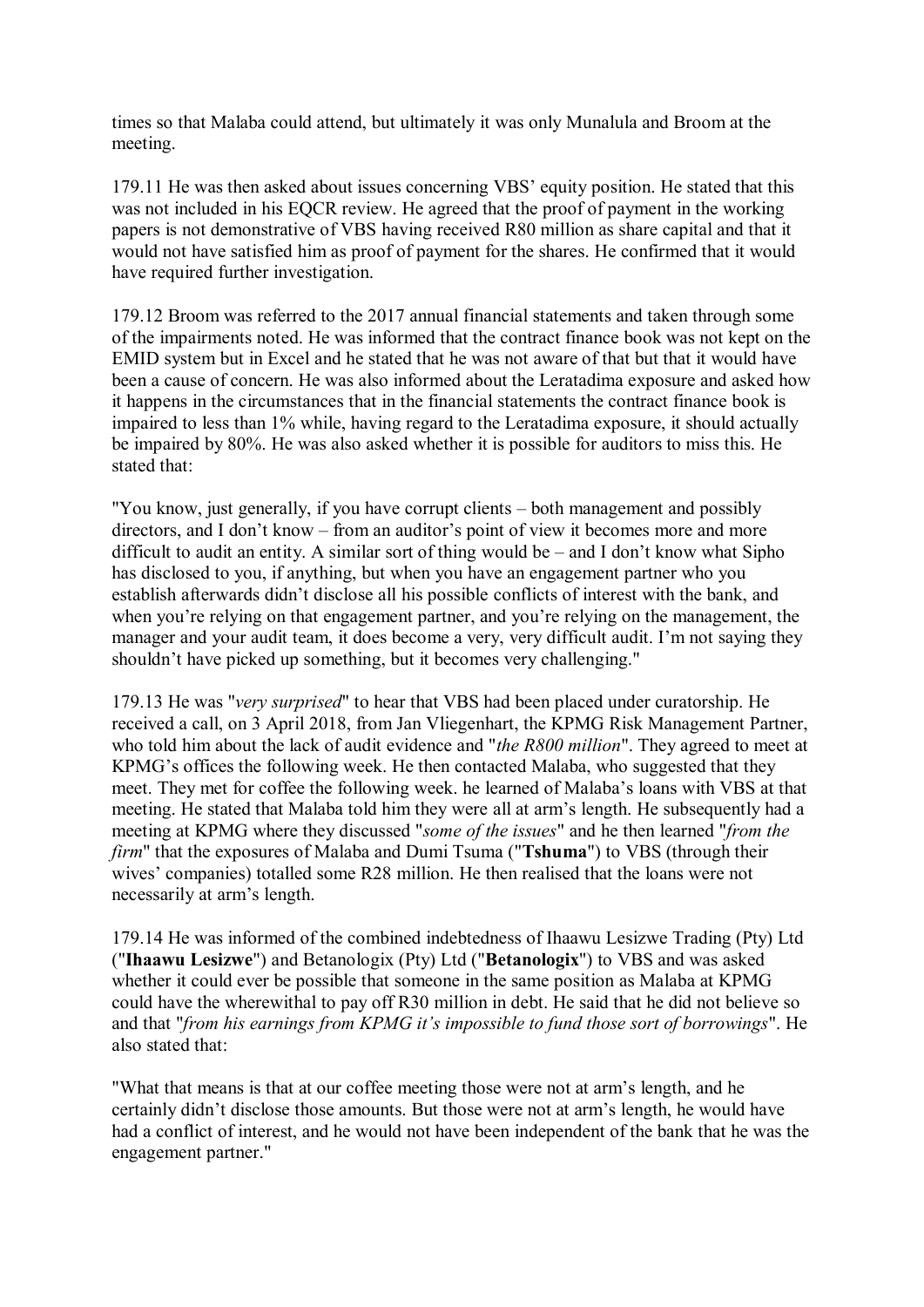179.15 He was shown the Ihaawu Lesizwe bond account where the monthly payments of R70 000 were reversed almost every month. He then said the following:

"If I knew then what I know now, I wouldn't have wanted to be the EQCR partner on that, and Sipho should not have been the engagement partner, and another partner should have been appointed … No, with another partner, I would, but I'm saying with Sipho, if I knew about Sipho. I would have said: It's impossible to be an independent reviewer if he's conflicted, he has a conflict of interests and he's not independent".

179.16 He stated that auditors are allowed to hold facilities and loans at banks that they audit, unless such banks are security exchange clients, provided that such loans or facilities are "*in the ordinary course of business*". Such loans or borrowings must be "*at arm's length in terms of their normal banking operations, and normal terms. They can't be at special terms and not be funded, or special interest rates or anything like that*". He testified that if such loans are not in the normal course of business, they should be disclosed and an auditor having facilities of that nature should recuse himself from being appointed as the engagement partner of that bank. He confirmed that, given the circumstances, Malaba should not have been on the VBS audit.

179.17 He explained the process relating specifically to the "*declaration of independence*" required from each member of an audit team. This was done by replying to an e-mail sent out by Nduli which, if "*reply*" is pressed, contains a "*confirm*" and "*report*" option. Malaba, in this manner, had declared that he was independent and that "*no violations or special dispensations exist*".

180 Malaba testified as follows:

180.1 He qualified as a chartered accountant some eighteen years ago. He did his articles at KPMG. After stints at various other firms after he qualified, he rejoined KPMG in 2006 as a partner. He became the engagement partner for the VBS audit about five or six years ago.

180.2 There was only one key contact person that he dealt with on the audit, being Truter. At the outset he stated that he recalled that there was an issue around the reconciliation of the SAMOS account. He stated that:

"It was communicated, I think it was, through the manager, if I recall correctly. This is over a year ago. She said there was an issue reconciling the amounts in the SAMOS account. I said I was going to speak to Philip. I subsequently did have a meeting with Philip, and Philip said he was struggling to reconcile the SAMOS account. I said: Well, we're about to close if I recall. It was like a 15 or 20 minute conversation. I was saying: Well, I think your guys still need to reconcile it; you need to get additional resources, whatever it may be. And that was it. That was the end of the discussion."2 (Emphasis supplied)

180.3 He said that he thought that his discussion with Truter was the last that he had heard from either the manager or from Truter in this regard. It is noteworthy that, on his version, the reconciliation was outstanding at a point when he last discussed the matter with Truter and that it related to cash. I shall return to this later.

180.4 When asked to comment on note N1 on the cash working paper, he stated: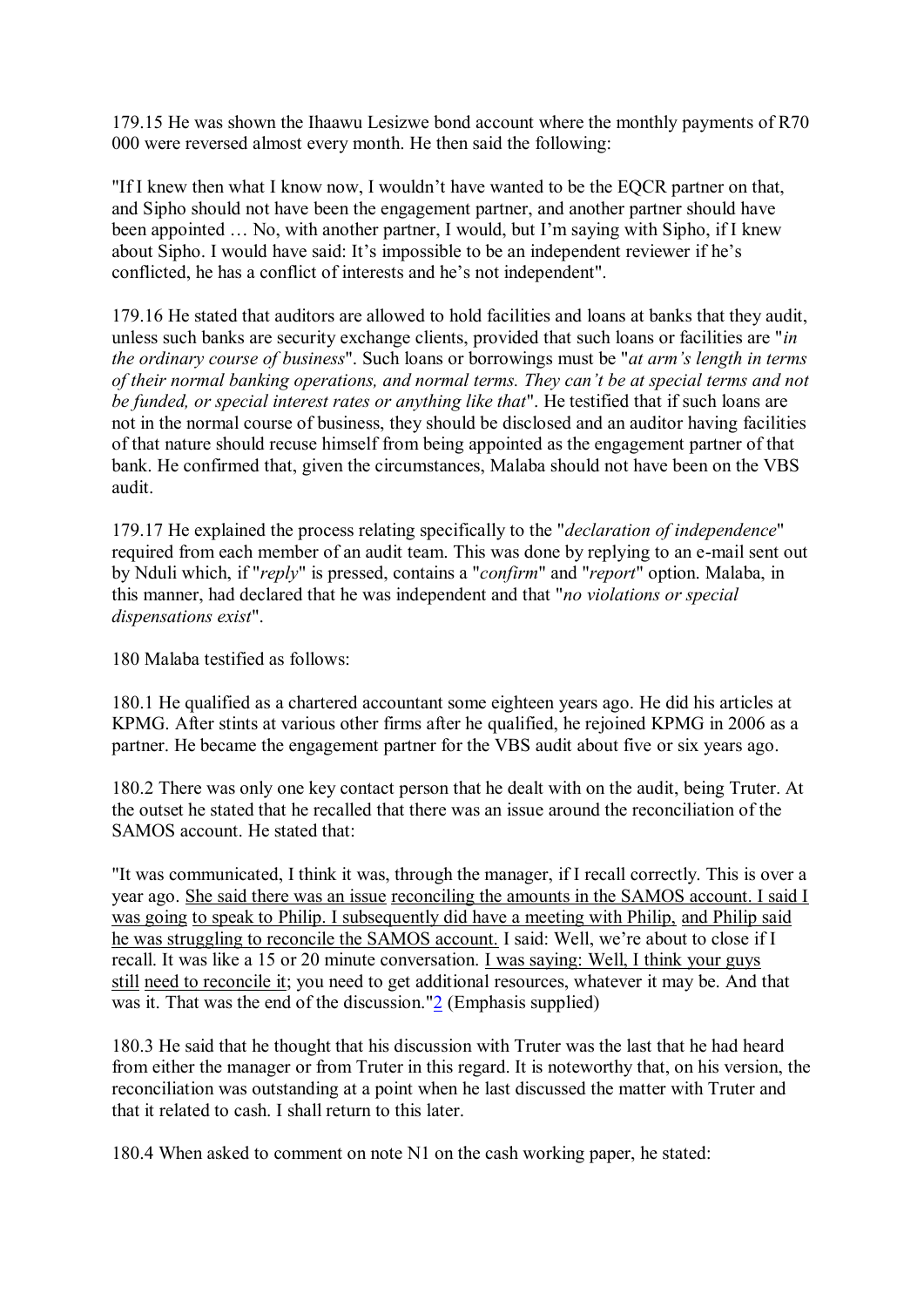"That's incorrect. When I was still at KPMG that question was asked of me, and the only person, again, that I dealt with in respect of the audit at VBS was Philip. He's not the CEO. And there were no specific procedures. If you see anything that I've looked at in the file, it has my signature on it. So this is a problem. I know that Kafuma did raise the issue around the SAMOS accounts, and I did speak to Philip about that, but there were no specific procedures that were conducted by myself." (Emphasis supplied)

180.5 Malaba testified about the draft report to the audit committee that Munalula had prepared. He confirmed that the purpose of his green scribble and asterisk was that the words "*not all bank reconciliations have been received*" was to be deleted and that this deletion was required by him before the report went to the audit committee. When asked why that had been so, he stated that:

"I assume at that point that – because normally, when I would go through this, we would be having a discussion to say: What's still outstanding, what's outstanding, what has been done, what is the issue? I can only assume that at that point I had been given some representation that the bank reconciliations had been resolved or had been received. That's all I can think of at this stage."

[2 It is important to note that Malaba knew that the bank needed to do the reconciliation.]

180.6 He testified that:

"I know [Munalula] did send me an sms at some point, saying – I don't know it was – sorry, the time lines are a bit wonky here, but she did send an sms to me, saying that: Sipho, the bank issues – Philip has not sorted out the bank. Or something along those lines. There were issues with the bank. And then I said fine – I don't know if I called Philip, or of that was before or after our meeting, but there was some communication around that, yes."

180.7 He stated that after his discussion with Truter, Truter did not come back to him in this regard. He said "*… I think he then continued dealing with the team. I didn't follow up. I didn't go after the fact"*. Malaba was asked "*Did [Munalula] go on to tell you that all the bank reconciliations had been received and that there was no issue in relation to cash and cash equivalents or does that go without saying?*". His response was "*That goes without saying*".

180.8 He stated that he could not say that Munalula had pertinently advised him that all reconciliations had been received. He put it thus:

"It goes without saying we were going through a document together. Is this an issue? Is it not an issue? All that should be in this document are issues in our minds. That's why I sit down with her to go through this document. That's why I review it."

180.9 The version given by Truter to in the course of his evidence about their discussion concerning the very substantial cash discrepancy was put *verbatim* to Malaba. His response was as follows:

"It's true to the extent that I said he should do the reconciliation. That's point number one. Point number two, he didn't say anything about this half a billion Rand. There was no talk of fictitious deposits, it was that he was struggling to do this reconciliation, as he had done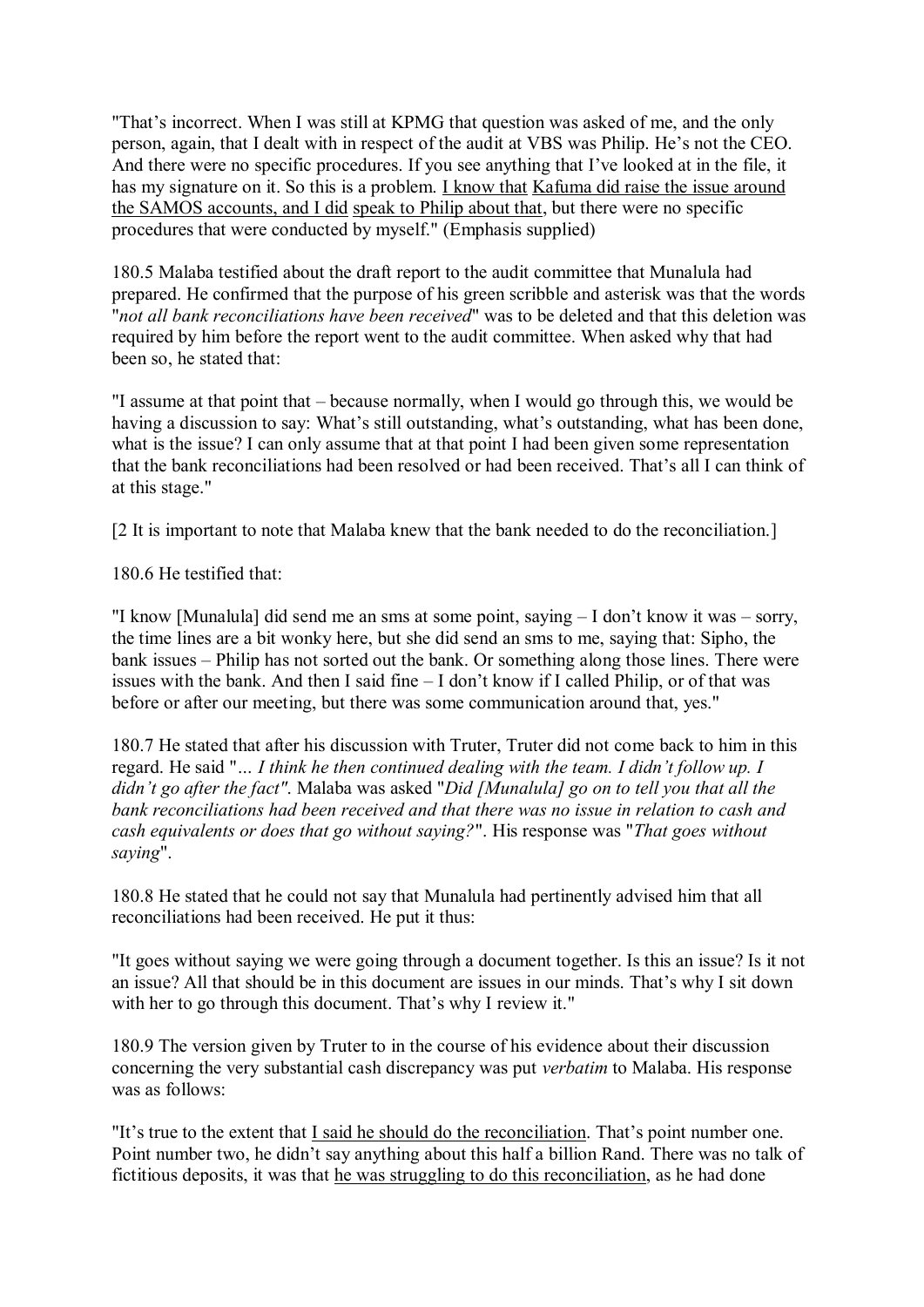before. And I told him to complete the reconciliation, and I went … So the only thing that I'm saying that is correct there is that I told him to do a reconciliation between the GL and the TB. There was no discussion of fictitious transactions, there was no discussion of fraud, there was no discussion of hiding things. And could I also add something else. One thing that we seem not to have been able to touch on is that Philip and the Reserve Bank and VBS in general had an ongoing relationship with the Reserve Bank and the reporting. The Reserve Bank did not like the reporting. I'm sure, if you interview Delarese she will give you feedback in terms of the issues around the reporting from VBS. So these differences of R150 million, or whatever it is, from a Reserve Bank perspective – the biggest issue is with the Reserve Bank, no one else. Not the users of the financials. That's why I keep going back to these DI returns. The DI returns that we qualified are the biggest issue in their lives, just to give you context. So if we knew of R400 million that was missing, to qualify for R400 million, or adjust accordingly, it wouldn't have been an issue in my life at all. The kind of issues that they had, were they were the only black bank in South Africa. If they were insolvent to the extent of R100 million or R200 million, they would have found funding in the next financial year, they would not have been closed down. This is totally unnecessary, in my mind. There is nothing in my mind that can justify them trying to falsify – I don't know why they did it, but I'm just saying falsify these accounts to that extent, because it would have been resolved over time. They would have got support, just doing the right thing. They would still have been standing today, in my mind." (Emphasis supplied)

180.10 Malaba testified that he had comfort in signing off the 2017 annual financial statements because he had the audit committee meeting with Munalula and Broom and that neither of them raised a red flag on any issue.

180.11 He eventually conceded that, on the facts, at the time that he took out the outstanding reconciliation item in the draft audit report and at the time that he signed off the annual financial statements, the reconciliation that he told Truter to do had in fact not been done. But for his removal of the note regarding outstanding reconciliations, the issue would have remained alive and would have had to be escalated to the audit committee. Malaba's attempt to deny knowledge of, first, the extent of the cash hole and, second, any wrongdoing on his part, is both unfathomable and unsustainable.

180.12 Munalula's sms to Malaba dated 17 July 2017 was shown to him. In the sms she asked him whether he was "*okay for the VBS opinion to be signed in light of the EMID report still outstanding*" and whether he was "*happy that cash was fine*", and his response that "*Yes, happy to go ahead*". Malaba simply told us that "*At that point in time … I was happy*".

180.13 The forensic investigation into the records of VBS had revealed Malaba was likely to have been the beneficiary of very substantial, and largely unserviced, facilities granted by VBS. The facilities were not in his name and he had not made any declaration to KPMG about the existence of such facilities. However, the bank's records showed Malaba as the contact person and a signatory for several of the accounts. Thus, when the interview resumed on 20 August 2018 Malaba was asked about facilities granted by VBS to Ihaawu Lesizwe and Betanologix.

180.14 Malaba testified that Ihaawu Lesizwe is a company owned by his wife, Jacqueline Jasmin Malaba, and that it enjoyed several vehicle finance facilities, a mortgage bond and an overdraft facility on a classic business account with VBS. Malaba and his wife are signatories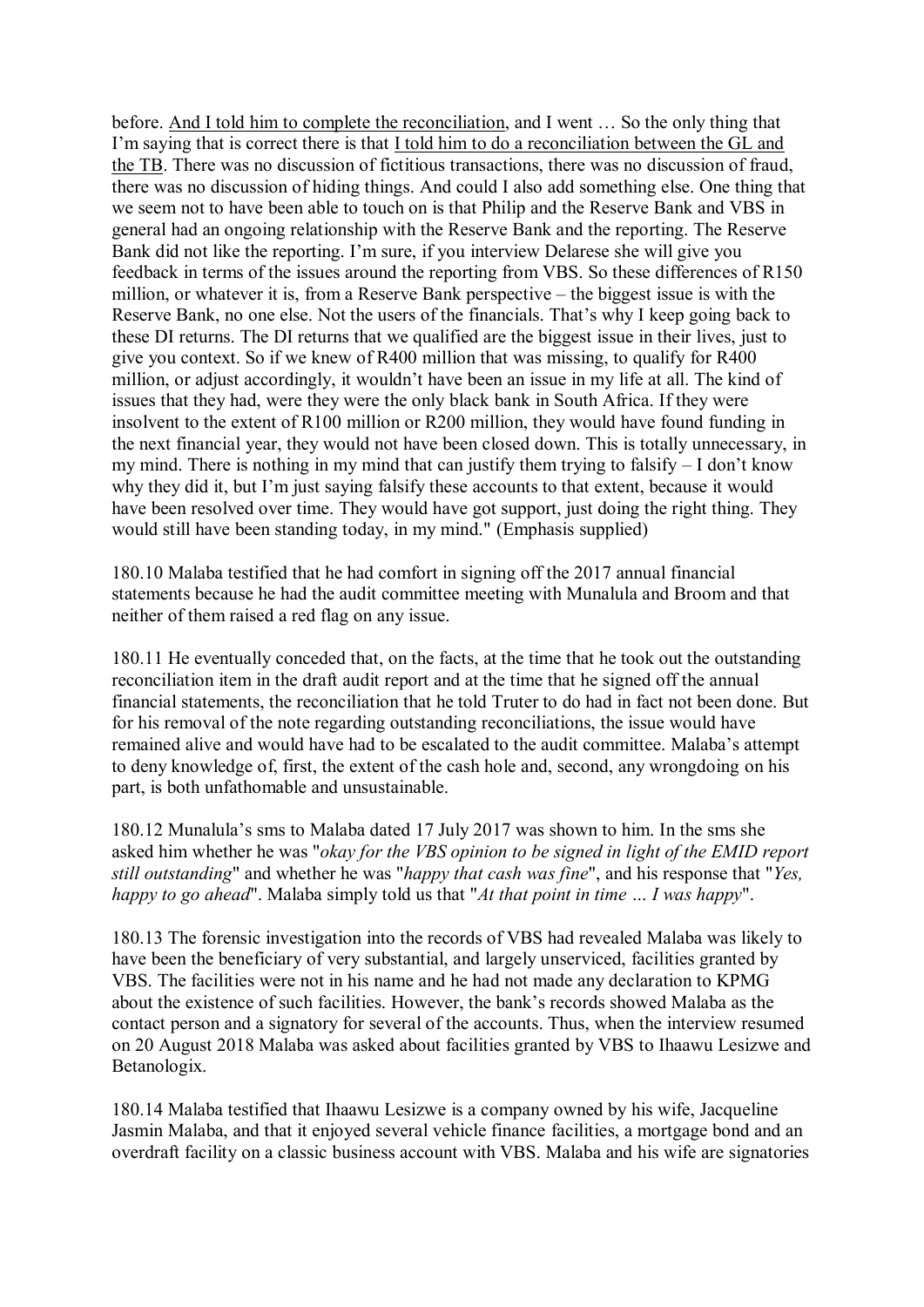on all these facilities. The Malabas' residential home in Fourways is the one purchased by way of the mortgage bond held with VBS.

180.15 Malaba stated that his wife and his cousin are the shareholders and directors of Ihaawu Lesizwe and that he is neither a shareholder nor a director for the sake of "*convenience*".

180.16 He testified that all the facilities for Ihaawu Lesizwe were granted to it by VBS on the strength of his personal details and on his salary from KPMG because Ihaawu Lesizwe could not, on its own balance sheet, afford any of these facilities. He conceded that in reality he was personally borrowing the money, and merely using Ihaawu Lesizwe as a vehicle. He also confirmed that Ihaawu Lesizwe has never traded.

180.17 He was asked about the first vehicle finance agreement, which was for a Range Rover Evoque. The debit orders for payments to this account were almost invariably reversed and VBS never took any collection steps on the accounts apart from making phone calls to him from time to time. It was also pointed out to him that this finance was obtained through VBS' closed motor vehicle finance scheme, which provided special terms only available to employees, directors and shareholders of VBS. He confirmed that Ihaawu Lesizwe is not a member of this scheme and said that it was "*an error*" to have entered into an agreement on this basis. He later agreed that the fact that Ihaawu Lesizwe was represented in the agreement as a member of the scheme amounts to a falsity.

180.18 Malaba confirmed that the second vehicle, a Discovery 3.0 TSD, was financed in terms of the same type of contract as the Evoque had been and that, again, the representation in that agreement of Ihaawu Lesizwe as a member of the scheme, was yet another "*error*". He also confirmed that there were many reversals of debit orders on this facility.

180.19 He confirmed the third vehicle finance facility in respect of a Mercedes Benz and that, while debit orders were continuously reversed, no steps were taken by VBS. He simply testified that he did not know why VBS did not take any steps to exercise its rights in the event of default.

180.20 He stated that a mortgage bond was granted in an amount of R7 322 484.30 and that he made payment in respect thereof from his Standard bank account. He confirmed that, apart from about two monthly instalments in 2016 and one payment of R341 000 which was made into the account from the overdrawn Ihaawu Lesizwe business account, almost all the debit orders on the mortgage account were reversed and that VBS took no real steps to exercise its rights on default.

180.21 He was asked why he continuously failed to make payment on these facilities and he responded that he "*was over-stretched*".

180.22 On 7 June 2017 an entity named Khavho Enterprises made a payment of R250 000 into Ihaawu Lesizwe's mortgage bond account, which then brought that account up to date. He, however, testified that he has "*not a clue*" who Khavho Enterprises is and that he did not notice that the payment of R250 000 had been made. I find that to be manifestly improbable. Maposa had testified to us previously that Khavho Enterprises was one of the "*slush funds*" conducted at VBS to make disguised payments on behalf of VBS and Vele. This was put to him, but he maintained that he knew nothing about the payment. He also denied having any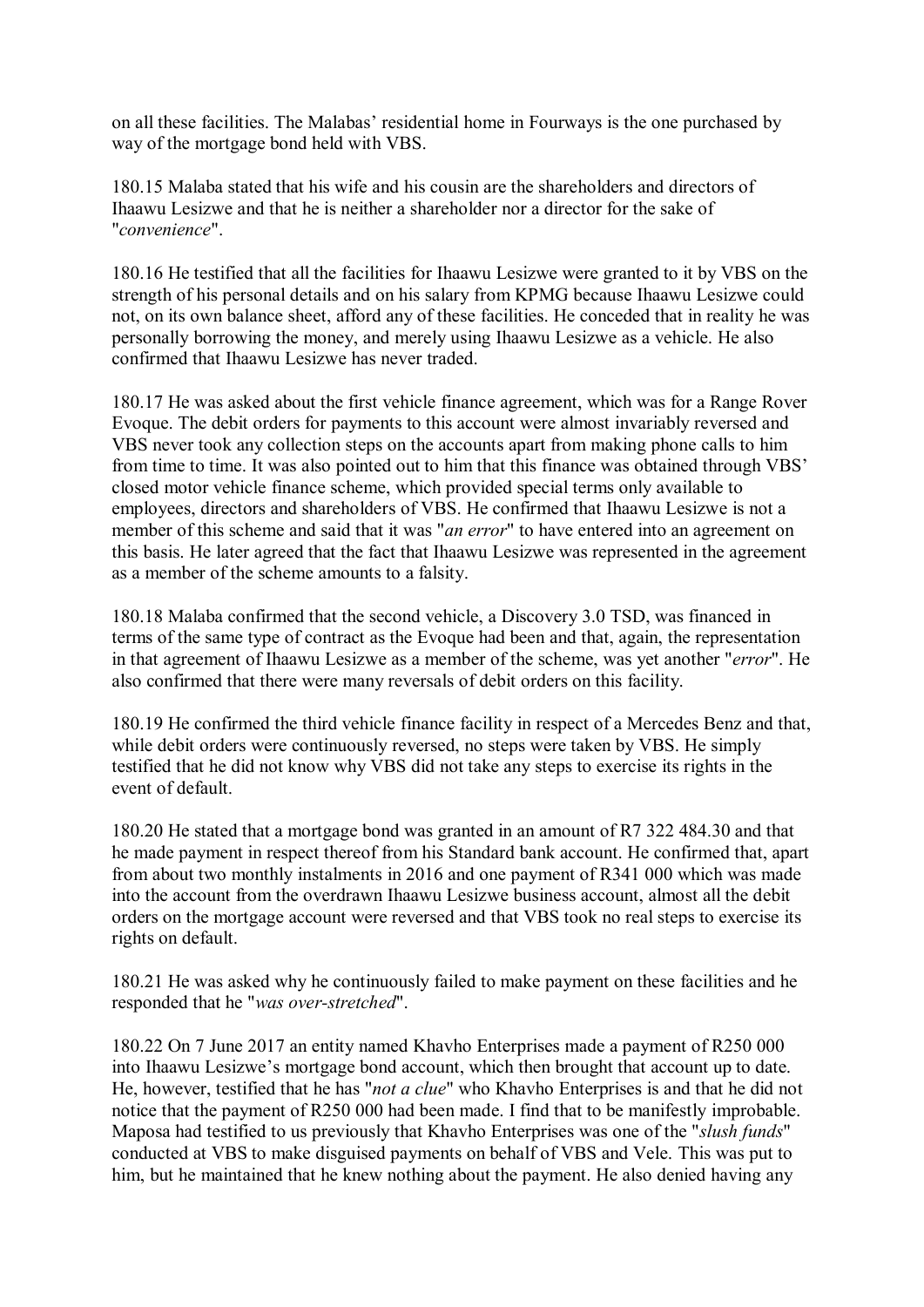knowledge about subsequent payments into this account emanating from an entity called Musavilla, in the sum of R83 635.19, and from Robvet, in the sum of R90 000. As previously stated, Robvet has been clearly identified as a slush fund. Once again, Malaba said he never noticed these payments coming into the mortgage bond account. And once again, I find his version to be manifestly improbable. He clearly appreciated the difficulty in providing a plausible explanation for how money stolen from VBS found its way into an account held and used for his benefit. This is because there is none.

180.23 He confirmed that Ihaawu Lesizwe obtained an overdraft facility with VBS and that the use of that facility was for his personal benefit. The facility was initially granted in the amount of R2 million. He stated that the limit was successively increased to R5 million, then to either R7 million or R8 million and finally to R11 million. By the date of the curatorship the outstanding balance on the account, numbered 010011973002, was in excess of R11.5 million. From the date of the opening of that account, being 27 January 2016, not one single cent has ever been paid into the account. He used the facility to pay for a variety of personal expenses. These included the repayment of some R2 224 130 to KPMG in respect of a loan granted to him and the purchase of further vehicles, including a Peugeot (R248 900) and a Range Rover Sport (R840 000). On 10 August 2017 he paid R1 534 814 for a Landrover Discovery. On the same day he paid R1 465 186 to Oxford University as tuition fees for a Master's in Business Administration degree course he had enrolled in at that institution. On 20 December 2017 he transferred an amount of R3 million to his personal account at First National Bank. He said that "*went for university fees again, and I had to pay for air tickets, school fees and things like that*".

180.24 It is very clear that he was living very far beyond his means. He informed us that his ordinary salary after tax was between R120 000 and R130 000 per month. He stated that he anticipated that he would receive an annual after tax profit share from KPMG of between R1 million and R1.5 million. The monthly interest alone on the various facilities enjoyed by him amounted to approximately R290 000, an amount in excess of his estimated after tax income.

180.25 He was asked how, when he was so "*over-stretched*" that he was unable to properly service any of the vehicle finance accounts or the mortgage bond, he was able to obtain ever increasing overdraft facilities which were quickly utilised up to the absolute limit. He stated, enigmatically, that the facility was "*more flexible*". He was also asked why VBS took no recovery steps when the facility was used up to the hilt while no payments were being made into it to service it. He answered that "*it was in its overdraft limit*". That is just nonsense – no normal bank would put up with a customer who abused his facilities in the manner that Malaba was permitted to do.

180.26 He steadfastly denied, despite all of this, that the facilities granted to him through Ihaawu Lesizwe were "*soft*" facilities and that the absence of any steps being taken against him was solely due to his very close relationship with the powers within VBS.

180.27 He stated that when requesting the increases in the facility he did so by way of oral discussions or e-mail correspondence to Ramavhunga and Matodzi. He stated that they would then presumably send the requests to the Credit Department and he then submitted proper applications. He did not, however, produce these applications when they were demanded. His evidence later shifted and he stated that, when the increases were granted, he did not provide any supporting documents and his credit worthiness was not reassessed.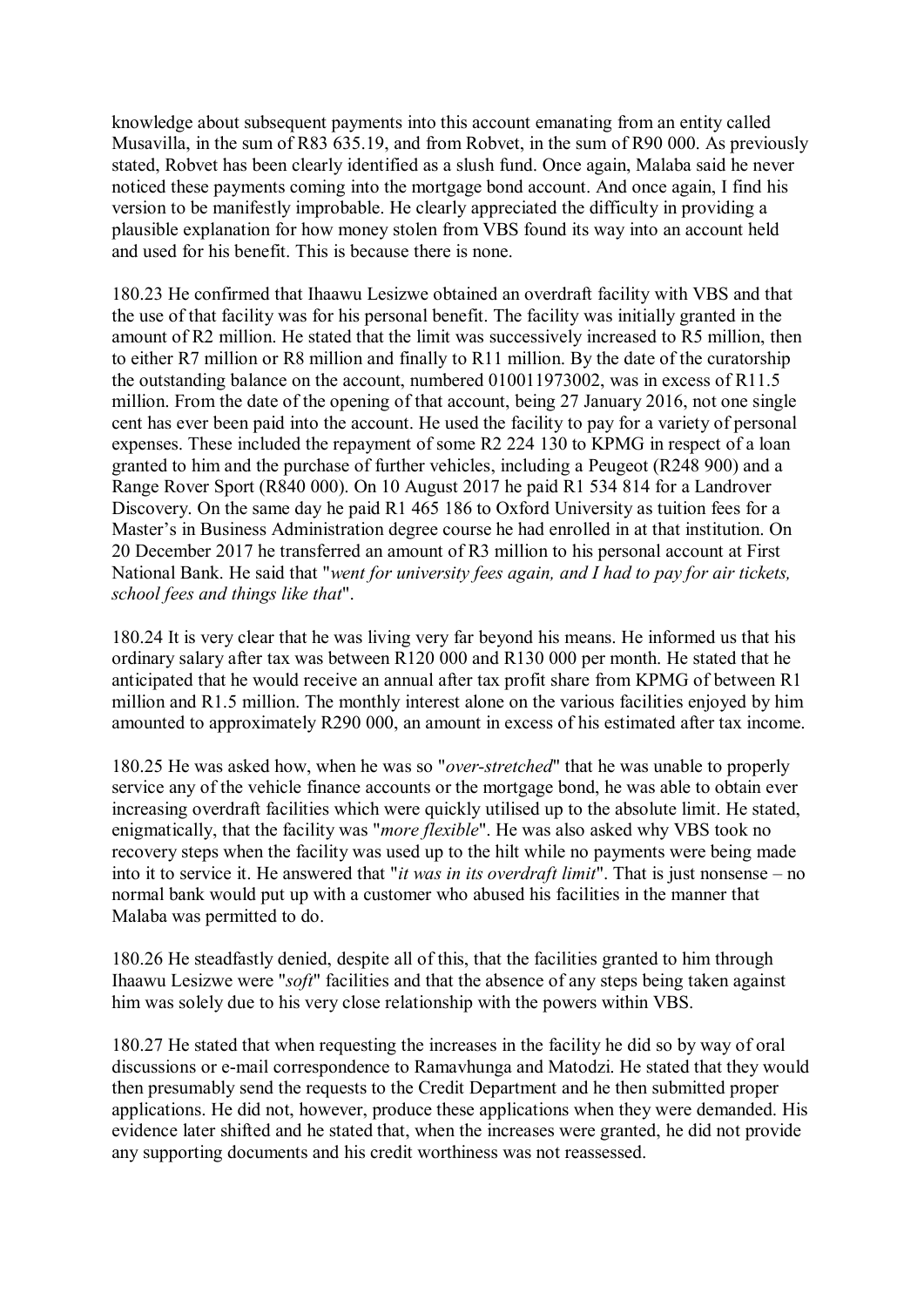180.28 He also stated that in November 2017 the facility was again increased by a further R3 million, despite the fact that he was already in breach of the facility limit then standing at R8 million. In this instance he said he spoke to Matodzi and Ramavhunga and they referred the request to Mukhodobwane. He was not required to put up any supporting documentation for his request for an increase in the facility. He also confirmed that all communications relating to his personal banking requirements were made to Ramavhunga on the latter's private Gmail account and not on the official VBS e-mail system.

180.29 The resort to private email accounts, of course, means that the communications did not find their way into VBS' records. He was unable to explain why this method of communication was chosen. But it is obvious to me that this was part of the scheme to hide his involvement as much as possible.

180.30 When his interview recommenced on 3 September 2018 Malaba was again questioned about the manner in which he applied for increased facilities. He handed in an e-mail dated 16 February 2017 addressed by him to Ramavhunga, both using their private Gmail accounts, in which he requested an increase in the Ihaawu Lesizwe facility from R2 million to R12 million. He confirmed that he received no reply, but he said it was discussed in a telephone conversation. He admitted that there is no record of what the facility is, on what basis a credit lending decision is made and there is no facility letter. There is, in fact, nothing more than a single e-mail, unrecorded by the bank, and a possible telephone conversation confirming the grant of the massive increase. I point out that this e-mail stands in stark conflict with the evidence that he previously gave regarding the numerous increases in the overdraft facility.

180.31 He was also questioned about the overdraft facility granted to Betanologix. The nominal directors and shareholders of Betanologix are his wife and the wife of Dumi Tshuma ("**Tshuma**"), his colleague at KPMG. Malaba conceded that he and Tshuma were behind Betanologix. Betanologix, in a similar manner to Ihaawu Lesizwe, ended up with a massive overdraft facility which stood at almost R9.7 million at the time of the commencement of the curatorship. Once again, until that date not a single cent had been paid into the Betanologix account to service it. Subsequent to the curator's appointment two payments of R40 000 each were made into the account. However, monthly interest is running at a rate more than double that.

180.32 I note from the Betanologix bank statement that there was a single payment of R200 000 out of that account to Tshuma, whereas there are payments to Ihaawu Lesizwe amounting to more than R1.7 million as well as payments to Malaba amounting to R450 000. If, in fact, Tshuma and Malaba were partners in the Betanologix enterprise then Malaba was clearly the senior partner.

180.33 Malaba insisted that, because VBS embraced "*black business*" and wanted to empower black people to start their own companies, VBS would give funding to anyone answering that description who required it. He then qualified that by adding that it would still have to be on application and after having assessed creditworthiness. The following exchange then ensued:

"CHAIRPERSON: Which is something that did not happen here. That's the context in which the proposition is being put to you. Is it your contention that this accords with arm's length lending practices between the bank and its auditor?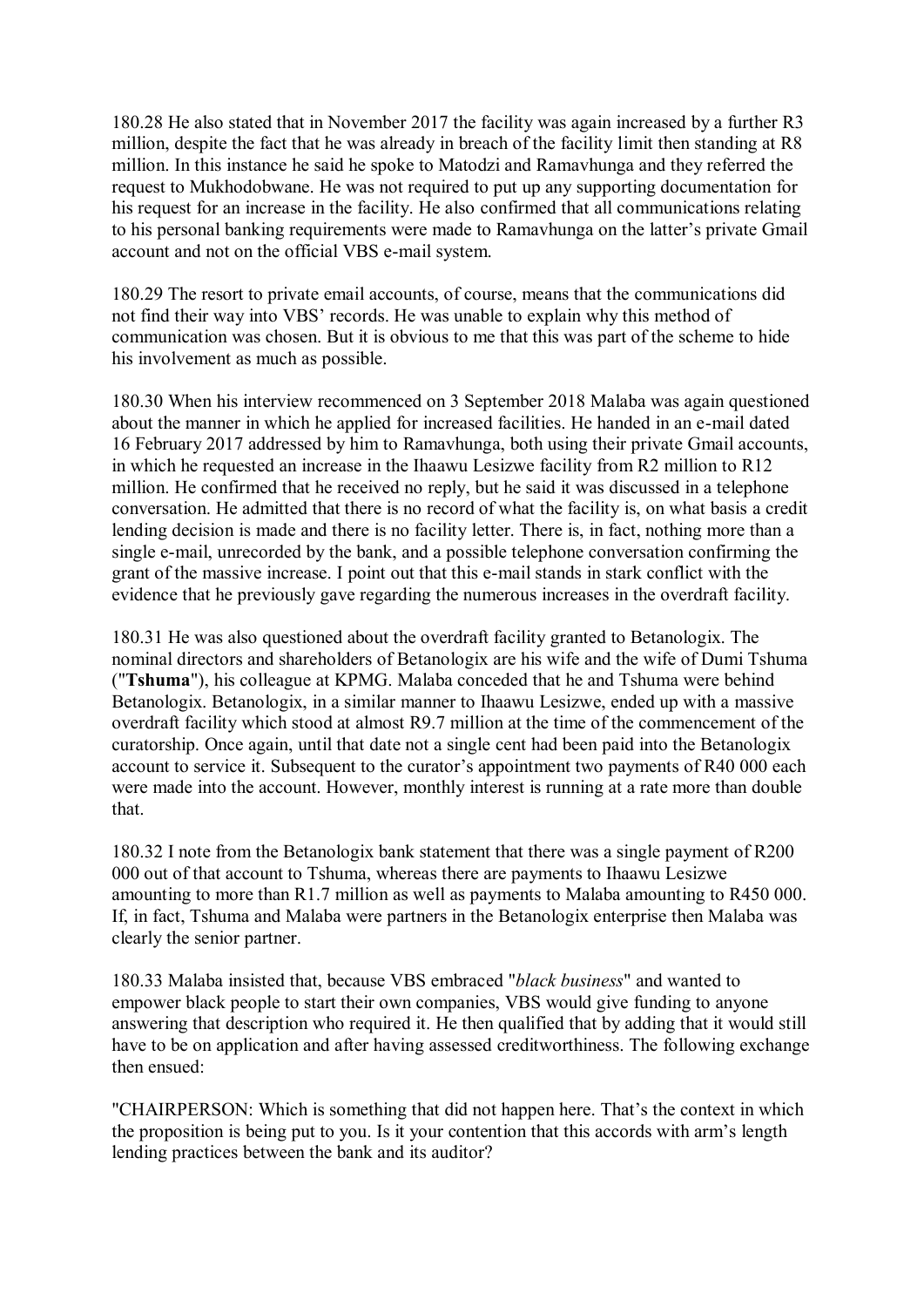MR MALABA: Arm's length, as in being a facility that would be afforded to anyone on the street?

CHAIRPERSON: Correct, in that manner.

MR MALABA: For example, we'd be saying that if you want and phoned the CEO, would he give you a R5 million facility? Yes, he would.

CHAIRPERSON: In this manner? MR MALABA: Yes.

CHAIRPERSON: No credit application?

MR MALABA: No, I was an existing customer."

180.34 He confirmed that as at December 2017 he owed VBS about R8 million in respect of the mortgage bond and R11 million in respect of the overdraft facility and was not servicing the very substantial interest that was accruing on either. In addition, he conceded that he was liable for the repayment of the Betanologix debt, then standing at R9.5 million. He said, however, that he would have been able to repay the various debts to VBS from his salary and his profit share earned from KPMG over the next three to four years. He eventually conceded that his after tax salary and profit share would not even have been enough to service the annual interest on these accounts, far less permit him to make any repayment of the capital sum. He attempted, however, to backtrack on this concession by contending that Betanologix was planning on developing some properties and that he may have been able to pay the facilities from profits made through that entity.

180.35 Malaba steadfastly denied that any of this was unusual. Eventually, after the following was put to him, he conceded that he unduly benefited from his relationship with VBS:

"CHAIRPERSON: And the impression that is created here is that by virtue of your proximity to the bank, you benefitted by getting facilities, which, to your knowledge, could not have been granted by a regular bank or a normal bank conducting regular lending practices. So it can't be good enough for you to say: Well, I applied to Andile, I sent him an email, and Andile increased it. Because effectively what you're saying is you told Andile: I want x amount more, and Andile granted it. Because, of course, it was not an application, you were just telling him this was how much more you wanted, and Andile would simply give you that, because there was no consideration of any application. Even on your version you were not applying because you didn't give any supporting documents.

MR MALABA: Okay, I concede in that, yes."

180.36 He confirmed that he did not disclose at the start of the 2017 VBS audit that he had these facilities with VBS because "*technically*" he was not a director or shareholder of either Ihaawu Lesizwe or Betanolgix. He ultimately, but somewhat grudgingly, conceded that he ought to have declared these facilities. He also conceded that the circumstances in which the facilities were granted to him and the fact that no steps were taken against him despite the massive arrears meant that these were not loans made by the audit client bank "*under normal lending procedures, terms and conditions generally available to the public*" which is the threshold for disclosure set by KPMG and imposed on its audit staff when auditing that bank.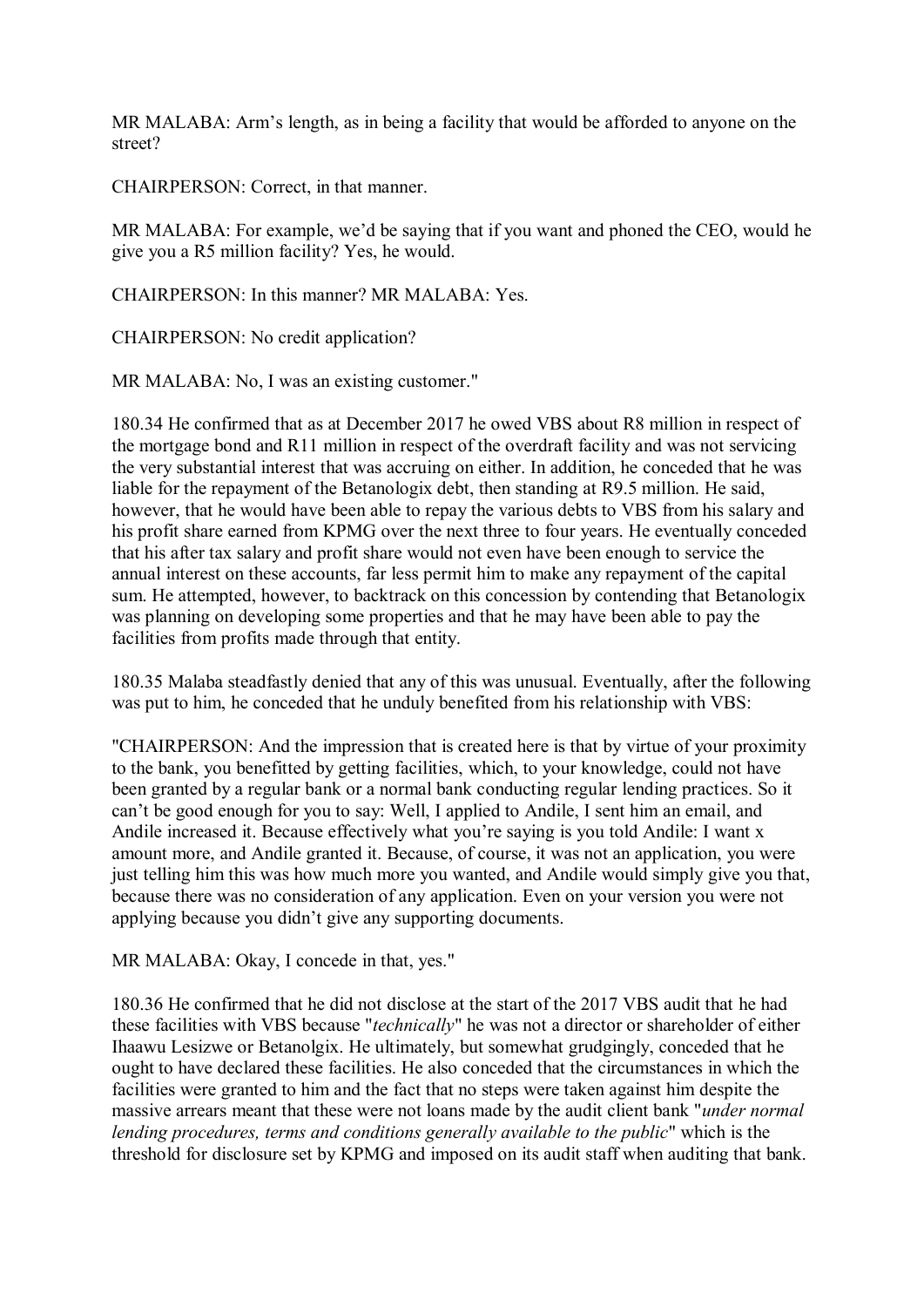180.37 He conceded that a letter written, at his request, by the chief risk officer of VBS to KPMG on 2 October 2017 in which it was confirmed that the facilities were granted at arm's length and that they were all "*in good standing*", contained various obvious misrepresentations.

180.38 Malaba was asked about a report, signed by him, relating to large exposures and exposures to related parties that KPMG was requested to perform in October 2016. He informed us that, despite the fact that Ihaawu Lesizwe's exposure by then was about R11 million, and thus to his knowledge a "*large exposure*" in the context of what was being reported on, this exposure was not included in the report simply because it did not form part of the "*data dump*" provided by VBS management. I find this to be a most disingenuous explanation, that is palpably self- serving.

180.39 Malaba's counsel requested, and was given, the opportunity to re- examine Malaba. During the re-examination, which mainly consisted of leading questions and propositions put to Malaba by his counsel, Malaba reverted to his earlier denial that he was provided with ever increasing facilities in an irregular way. He also again insisted that he would have been able to repay R30 million worth of debt to VBS from his salary and bonuses. Aside from Malaba laying all the blame for the failed cash and bank audit on Munalula, and contending that he could not be held responsible for reckless lending by VBS, nothing of any real consequence turned on the re-examination.

181 During the course of the investigation it was submitted on behalf of Malaba that, in relation to the misstatement or discrepancy in the cash and cash equivalents section of the audit, it was significant that the internal auditors, PWC, had "*also not found any such misstatement and/or discrepancy*".

182 Erasmus, the manager of the PWC internal audit team, was interviewed on this narrow issue. She testified that PWC had not carried out an audit of cash and cash equivalents. She said that the focus of the internal audit was focused on cash and cash management, specifically on how the branches deal with the cash that they have at each branch. She explained that:

"So it would cover, for instance, whether or not the branch had exceeded the overall cash limit allocated to the branch. It will cover whether the tellers were accurately dealing with their cash reconciling, physical cash back to balances. It would also cover ATMs, petty cash within the branch, and it would cover sundry debtors and creditors at branch level. Now, how do you set that? There is a vast difference between that work and what would be required from an external auditor when they audit the financial statements to be able to give an opinion on the cash and bank statement on the financials. There is no way that any of the work that we did under that internal audit, called cash management, could have identified or even confirmed a bank cash balance."

183 She testified that obtaining external bank confirmations to confirm bank balances was never included in the internal audit plan for PWC and PWC never did any work in that area. She said that the statement that PWC did not find any misstatements or inaccuracies in respect of cash and bank is accordingly factually correct. She stated that: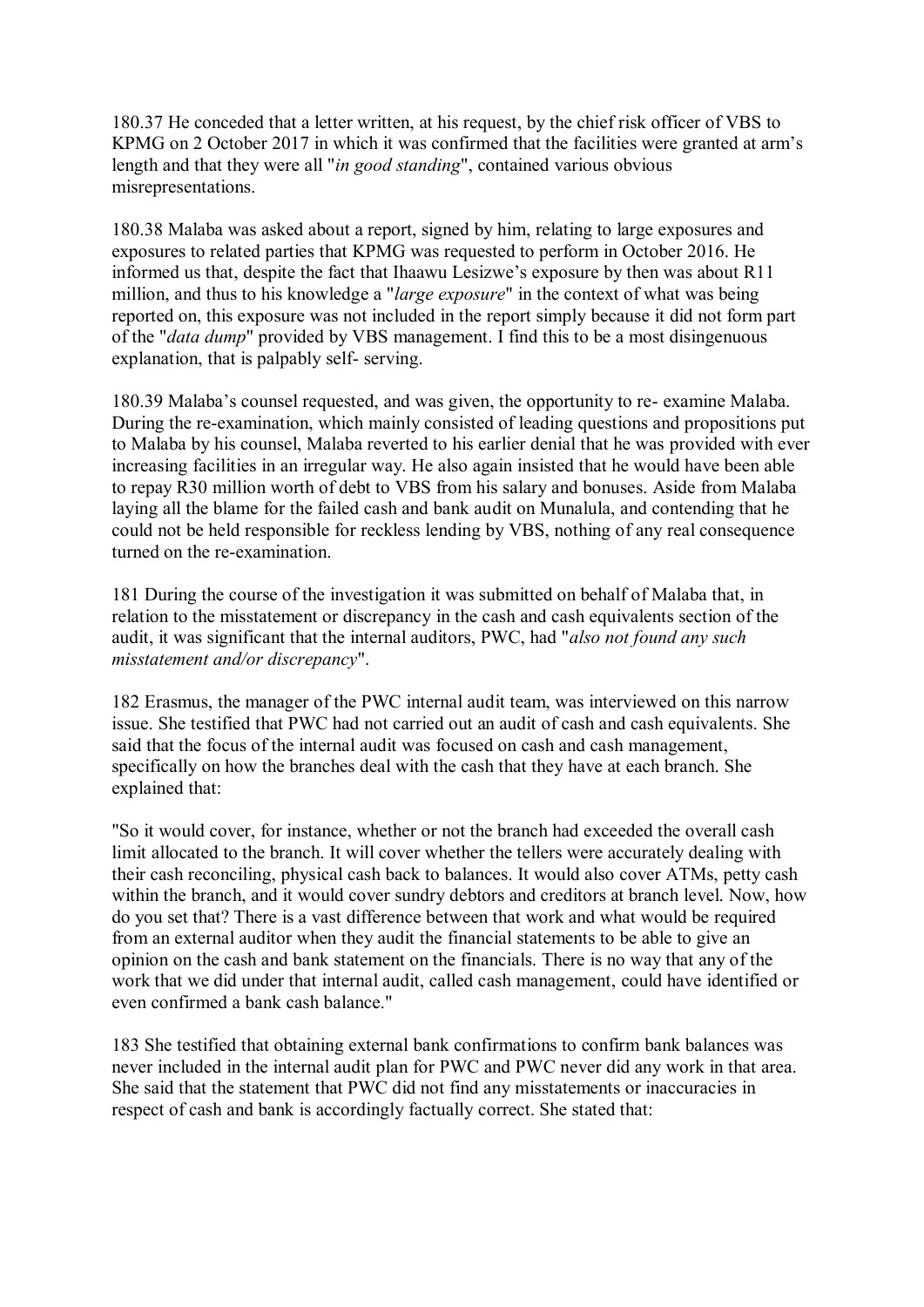"We never found any discrepancies. What needs to be taken into account is that it was never part of our duties, our internal audit plan or our agreement with VBS to conduct such testing."

### **Summation regarding fraud in the financial statements**

184 On his own version Truter committed fraud in relation to the preparation of the annual financial statements of VBS for the year ending 31 March 2017. It is, moreover, plain to me that Matodzi and Ramavhunga were well aware that the annual financial statements were fraudulent when they signed the directors' statement of responsibility on 4 July 2017 and thus they also committed fraud.

185 I have come to the conclusion, based on a careful consideration of all of the evidence that has been received, that Malaba was indeed complicit in the cover-up of the vast "*cash hole*" in VBS as at 31 March 2017 by signing a fraudulent audit report on 17 July 2017. In this regard:

185.1 I am mindful of the fact that Truter's evidence must be approached with great circumspection as he is a self-confessed fraudster.

185.2 I have also approached the evidence of Nduli with considerable circumspection. He knew full well that he had prepared an audit working paper in respect of the cash audit that was wholly misleading. His explanations for why he did that are troubling. He plainly acted with a guilty conscience when he made the final change to his working paper on 15 September 2017, which was plainly done to cover his own back. It appears to me that Nduli had misunderstood the nature of Krieg's regulatory audit and he thought that she was on the verge of discovering the cash hole.

185.3 I am also troubled by various aspects of Munalula's evidence. In particular, it appears to me that she had several opportunities to challenge Malaba about the manner in which he was conducting the audit, yet she did not take up those opportunities. However, I certainly found her to be a far more honest and reliable witness than Malaba.

185.4 In the final analysis I find that the weight of all of the evidence, both by way of oral testimony and the vast amount of documentation, overshadows the reservations I have identified above.

185.5 In particular, Malaba's manifest dependence on the vast sums of money that were liberally bestowed on him by VBS plainly compromised him. He deliberately disguised the fact that he was the beneficiary of the various facilities. At the most basic level, had he been honest he would have applied for facilities in his own name and not sought to hide them. The facilities granted to him were the very antithesis of arms-length loans. Malaba well knew what his disclosure duties, aimed at warranting his independence, were. But he deliberately refrained from making the obviously required disclosure. When KPMG made an enquiry about his facilities at VBS he obtained a fraudulent letter from VBS to put KPMG off the scent. He also undertook to implement corrective measures and informed KPMG that he had done so, when he had not. All these things weigh heavily against him.

185.6 He signed the Auditor's Report to the annual financial statements knowing that the reconciliation that was solely intended to address the massive cash shortfall that was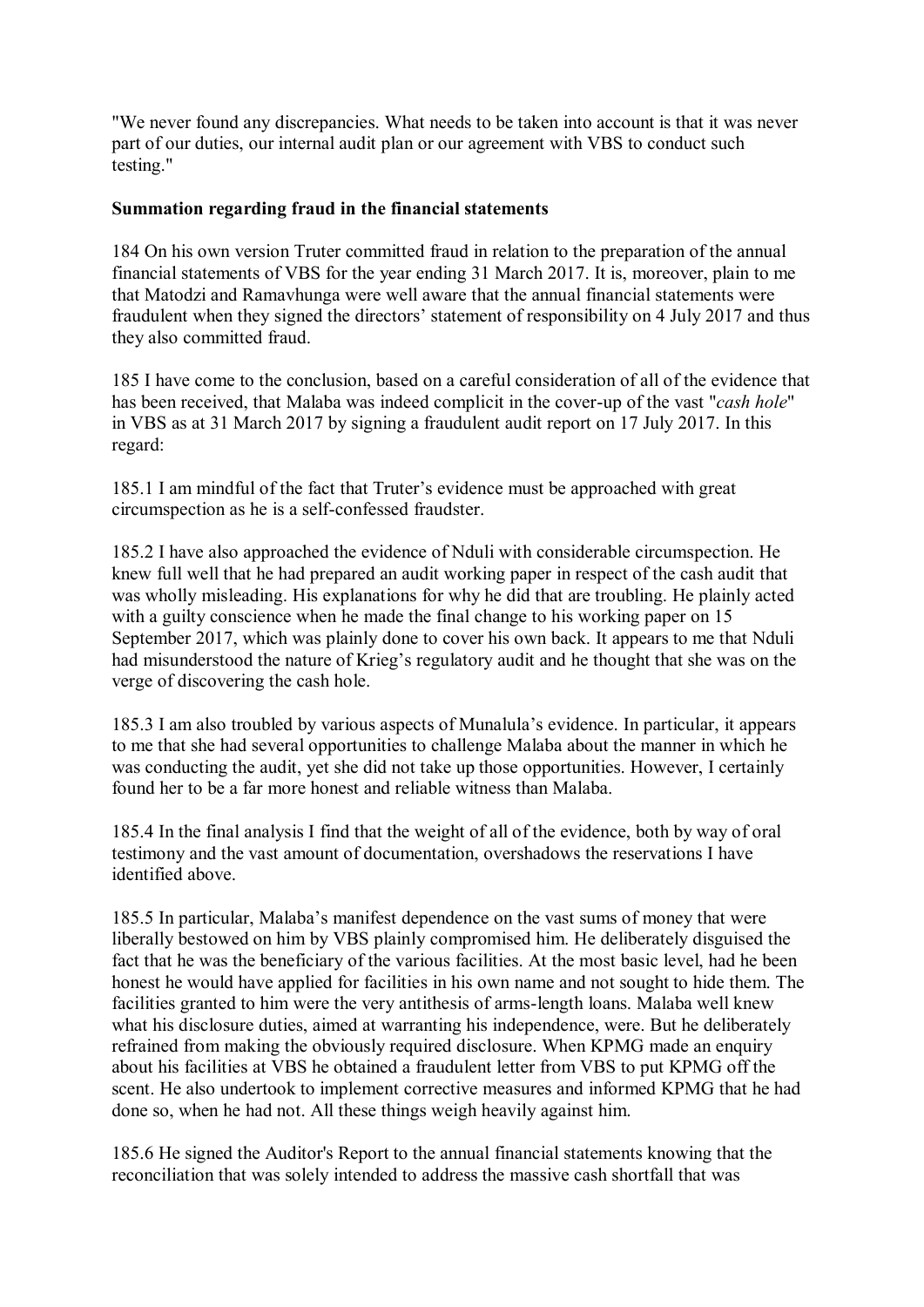escalated to him, had not been received from management. Munalula included this as an issue to be raised with the audit committee and Malaba caused it to be removed.

185.7 Munalula also sent him an SMS asking if he was happy to which he responded in the affirmative.

185.8 The probabilities are heavily stark against Malaba. His version is simply implausible. So to his denial.

185.9 People like Magula, Nesane, Ramikosi, Makhavu and the Venda king were seduced by the vast amounts of money that were strewn about by VBS and Vele. They were paid handsomely for their influence and their silence. Ramavhunga, Mukhodobwane, Maposa and Truter were richly rewarded for their active participation in the unlawfulness that engulfed VBS and Vele. In my view, Malaba was no different. He received vast sums and he was required to do as his paymasters required of him. I have come to the conclusion that he willingly played his part in the fraudulent scheme by signing the audit opinion for the 2017 annual financial statements of VBS, well knowing that the amounts reported in the financial statements in respect of cash and cash equivalents were grossly inflated and misstated.

185.10 I not only do not believe his version, but I reject it as well.

186 In all the circumstances, I find that Malaba approved and signed off on VBS' financial statements for the year ended 31 March 2017, knowing of the falsities and inaccuracies contained therein. This is fraud.

#### **The DI returns and the regulatory audit opinion**

187 Before dealing with the evidence that has been obtained relating to the DI returns that were made by VBS and the regulatory audit of those returns, it is necessary to sketch out the material statutory and regulatory framework.

188 Section 53 of the Mutual Banks Act provides as follows:

"(1) A mutual bank shall, in order to enable the Registrar to determine –

(a) whether the mutual bank is complying with the provisions of section 48 and 50 of this Act or of section 10A of the South African Reserve Bank Act, 1989 (Act No. 90 of 1989), as applied by section 49 of this Act; or

(b) the nature and amounts of the mutual bank's assets, liabilities and contingent liabilities, furnish the Registrar, subject to the provisions of subsection (3A), with returns.

 $(2)$  ...

(3) A mutual bank shall, in addition to the returns referred to in subsection (1), furnish the Registrar, subject to subsection (3A), with the prescribed returns, including returns relating to the extent and management of risk exposures in the conduct of its business.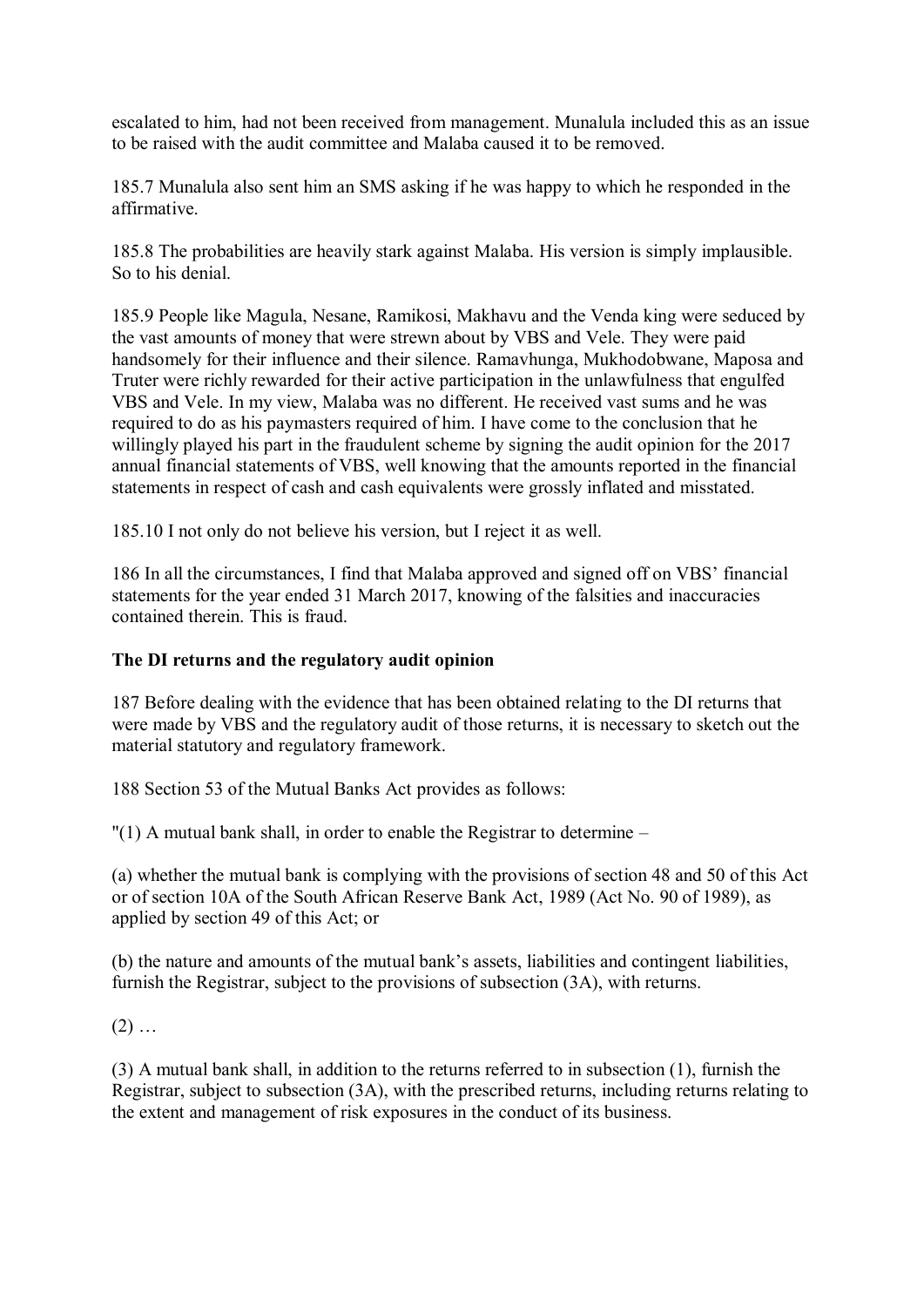(3A) The returns referred to in subsections (1) and (3) shall be prepared in conformity with generally accepted accounting practice and shall be furnished to the Registrar in respect of such period, at such times and on such a form as may be prescribed.

(4) A mutual bank shall furnish the Registrar, in respect of those of the respective returns referred to in subsections (1) and (3) which most nearly coincide with the end of the financial year of the mutual bank, with a report by the auditor of the mutual bank in which is stated whether or not those returns fairly and in conformity with generally accepted accounting practice, present those affairs of the mutual bank to which the returns relate and the Registrar may, if he or she deems it necessary, require the mutual bank so to furnish him or her with such a report in respect of any other of those forms furnished during the financial year.

(5) A mutual bank shall, at such times as may be prescribed, furnish the Registrar with such further prescribed information as the Registrar may require."

189 On 28 December 1993 the Minister of Finance made regulations section 91 of the Mutual Banks Act, set out in Government number R.2508, published in Regulation Gazette number ("the Regulations") under Notice 5227

190 The reference to "the Registrar" in the Mutual Banks Act and in the Regulations is to the Registrar of Banks. Upon the commencement of the FSR Act on 1 April 2018 the office of the Registrar was abolished and the functions of the Registrar were taken over by the Prudential Authority.

191 Regulation 6(1) requires that the auditor of a mutual bank shall annually report on the mutual bank's financial position and the result of its operations as reflected in all the returns, submitted in terms of section 53 of the Mutual Banks Act, referred to in Regulation 6(5) that had been submitted to the Registrar as at the end of the financial year end of the reporting mutual bank.

192 Regulation 6(2) requires the auditor to report whether in his opinion the information contained in the returns at year end, in all material respects:

192.1 reasonably reflects the information of the management accounts;

192.2 is complete in so far as all relevant information contained in the accounting and other records at the reporting date has been extracted therefrom and recorded in the returns;

192.3 is accurate in so far as it correctly reflects information contained in, and extracted from, the accounting and other records at the reporting date; and

192.4 was prepared using the same accounting policies as those contained in the management and statutory accounts.

193 Regulation 6(5) requires that the audit report contemplated in Regulation 6(1) shall be rendered in accordance with the wording and practices recommended from time to time by the South African Institute of Chartered Accountants and shall be in respect of Forms DI 100, DI 110, DI 200, DI 300, DI 310, DI 400,

DI 401, DI 402, DI 403, DI 410, DI 420, DI 430, DI 500, DI 510, DI 520, DI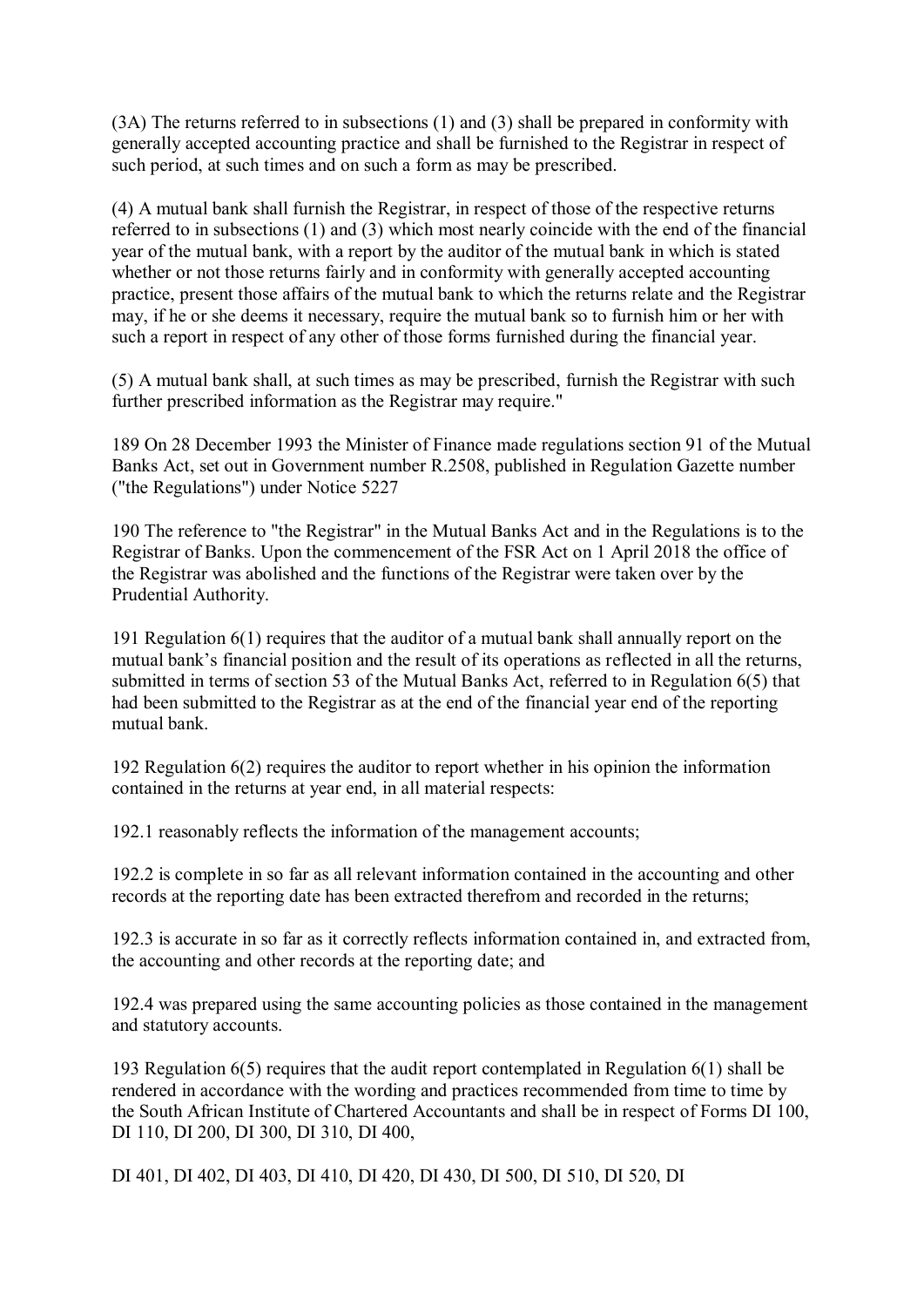600, DI 700, DI 701, DI 702 and DI 704 submitted in respect of the reporting bank's operations.

194 VBS submitted the returns required in terms of section 53 of the Mutual Banks Act, read with the Regulations, in respect of the month ending 31 March 2017. The returns were prepared by various employees of VBS under the control and direction of Truter and Mukhodobwane.

195 Truter testified that there were many errors in the DI reporting due to the fact that Deale had left VBS' employ and there was simply not enough and sufficient capacity to attend to the reporting properly. He requested assistance from PWC and KMPG trainees. In the course of the regulatory audit KPMG picked up on the erroneous reporting of the settlement accounts as "*Interbank*". Truter confirmed that he commented in this regard and said in the management report that it required to be reported in the same way it had been in the 2016 audit. He did so in an attempt to push the Registrar away from a further enquiry into what might be inside those accounts if they were reported as "*other assets*".

196 One of the returns that was submitted was the Form DI 100 return ("**the DI 100 return**"), which requires a setting out of VBS' monthly balance sheet in the manner required by Regulation 19.

197 The evidence discloses that at the time of the submission of the DI 100 return for the month ended 31 March 2017, Truter and Mukhodobwane were aware that the DI 100 return was false in at least the following respects:

197.1 line number 4, being "*Non-Bank funding – repayable in SA Rand*", under column 4, in the amount of "*1,553,650*"3 was falsely inflated by approximately R500 000 000; and

197.2 line number 40, being "*Interbank (including intragroup)*", under column 1, in the amount of "*770,866*" was false. This recordal ought to have been in respect of cash held by VBS at external banks only. The true position was that VBS only held cash at external banks as at 31 March 2017 in the amount of approximately R70 000 000.

198 The remaining amount of approximately R700 000 000 represented monies allegedly held by VBS in settlement accounts. Truter and Muhodobwane were aware that, in truth, there was no more than R4 300 000 in such accounts which ought to have been recorded in line 74, column 1, of the DI 100 return as "*Other assets, including remittances in transit and properties in possession*" in addition to the amount "*70,413*" recorded in that line of the DI 100 return.

[3 Regulation 17(2) provides that "*amounts shall be shown to the nearest thousand units of currency, for example, R4 107 498 and R4 107 540 shall be reported as R4 107 and R4 108, respectively*".]

199 A great deal of evidence was received from Krieg and Scheepers about the regulatory audit that they performed on the various DI returns dated for the month ended 31 March 2017. They found a plethora of errors in the returns which gave rise to a substantive report being prepared by them which detailed these errors in the DI returns.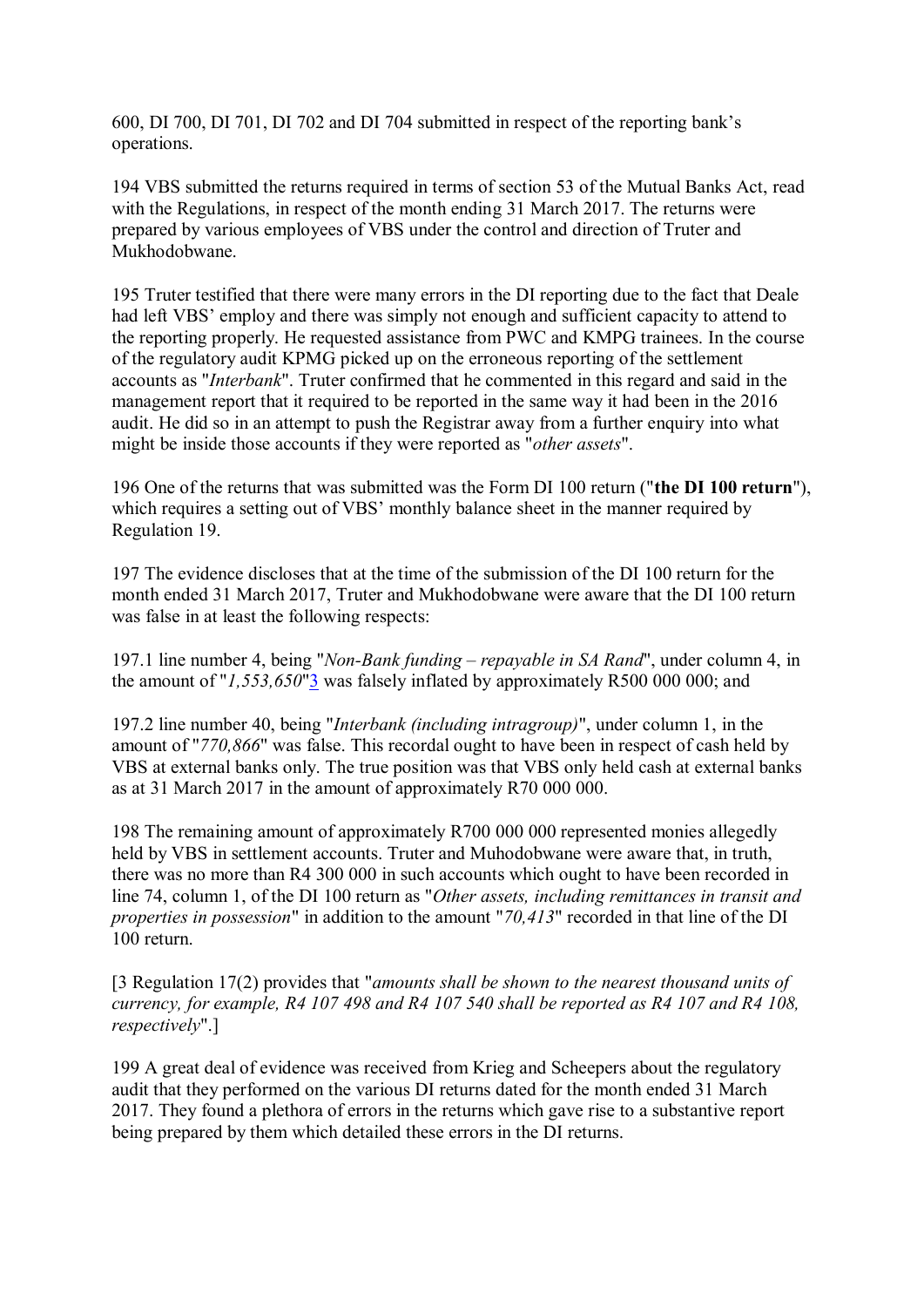200 The fundamental point of departure for Krieg and Scheepers, however, was the audited annual financial statements for the year ended 31 March 2017. It is important to understand that Krieg and Scheepers were not re-auditing the annual financial statements – they were auditing the DI returns. Krieg put it neatly in the following terms:

"I then have a form, or I have several forms, but two of my forms are also balance sheets and income statements, and I reconcile my numbers to the financial statements that are already audited. I don't re-audit the numbers, I just agree to the financial statements, and then from there the numbers are mapped into risk returns. Then I would test those calculations and those mappings to see if they've done it in compliance with the Mutual Banks Act Regulations."

201 Krieg reports to Scheepers and they both report to Malaba, who signs off both the regulatory and statutory audit reports. The ultimate responsibility for the regulatory audit lies with Malaba as audit partner in charge.

202 Krieg testified that she went in on 16 May 2017 to start the regulatory audit. At the time she had a team of clerks to assist her. However, the clerks informed her after one day on the audit that "*things were not tying up*" in respect of the DI returns. She went to Truter to discuss this issue and he essentially told her that due to a lack of resources and skill, as a result of Deale's resignation in February 2017, they had put up March returns which did not reflect the true position in March. Krieg suggested to Truter that the most appropriate way forward would be to "*fix the returns and have the correct position as at March, and I'd audit that*". Krieg agreed to postpone the regulatory audit in order for VBS to correct the March returns, resubmit them to the Reserve Bank and then she would call for the returns from the Reserve Bank and audit the resubmitted version.

203 She confirmed that the purpose of the various DI returns is so that the Reserve Bank can assess the risk.

204 Krieg stated that when she eventually started the regulatory audit in August 2017, she did so without a team because there was such an enormous time-constraint.

205 Nduli's evidence that a regulatory audit clerk contacted him in August and requested information on cash and bank was put to Krieg. She explained that, since she worked without a team in August, Nduli's evidence that he received a call in August cannot be correct and that such a call was probably made in July 2017.

206 Krieg explained that she did not, contrary to what was testified by Nduli, pick up on the same concerns that Nduli had in relation to cash and bank, being the inability to match cash in bank accounts to cash in the trial balance. She stated that she would not be seeking bank confirmations and would simply rely on the amounts stated in the financial statements. She stated, however, that:

"But I did pick up that an amount of R702 million was reported as an interbank balance on the DI return, and when I looked at the breakdown of that amount it was labelled as "*settlement account*". And I raised a finding to say a settlement account is not a bank balance and that it's reported incorrectly."

207 She referred to the DI 100 return containing the balance sheet and explained that R702 million of the R770 million reported there as "*assets*" in the form of inter-bank accounts, was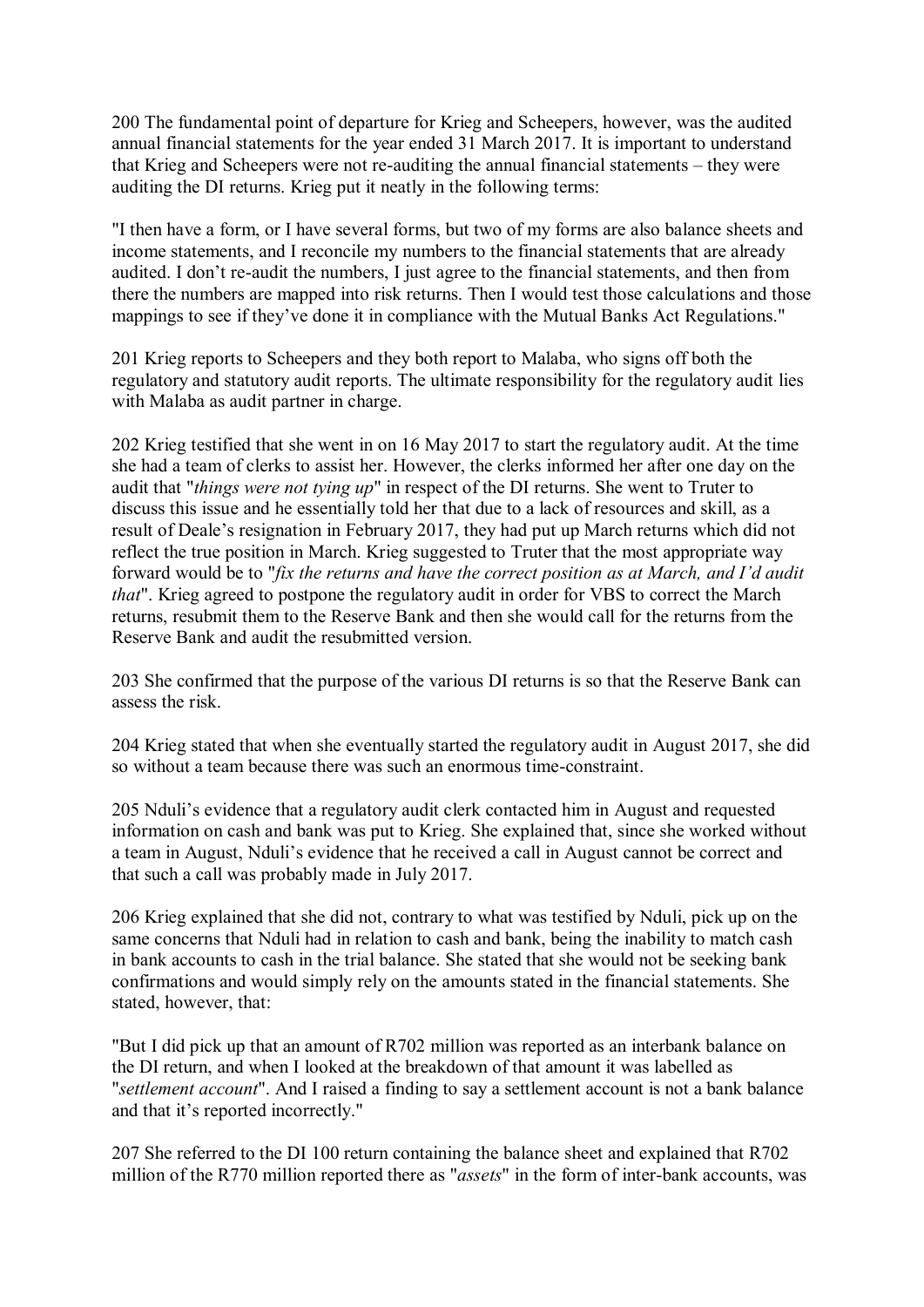labelled as "*settlement account*" and accordingly incorrectly reported as inter-bank balances. Thus, she confirmed, her concern was not about whether the R702 million actually existed and finding audit evidence in support of its existence, but rather about the manner in which its existence ought to be reported in the DI returns.

208 Later, when she was again referred to this issue, Krieg testified that settlement accounts or suspense accounts should be reported under "*Other assets, including remittances in transit and properties in possession*". She explained the reason for the reporting of settlement or suspense accounts in this manner as follows:

"My understanding is that those accounts – money has come in, but you haven't yet allocated it to the counter-party, so there's a process where the money then needs to be allocated to a product and a counter-party. And if that process has not taken place yet, it's sitting in a suspense account before allocation, and that's why you would put it under 'other'."

209 She confirmed that settlement accounts should be reported in "*other*" because the money is effectively "*in transit*" and also because there is a different risk profile attached to external bank accounts and settlement accounts.

210 She stated that she was at no stage alerted of the fact that cash and cash equivalents were not adding up.

211 She confirmed that a comprehensive document setting out all issues relating to the regulatory audit, styled "Annexure A", was drafted by her with some assistance from Scheepers. She confirmed that she audited each of the DI reports in terms of Regulation 6(1) (that is DI 100, 110, 200 and 400). She stated that the regulatory auditors were able to give an audit opinion because they were able to reconcile the numbers to the balance sheet and income statement in the audited financial statements. She explained that "*at that point in time we believed that the regulatory terms were misstated because the lady who prepared the returns resigned, the bank had a shortage of skills and resources, that it was an isolated regulatory problem, and that the audited financial statements were correct*".

212 Krieg explained that the errors they found were pointed out and noted as having been based on information provided. They also pointed out the differences but stated that "*we had comfort that the financial statements were correct, and the DI 100 was misstated because of lack of skills and resources*". She stated that she reported in her management note in the working paper that "*the differences will be corrected with the resubmission, to align to the annual financial statements*". The report, containing the management notes, was then provided to Truter for his comments which were then simply recorded.

213 She confirmed that she accepted at face value that the reason for the uneven texture of the DI returns was a lack of skill and not as a result of deliberate manipulation.

214 Krieg testified that the "*interbank issue*" was raised in many different points in the audit report. She stated that "*as it flows from the balance sheet throughout the set of DI returns it has an impact on various returns and the calculation of risk*", for instance the DI 300 report, which is the liquidity risk maturity ladder report. She explained that the liquidity risk maturity ladder is where assets and liabilities are mapped into "*maturity buckets*" and when liabilities are then deducted from assets across the maturity buckets "*it creates this gap where you can see money due to be received and netted against money that's payable*".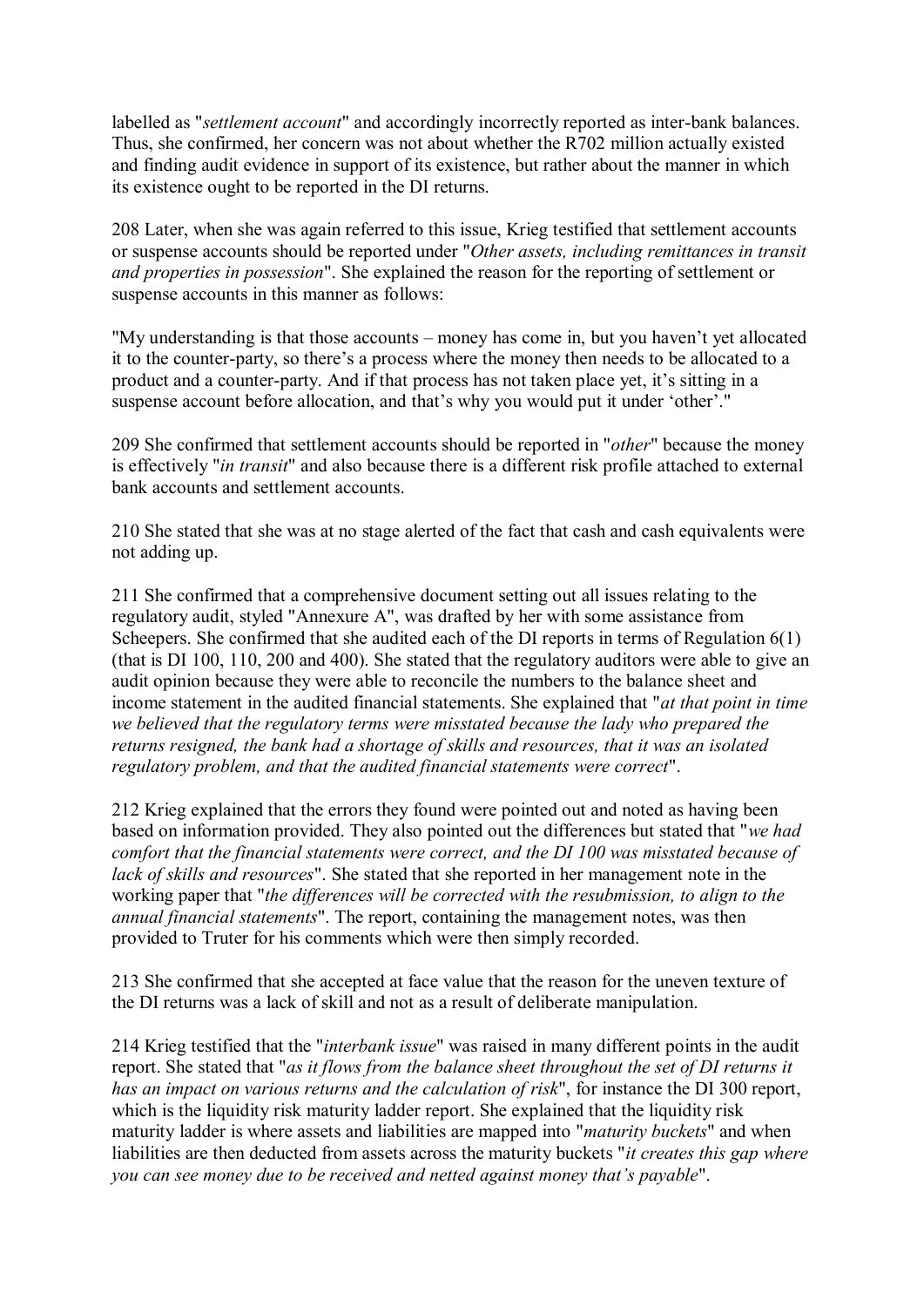215 Krieg confirmed that it assists in seeing the match between assets and liabilities and that there is a liquidity issue, for example, when the bank has lent out a lot of money long term and brought in a lot of money by way of short-term deposits. Then there is a mismatch which may potentially create liquidity problems. She was asked how having an incorrect disclosure of R702 million worth of funds held on deposit as interbank, when in fact the amounts are in settlement accounts, would impact on the liquidity issue. She testified that by reporting it the way that VBS had, an incorrect impression is created that these are funds held with external banks while in fact they are not.

216 Krieg stressed that her impression at the time was not that there was a deliberate attempt to mislead but rather an incompetent attempt to comply with the reporting obligations. She said that she did not know who submitted the DI reports on behalf of VBS but that various people, including "*Phophi, Ntokozo, Ronewa*", were responsible for completing the returns. She testified that Mukhodobwane was responsible for the liquidity risk returns, that Ronewa was the contact person for the "*700 series*" and that Truter was the person where "*the buck stopped*".

217 She testified that she requested Truter to deal with unresolved queries but that she was sent from pillar to post and battled to get answers from him.

218 When asked about the telephonic conversation with Malaba that Nduli had testified about and where Malaba apparently told her that he was going to "*sort it out*", she stated that:

"Yes. I definitely had the conversation with Sipho, but I don't recall having it at that point, and on the phone. I don't recall it happening like that. I spoke to Sipho about the suspense accounts when I was talking him through my report, and I do recall mentioning to him that: The audit has been delayed, I'm not getting evidence, and we're going to be late on the deadline. And him saying he would speak to Kafuma to give me whatever they can give me from the audit file…"

219 When asked whether Nduli got this completely wrong, she testified that:

"I think he misunderstood, if we had the conversation, but I know Zondi and I spoke several times, and I know he does like saying things like – his words were like: The client is slack; they're not forthcoming with evidence. So I know he had concerns. I know he couldn't provide me with evidence for the settlement accounts, or the evidence that he gave me from his audit file on, for instance home loans, the totals are so different that it didn't even make sense to go into the detail, because they're so far removed from one another you can't even start reconciling…"

220 Krieg was taken through Nduli's working paper, the ultimate changes he made and his evidence in that regard. She testified that she had never seen Nduli's working paper before but, having seen it now, she understood his dilemma and his subsequent "*panic*" about cash.

221 She said that she completed the audit reports and annexure A by 31 August 2017 for review by Malaba. Krieg, Malaba and Scheepers had a meeting on 31 August 2017 and they took Malaba through the report and the findings. She testified that:

"Johan did most of the talking. We took Sipho through the findings and made him aware that – well, at one point I recall Sipho saying: Okay Johan, level with me, this is a big regulatory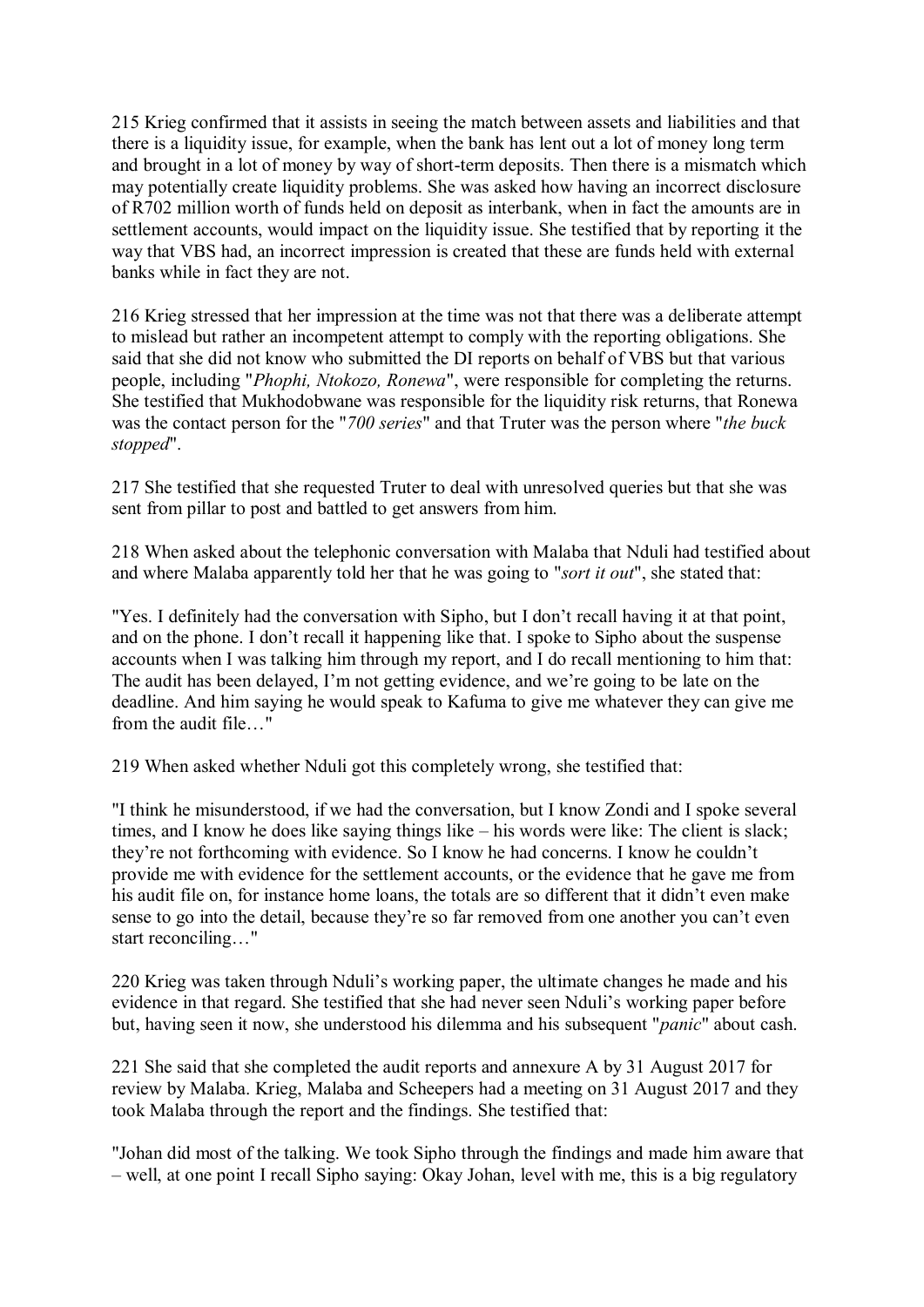problem. Do we think its just ignorance, or is there a bigger issue? And we then agreed that we thought it was just a competence issue and that we would then launch a product to train the bank".

222 She was asked whether Malaba signed the report on 31 August 2017 and she stated that:

"Well, in that meeting he asked me to leave the reports with him, that he wanted to go through the reports in his own time, in more detail, and that I had to email him the reports. He took the hard copies of the regulatory reports that I had there for him to sign, and I then started asking him: have you completed your review? Please sign the reports, we need to submit – all the way up until 11 October. … He said that he thought that if the Reserve Bank received a report like this, cold, just being delivered, and they went through it, it would be taken out of context, and he wanted to go with the bank to the Reserve Bank to, what he called "give it a soft landing" and contextualise the issues. So they were delaying the submission of the reports so that they could, in person, explain the findings to the Reserve Bank before I submitted."

223 She testified that, since 31 August, she sent emails and made various calls to Malaba for his signature to the reports but her calls were mostly unanswered and not returned. Scheepers started calling Malaba asking him to sign the reports. She recalls that on at least one occasion Malaba told Scheepers that he would sign the reports but then did not do so. She stated that:

"Eventually, after I went to David Broom. Johan Scheepers was overseas and it was two days before the trilateral, I still didn't have any response from Sipho, and I didn't have signed reports…"

224 The trilateral meeting was scheduled by the Reserve Bank for 13 October 2017 to be held at VBS' premises. Krieg testified that by 11 October she had still not received any response from Malaba nor had he signed the audit reports and accordingly the reports had still not been submitted. Because Scheepers was overseas she approached Broom and informed him that she had significant findings and that she believed the Reserve Bank should see her report before the trilateral meeting but that Malaba had still not signed the reports. Broom later informed her that he and the other risk partner, Tracy Middlemiss, spoke to Malaba and that he said he would sign the reports. Krieg finally received the signed audit reports from Malaba at 15h15 that afternoon and she submitted them to the Reserve Bank at 15h45 on 11 October 2017.

225 At the trilateral meeting on 13 October 2017, which was also attended by Malaba and Munalula, Krieg informed the Registrar's representatives that they had qualified the DI 310, 500, 505 and 510 audit reports and had given emphasis of matter opinions on the DI 100, 110, 200, 300 and 440 reports. She took them through the findings but only at a high level. She left it to the Reserve Bank to discuss with VBS any findings they wanted to discuss in detail, unless they asked her for clarification or more information.

226 Malaba testified that VBS' submitting erroneous DI returns was "*nothing new*" and they had been "*struggling for years*" with the DI returns. He stated that this was due to Truter struggling with the DI returns and that Truter required greater support. He confirmed that the DI returns for March 2017 had to be significantly amended and resubmitted.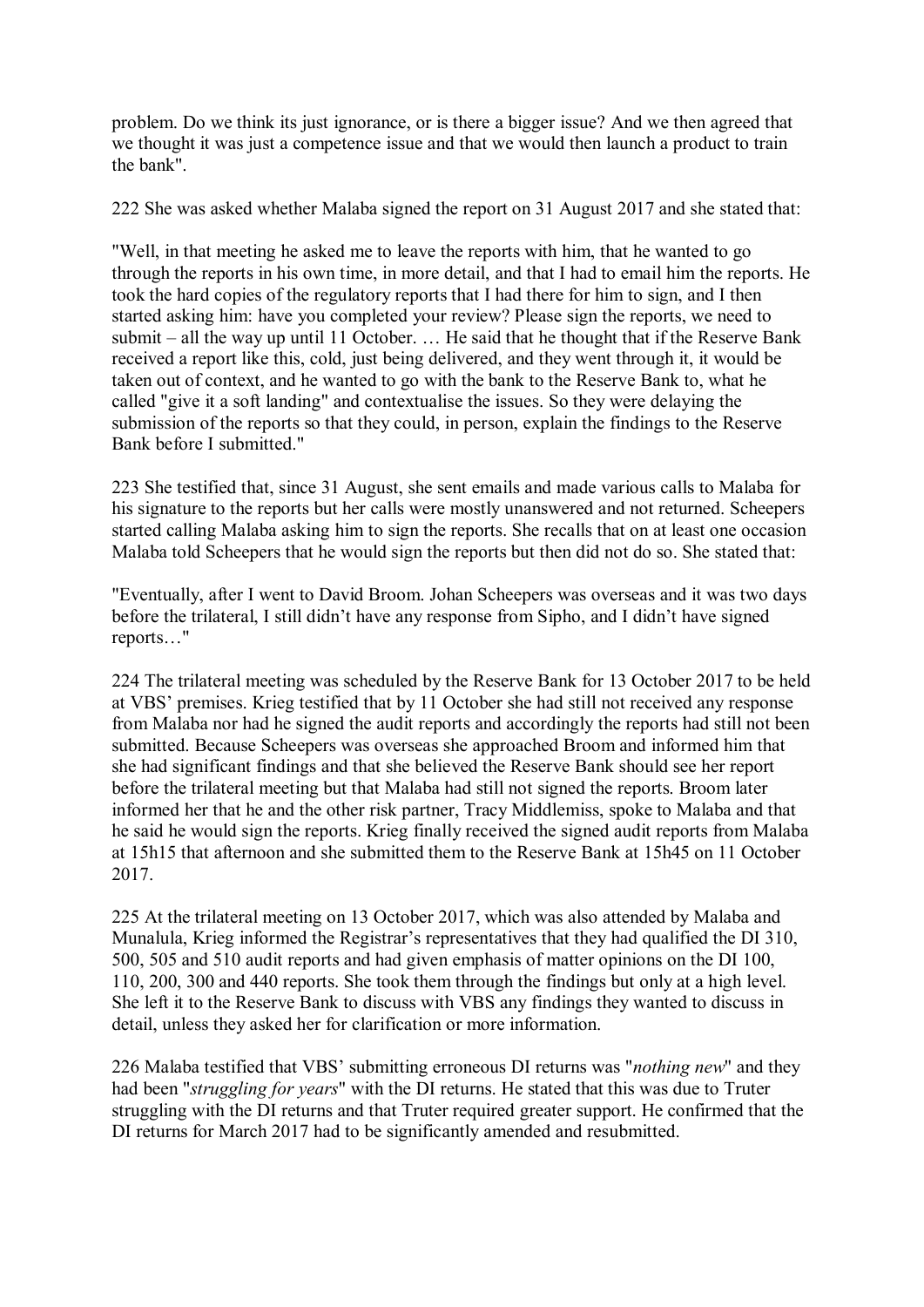227 He confirmed that the reporting of the VBS Settlement Control Account and the SAMOS account in the DI 100 return as "*interbank*" was incorrect and they should have been reported as "*other assets*".

228 Malaba agreed that the reporting, in the DI 300 return, of R770 866 000 as "*deposits held*" was incorrect as it included the R702 866 000 which ought to have been reported as "*other assets*" and thus should not have been included in deposits. This resulted in the risk profile of VBS changing dramatically.

229 He also agreed that the proposition that the reporting of the settlement accounts in the manner that VBS reported them obfuscated the fact that about R700 million was non-existent.

230 Malaba confirmed that he wanted to give the regulatory audit report a "*soft landing*" in the sense that he wanted to meet with the Reserve Bank first instead of simply e-mailing the reports to them.

231 He recalled that at the Tri-lateral meeting Matodzi was "*flippant about the concerns raised by the Reserve Bank*".

### **Summation on the submission and auditing of the DI returns**

232 Truter and Mukhodobwane were at the center of the fraudulent manipulation of VBS's financial records. To cover up their manipulation the had to make it difficult for the Registrar to obtain a clear picture of VBS' actual risk profile. The misdescription in the DI 100 return of the SAMOS account and the VBS Settlement Control Account as representing cash on deposit at external banks was deliberately done by them to cover up the massive cash hole in the bank.

233 I find, on their own versions, that Truter and Mukhodobwane committed fraud by submitting the DI 100 return for the month ended 31 March 2017.

234 I have reached the following conclusions in regard to the regulatory audit:

234.1 Krieg and Scheepers cannot be criticised for accepting, at face value, the balances disclosed for cash and cash equivalents in the audited financial statements. It was not their task to conduct an audit of what had already been audited.

234.2 The regulatory audit revealed numerous irregularities and errors in the way the various DI returns for the month ended 31 March 2017 were prepared. These irregularities and errors certainly did not all arise from any lack of skill on the part of those who prepared the returns.

234.3 I have already reached the conclusion that Malaba was aware that there was a cash hole when, on 17 July 2017, he gave his audit opinion in respect of the annual financial statements for the year ended 31 March 2017. He knew that the cash and cash equivalents disclosed in the financial statements were significantly misstated, even though he contends that he did not know the precise amount of the misstatement.

234.4 Thus, when Malaba was required to sign the regulatory audit reports that had been prepared by Krieg and Scheepers he knew that, in addition to the errors and irregularities that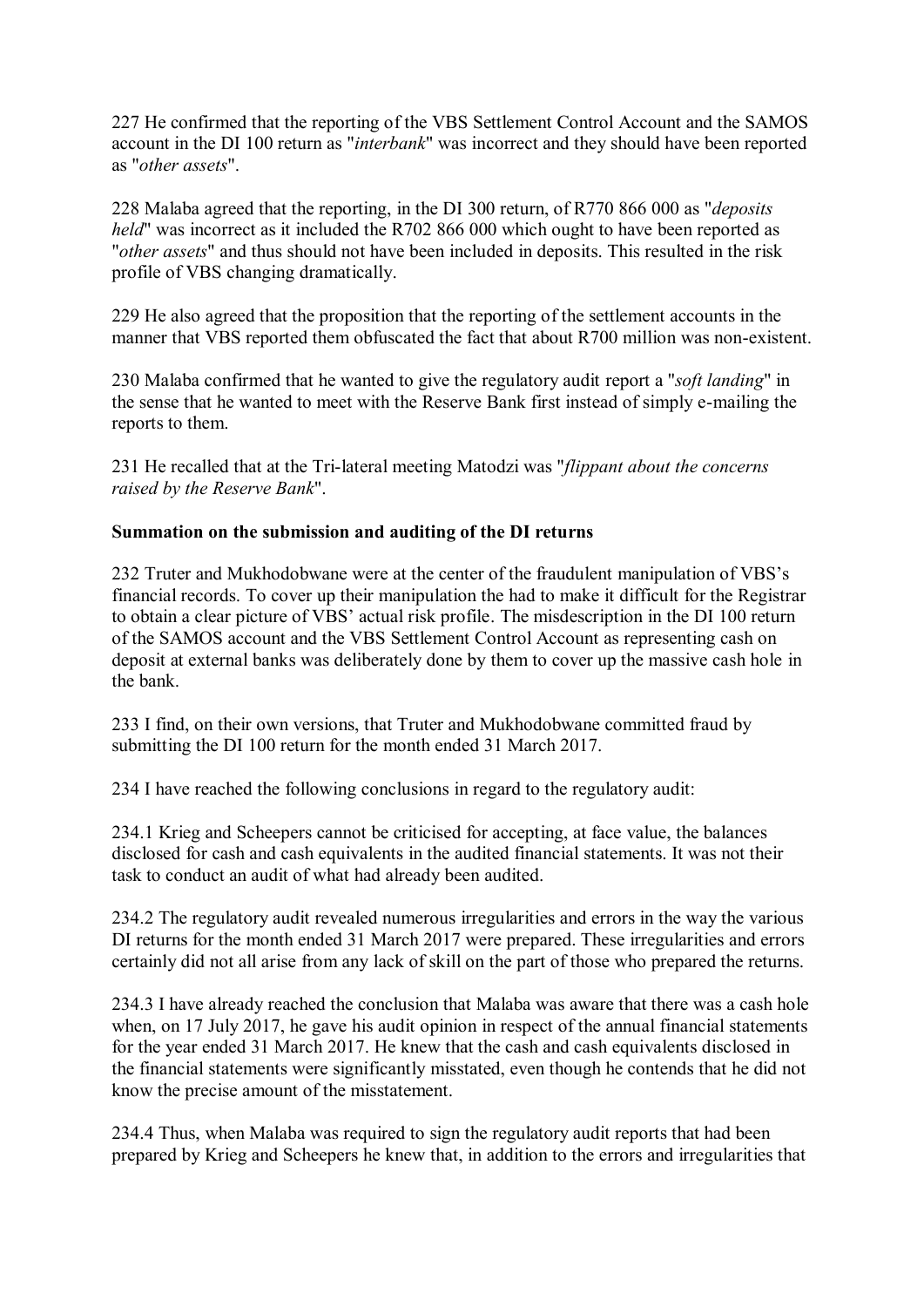had been referred to in the reports and in annexure A, there was a very significant misstatement in the amount that had been disclosed as being held by VBS in bank accounts.

234.5 I accordingly find that Malaba committed fraud by approving and signing the report in terms of Regulation 6(1) in respect of the DI 100 return for the month ended 31 March 2017.

## THE EXTENT OF THE LOOTING

235 It was not possible, in the course of the interviews, to obtain a clear picture of the precise amount that has been looted from VBS by its captors. Indeed, that is something that the curator will need to ascertain accurately when he completes a full restatement of VBS' financial position. Nor was I able to ascertain, with precision, the amounts that every participant in the looting received. To a great extent, I have been limited by what the various interviewees confessed to.

236 The forensic accountants have, however, set out in their report a detailed analysis of cash flows which gives a far clearer and more accurate picture of the extent of the looting of VBS.

237 It emerges from the forensic accountants' report that the amount of R1 894 923 674 was gratuitously received from VBS by some fifty three persons of interest, both natural and juristic, over the period 1 March 2015 to 17 June 2018. I specifically refer to Table 8 in Appendix A.

238 Amongst the biggest recipients, directly and indirectly, of these gratuitous payments are:

- 238.1 Vele and its associates R936 669 111
- 238.2 Tshifhiwa Matodzi R325 896 831
- 238.3 Free State Development Corporation R104 130 932
- 238.4 Kabelo Matsepe R35 400 105
- 238.5 Sipho Malaba R33 978 379
- 238.6 Phophi Mukhodobwane R30 572 296
- 238.7 Paul Makhavu R30 461 788
- 238.8 Robert Madzonga R30 372 282
- 238.9 Andile Ramavhunga R28 925 934
- 238.10 Solly Maposa R24 441 877
- 238.11 Ralliom Razwinane R24 224 198
- 238.12 Firmanox R17 748 384
- 238.13 The Venda king, Toni Mphephu R17 729 758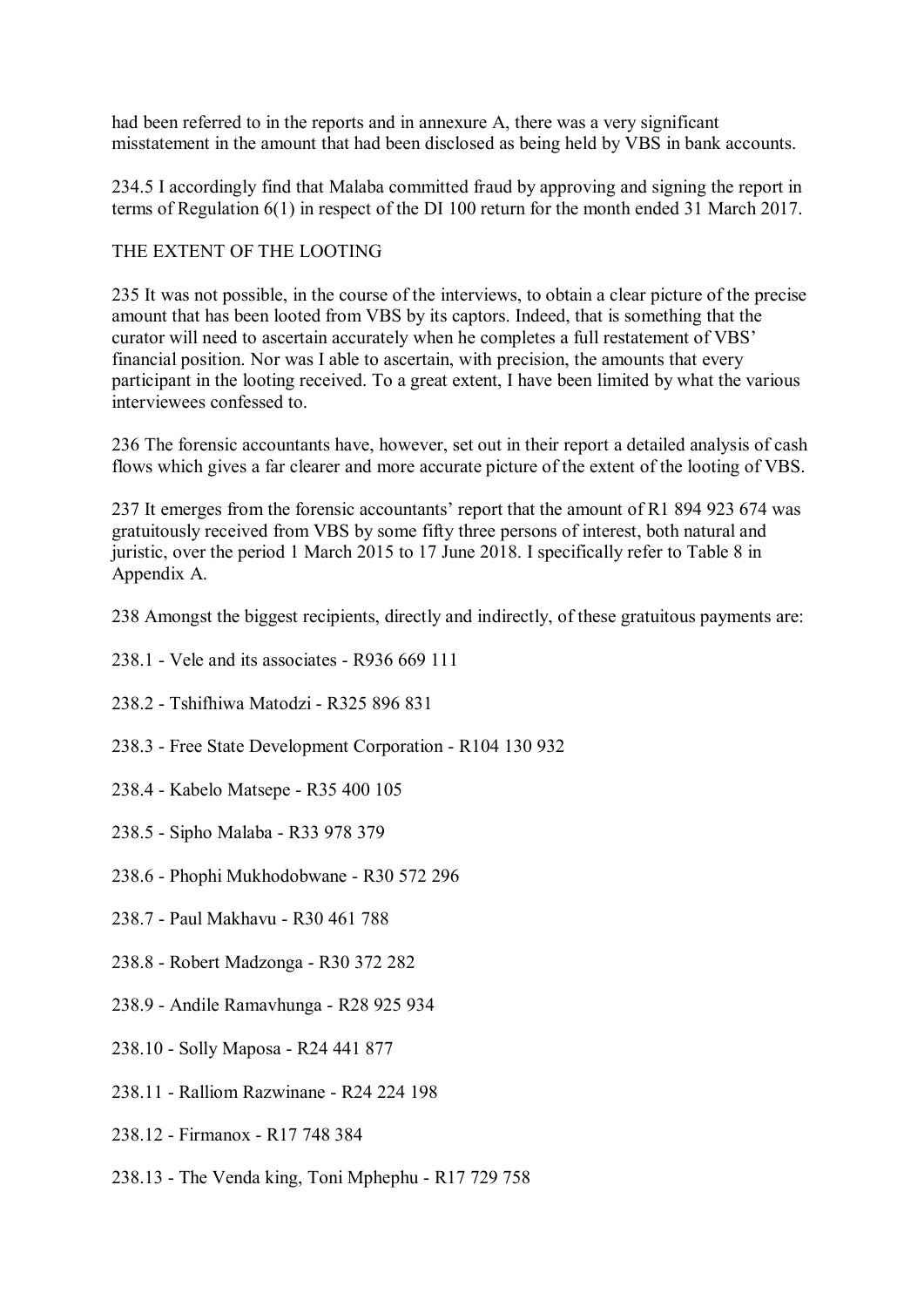- 238.14 Ndivhuwo Khangale R16 830 091
- 238.15 Sechaba Serote R16 653 458
- 238.16 Ernest Nesane R16 646 086
- 238.17 Brian Shivambu R16 148 569
- 238.18 Foxburgh R15 104 100
- 238.19 Paul Magula R14 818 098
- 238.20 Charl Cilliers R12 683 947
- 238.21 Tiisang Private Capital R12 489 230
- 238.22 Maanda Manyatshe R11 279 242
- 238.23 Sasa Nemabubuni R9 169 288
- 238.24 Sabicorp R8 453 585
- 238.25 Avashoni Ramikosi R5 972 288
- 238.26 Takalani Mmbi R4 404 178
- 238.27 Phillip Tshililo R2 039 990

## **THE RECOMMENDATIONS**

#### **Recommendations regarding criminal proceedings**

239 The investigation has revealed a wide range of criminality in the conduct of the affairs of VBS. That is also so in regard to Vele. Indeed, it emerges very clearly that VBS and Vele have been operated as a single criminal enterprise, with Matodzi firmly at the helm.

240 It is imperative that those who have been identified as participating and benefitting from this criminal enterprise be charged and prosecuted.

241 I recommend that:

241.1 The Prudential Authority takes immediate steps to pursue criminal charges against those that have been identified as being responsible for the cover-up constituted by the publication of the fraudulent audited financial statements for the year ended 31 March 2017, the submission of the fraudulent DI returns for the month ended 31 March 2017 and the fraudulent report in terms of Regulation 6(1) dated 31 August 2017. Those frauds were perpetrated directly on the Registrar of Banks and the complaint is relatively easy to formulate.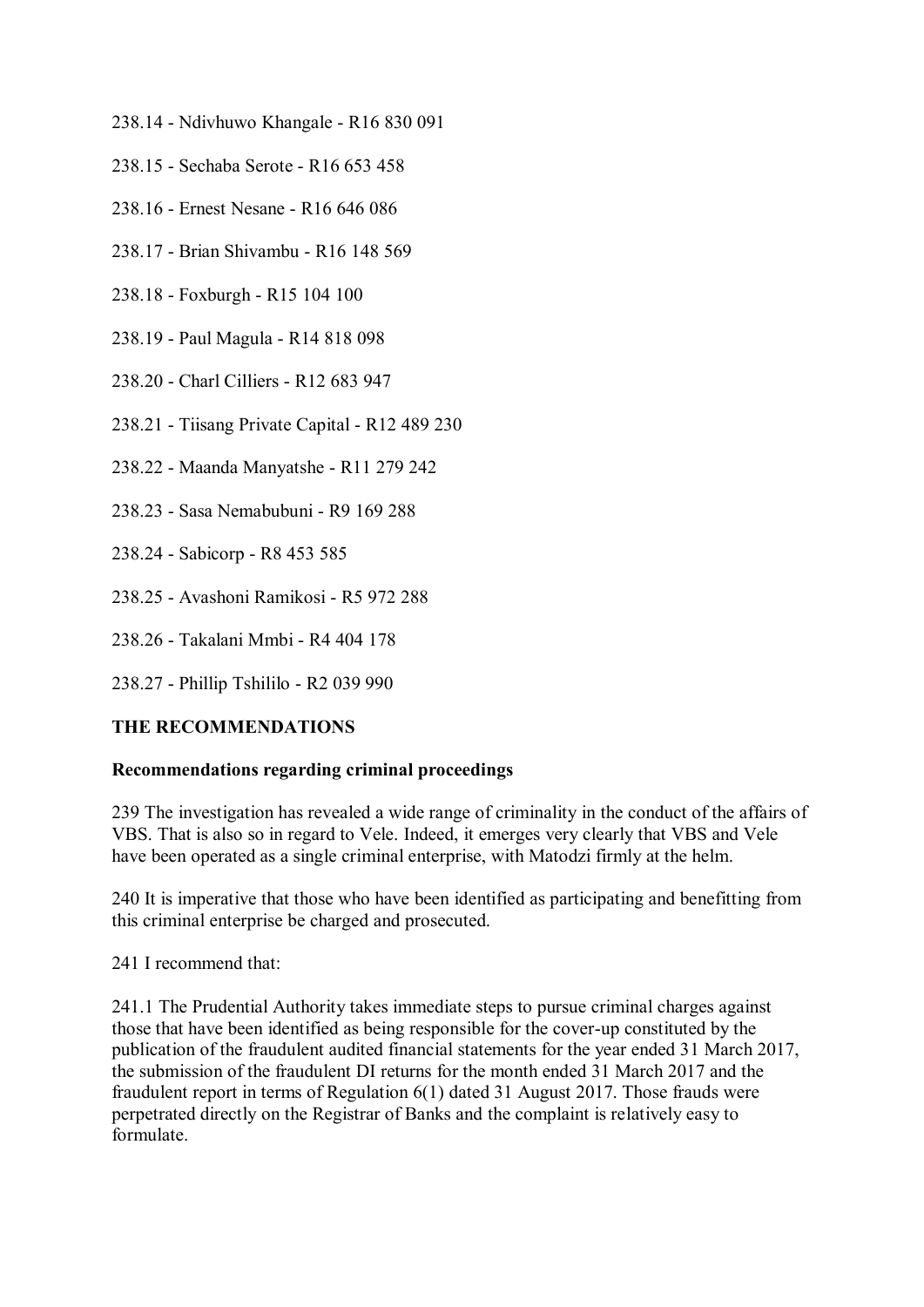241.2 The Prudential Authority, whether alone or together with the curator, takes steps to lay criminal complaints against:

241.2.1 those that have been identified as being the perpetrators of the scheme of theft of funds from VBS;

241.2.2 those who benefitted from the receipt of funds through theft or fraud; and

241.2.3 those who have committed crimes involving corruption, whether as the maker of bribes or as the recipient of bribes.

242 I recommend that the entirety of this report, including its appendices, be made available to the relevant law enforcement authorities to enable the authorities to further investigate the crimes reported on and to seek the prosecution of the perpetrators.

243 I further recommend that the Prudential Authority inform the South African Revenue Services ("**SARS**") of the multitude of offences and flagrant non-compliance with tax laws that have been uncovered in the course of this investigation to enable SARS to pursue both criminal charges and tax recovery against the offenders.

# **Recommendations regarding civil and other proceedings**

244 I recommend that the Prudential Authority disclose to the curator such parts of the report that it deems appropriate to enable the curator to:

244.1 seek the grant of final orders of sequestration against those who have already been provisionally sequestrated on the application of the curator;

244.2 institute further proceedings for civil recoveries, including sequestration and windingup proceedings, against those who have benefitted from the thefts and frauds;

244.3 seek the intervention of the Asset Forfeiture Unit to preserve and confiscate the proceeds of the crimes that have been committed; and

245 I recommend further that an auditor's liability claim be instituted by the Prudential Authority, the curator and National Treasury against KPMG for recovery of their respective damages.

246 I also recommend that urgent steps be taken to wind-up VBS. It seems clear to me that there is no prospect of saving VBS. It is corrupt and rotten to the core. Indeed, there is hardly a person in its employ in any position of authority who is not, in some way or other, complicit.

24 7 Finally, as has been noted repeatedly in this report, many of those implicated in the looting of VBS are chartered accountants and some are attorneys. They are not fit and proper persons to fill those offices, which require utmost honesty and integrity. I recommend that the Prudential Authority refers complaints about these persons to the relevant professional bodies having jurisdiction so that steps can be taken to strip them of their status.

**Terry Motau SC** Investigator Johannesburg,